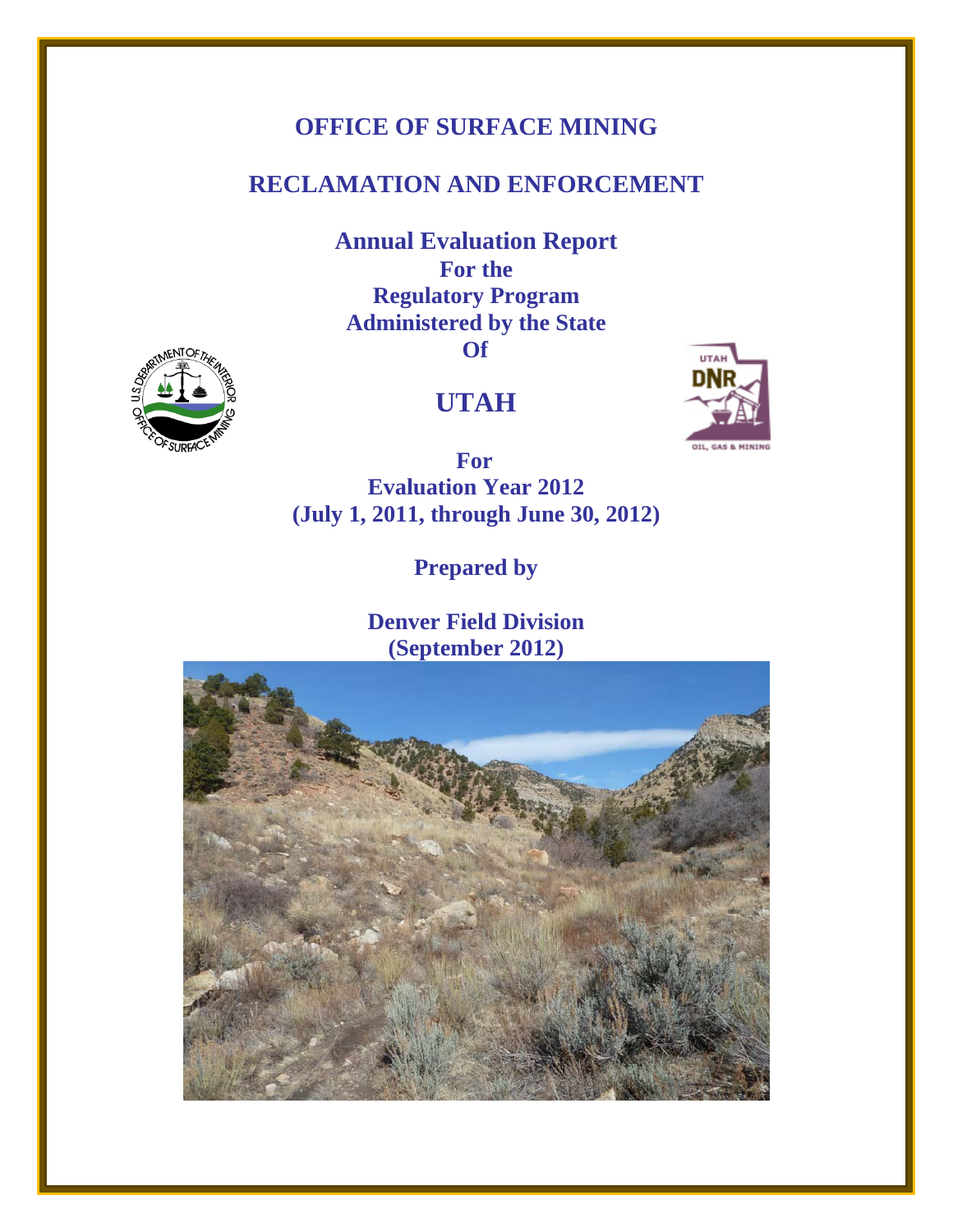## **EXECUTIVE SUMMARY Utah's Regulatory Program Evaluation Year 2012**

The following summary captures the highlights of the EY 2012 Annual Evaluation Report for the Utah Regulatory Program and the Division of Oil, Gas and Mining (DOGM).

## **Overview of Public Participation and Outreach Efforts**

The Utah coal regulatory program continued to provide increased environmental improvement for coal field citizens during Evaluation Year 2012 (July 1, 2011 through June 30, 2012), and strives to effectively achieve or exceed the regulatory and reclamation goals of SMCRA. Although DOGM experienced some staff turnover during the past year due to retirement and resignations, DOGM has filled most positions and staff continues to gain experience and develop expertise. DOGM performed outreach to citizens and communities, operators, and stakeholders by providing opportunities to discuss issues, by participating in programs that help to educate the public about mining, and by coordinating with other State and Federal agencies involved in coal. DOGM sent outreach letters to coal mining stakeholders (State, Federal, and local governmental agencies, coal mine permittees, environmental groups, consulting firms, and coal mining trade groups), soliciting input for performance evaluation topics as well as any questions or comments on previous oversight reports or the OSM/DOGM oversight process.

### **Accomplishments**

During EY 2012, DOGM was able to complete the contract for additional reclamation at the White Oak mine, which is a bond forfeiture site that has undergone various stages of reclamation that was completed in 2004. DOGM is progressing in its efforts to institute electronic permitting. The Skyline mine has contributed to this endeavor by participating as a "test mine" for submittal of electronic permit amendments. DOGM has completed a rewrite of the Ownership and Control sections of the coal rules at OSM's request. DOGM has made significant improvements in the timeliness of permitting actions.

DOGM continues to administer an effective Title V reclamation program. OSM developed the Reclamation Status Table (appended to this report) to better track reclamation in the state and on a region-wide basis. DOGM compiles annual reclamation data from mine operators and reports it to OSM in this format. DOGM and OSM now have an accurate picture of coal mine disturbance and reclamation in Utah. There are currently 3,349 acres disturbed by coal mining and 3,022 of those acres consist of long-term facilities and active mining areas that are not yet subject to contemporaneous reclamation requirements. This year, DOGM approved the release of 0.6 acres under Phase II and III bond release. Only 0.24 acres were bonded and disturbed during the evaluation year. Although by a slight margin, bond release outpaced reclamation during this evaluation year.

### **Off-site Impacts**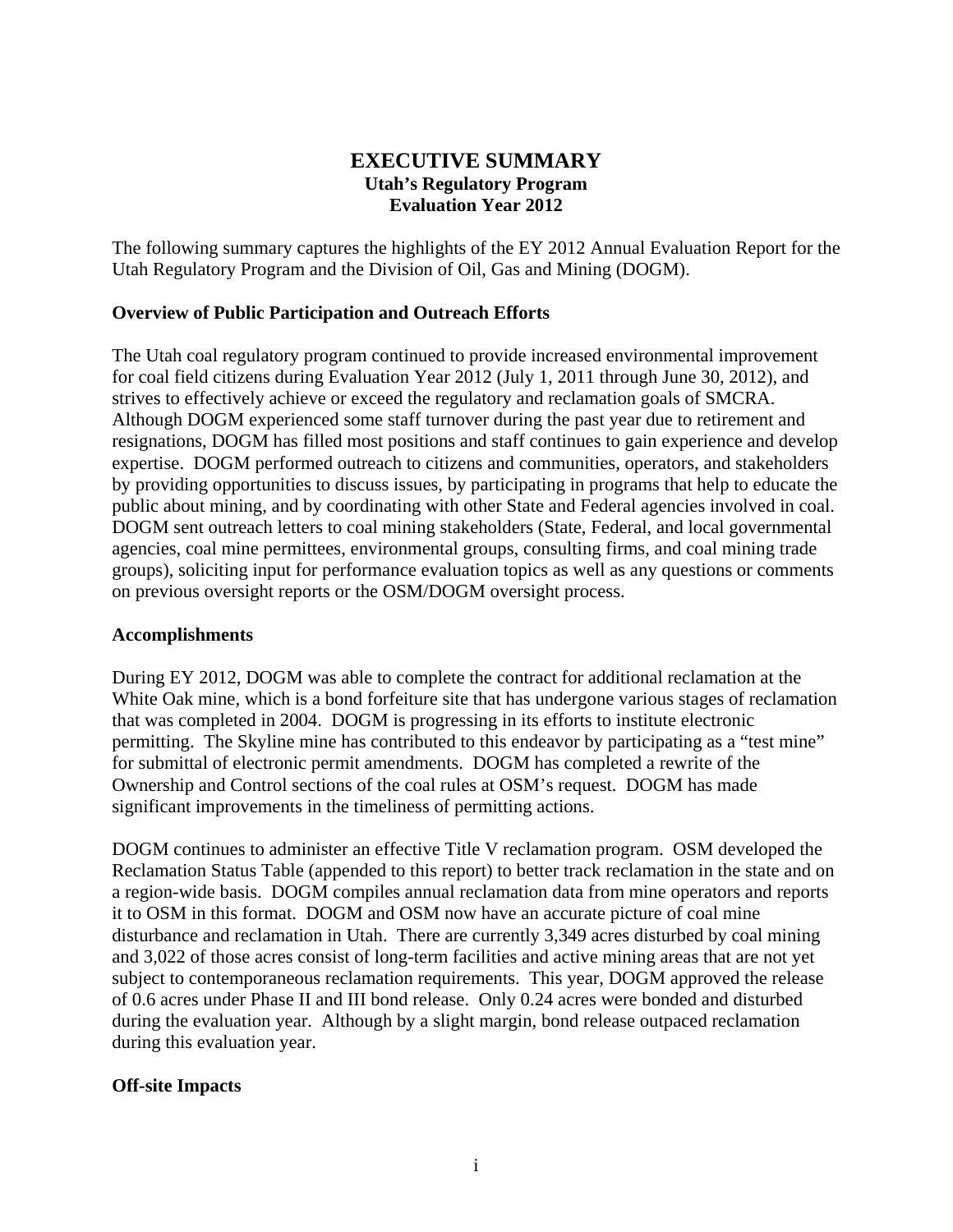The OSM oversight data for the Utah coal program indicates that DOGM is administering a regulatory program where active mining sites operate, with few exceptions, in compliance with the approved program requirements. Two off-site impacts were identified during this evaluation year. One was determined to be a minor hydrologic impact to a land resource, while the other was determined to be a minor hydrologic impact to a water resource.

### **General Oversight and Topic Specific Reviews**

The EY 2012 National Measurement Element reviews included Protection of Threatened and Endangered Species (Reclamation Success), Effluent Water Discharge Monitoring and Maintenance (Prevention of Off-site Impacts), and Applicant/Violator System Maintenance and Determinations (Customer Service). The Protection of Threatened and Endangered (T&E) Species evaluation found that DOGM is ensuring reclamation success by requiring mining operators to follow Protection and Enhancement Plans to minimize disturbances and adverse impacts to T&E species when species are identified within mine permit areas. The Effluent Water Discharge Monitoring and Maintenance evaluation concluded that all but two evaluated sites were monitoring all required water quality parameters, all evaluated sites submit water quality monitoring data quarterly, noncompliant samples are reported as required (with the exception of one instance which has been corrected), all equipment, structures, and other devices used in conjunction with water sampling activities are properly installed and maintained, and none of the evaluated sites had noncompliant discharges that warranted immediate implementation of measures necessary to comply with water quality criteria or warning anyone whose health and safety was in jeopardy. The Applicant/Violator System (AVS) Maintenance and Determinations evaluation found that DOGM is providing effective customer service by performing required AVS operations in accordance with SMCRA §510(c).

OSM also conducted an independent technical review of DOGM's Cumulative Hydrologic Impact Assessment (CHIA) for the Coal Hollow Mine Project. The purpose of the evaluation was to determine compliance with State program rules, ensure that the CHIA findings required for approval of the new mining permit were made, and that documentation supporting those findings was included in the CHIA. OSM's review found that DOGM's CHIA included the necessary evaluation of the effects of current and anticipated mining on surface and groundwater resources, provided a material damage statement, and that DOGM made all the necessary findings required for a CHIA based on the requirements in the Utah Administrative Code. DOGM continues to engage OSM expertise to ensure consistency with guidance related to hydrologic assessment and protection approaches and techniques.

### **Regulatory Program Issues**

The most significant pending issue for the Utah Program involves the process of increasing the bond at the Crandall Canyon Mine as a result of a TDN issued by OSM in 2009. OSM views the current bond held for the Crandall Canyon mine as inadequate to cover the anticipated costs of long-term water treatment and reclamation. There is still ongoing debate within the State regarding the need for long term bond. This issue is described in detail under VII Regulatory Program Issues.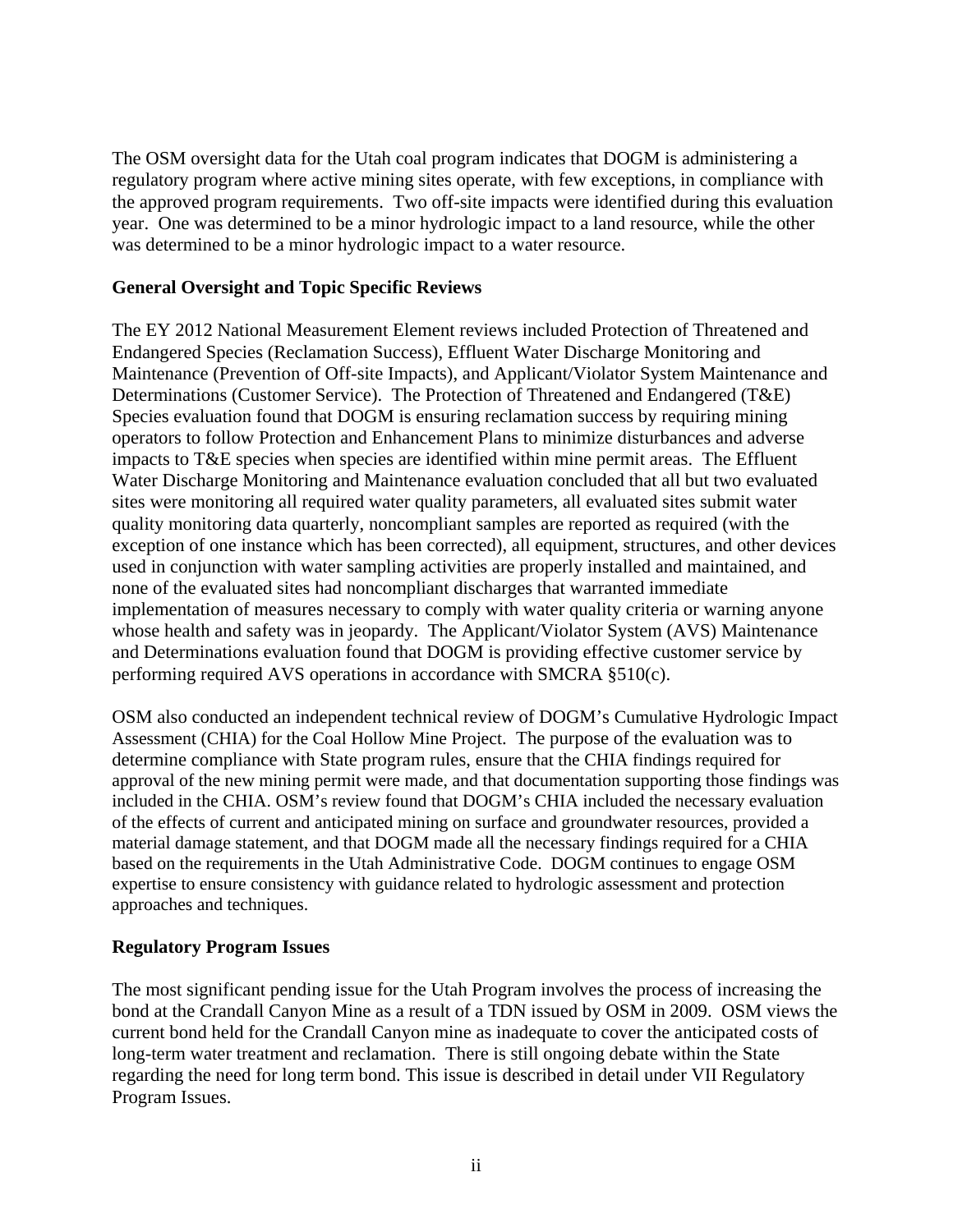### **OSM Assistance**

For the one-year grant period beginning July 1, 2011, Utah was originally awarded the full amount, or 100%, of their request for administration and enforcement but de-obligated \$150,000 for a total grant amount of \$1,825,472. For the three-year grant period beginning July 1, 2011, OSM provided 100% funding for the Utah AML program in the amount of \$4,204,645. DOGM received an additional \$40,000 grant to fund an Underground Mine Mapping project. OSM also provided DOGM with free-of-charge technical training courses, use of technical equipment, and library reference materials upon request.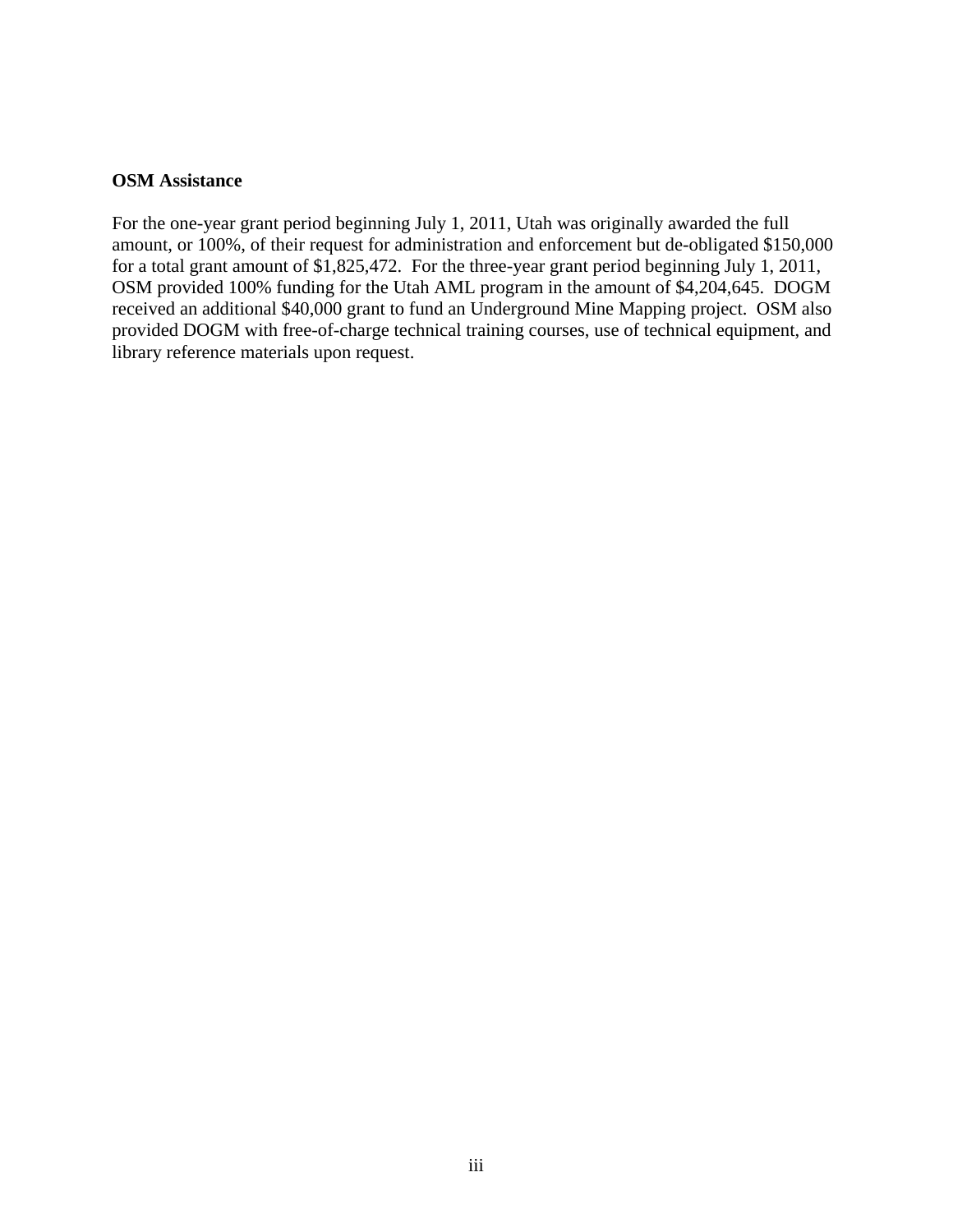# **TABLE OF CONTENTS**

### I. Introduction

- II. Overview of the Utah Coal Mining Industry
- III. Overview of Public Participation in the Utah Program
	- A. Evaluation process
	- B. Utah program
- IV. Major Accomplishments and Innovations in the Utah Program
	- A. Accomplishments
	- B. Innovations
- V. Success in Achieving the Purposes of SMCRA
	- A. Off-site Impacts
	- B. Reclamation Success
	- C. Customer Service
- VI. OSM General Oversight Topic Reviews
	- A. Independent OSM Review of Coal Hollow Mine Permit Approval Document
	- B. Reclamation Success Protection of Threatened and Endangered Species
	- C. Prevention of Off-site Impacts Effluent Water Discharge Monitoring and Maintenance
	- D. Customer Service Applicant/Violator System Maintenance and Determinations; Fourth Annual Division-wide Stakeholder Satisfaction Survey
- VII. Regulatory Program Issues
	- A. Crandall Canyon Ten-Day Notice
	- B. Horse Canyon Mine Lila Canyon Extension
	- C. Coal Hollow Mine (Alton Coal Development, LLC)
	- D. Kinney #2 Mine
	- E. Bear Canyon Mine
	- F. State Program Amendments
- VIII. OSM Assistance
	- A. Grants
	- B. Education/Outreach/Tools
	- C. Technical Assistance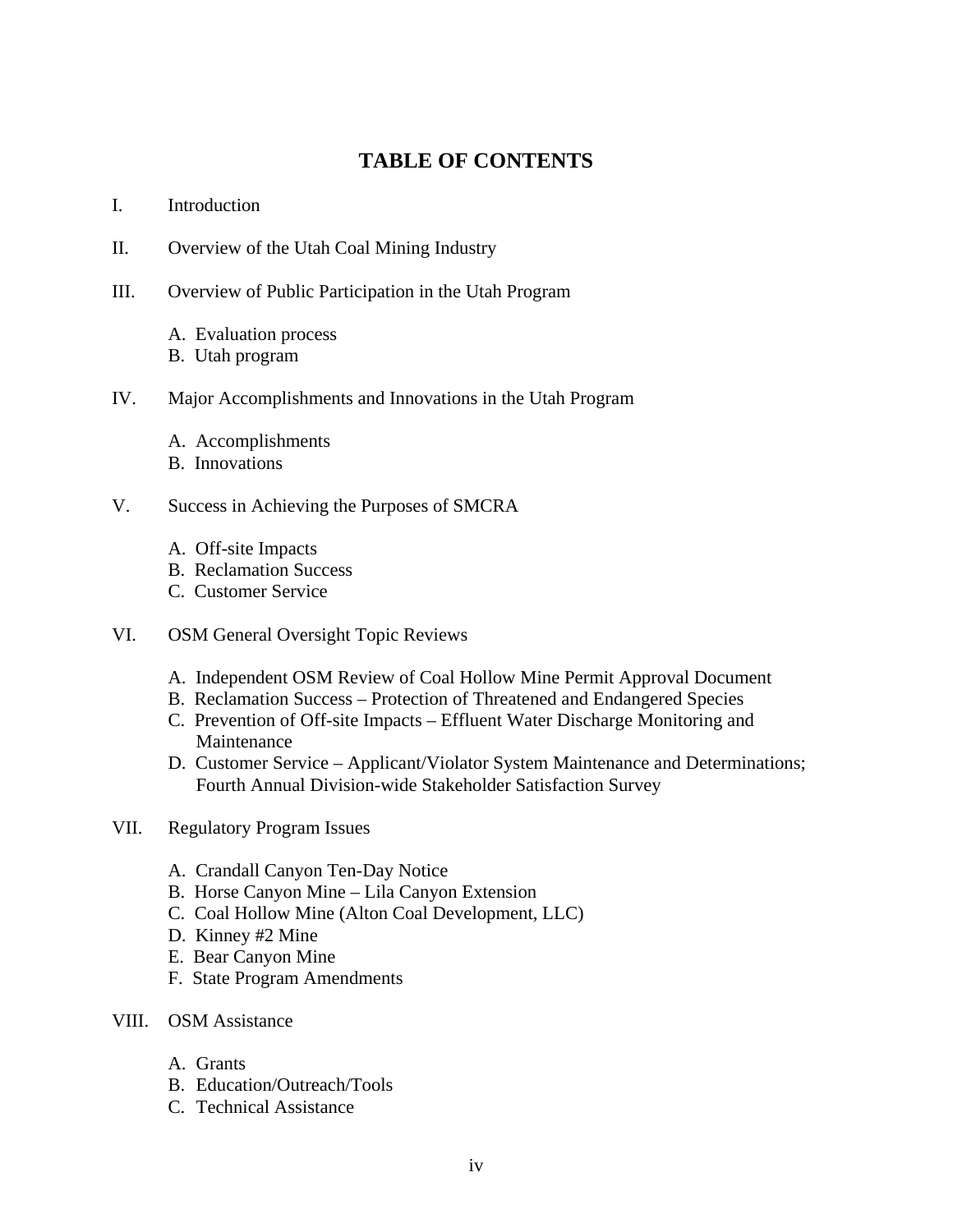- Appendix 1 Summary of Core Data to Characterize the Utah Program
- Appendix 2 Action Plan #UT-2012-001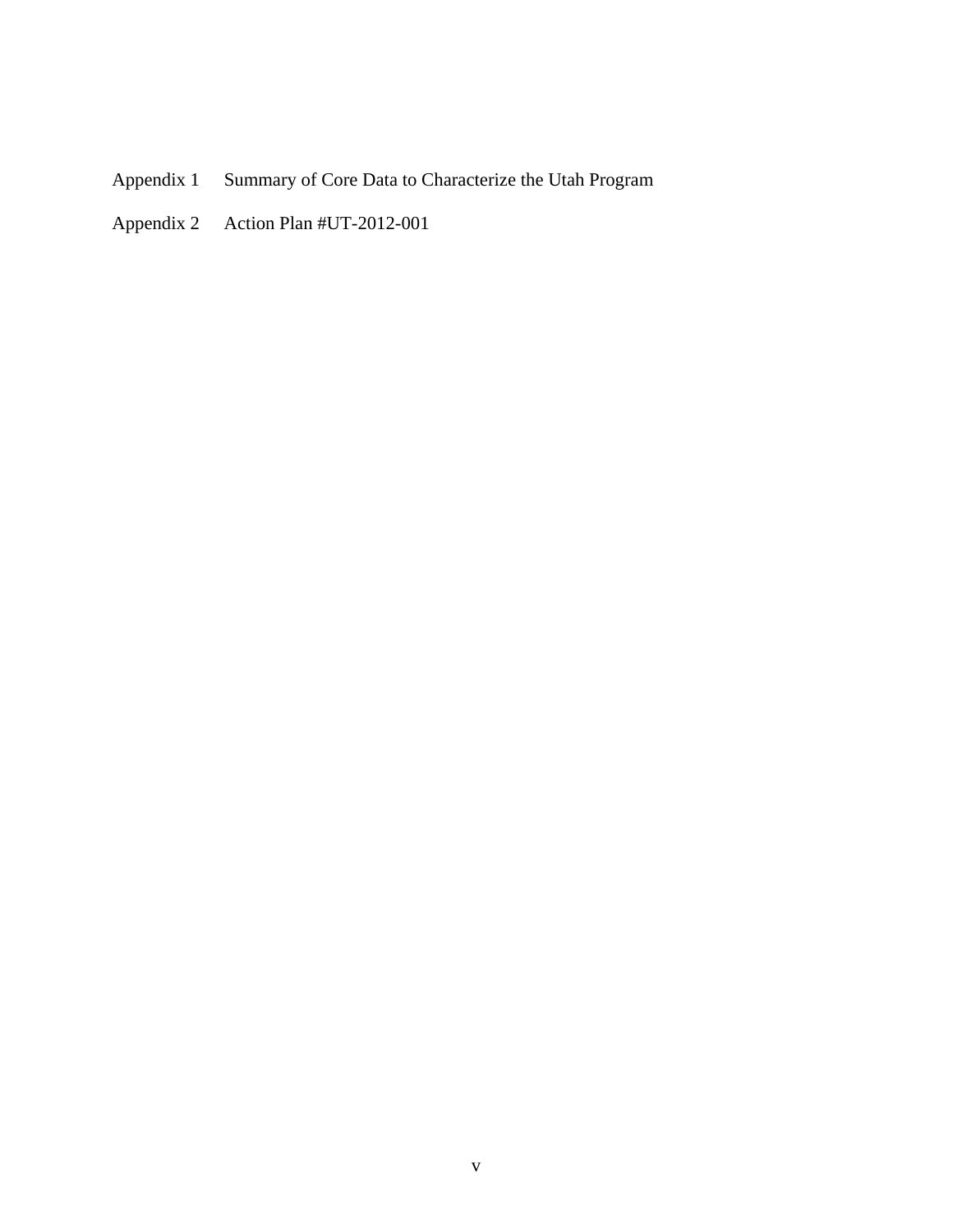# **I. Introduction**

The Surface Mining Control and Reclamation Act of 1977 (SMCRA) created the Office of Surface Mining Reclamation and Enforcement (OSM) in the Department of the Interior. SMCRA provides authority to OSM to oversee the implementation of and provide Federal funding for the state and tribal regulatory programs that have been approved by the Secretary of the Interior as meeting the minimum standards specified by SMCRA. This report contains summary information regarding the Utah Program and the effectiveness of the Utah Program in meeting the applicable purposes of SMCRA as specified in section 102. This report covers the period of July 1, 2011, through June 30, 2012. Detailed background information and comprehensive reports for the program elements evaluated during the period are available for review and copying at the OSM's Denver Field Division, 1999 Broadway, Suite 3320, Denver Colorado, 80202. Contact Kenneth Walker, Chief, DFD, at kwalker@osmre.gov or (303) 293- 5012.

The following list of acronyms is used in this report:

| <b>Abandoned Mine Land</b>                                        |
|-------------------------------------------------------------------|
| Assistant Secretary of Land and Minerals Management               |
| <b>Bureau of Land Management</b>                                  |
| Utah Board of Oil, Gas, and Mining                                |
| Code of Federal Regulations                                       |
| Denver Field Division                                             |
| Division of Oil, Gas and Mining                                   |
| <b>Utah Division of Water Rights</b>                              |
| <b>Evaluation Year</b>                                            |
| Memorandum of Understanding                                       |
| Mining and Reclamation Plan                                       |
| Mine Safety and Health Administration                             |
| National Environmental Policy Act                                 |
| Notice of Violation                                               |
| <b>National Technical Training Program</b>                        |
| Office of Surface Mining Reclamation and Enforcement              |
| State of Utah School and Institutional Trust Lands Administration |
| Surface Mining Control and Reclamation Act of 1977                |
| Southern Utah Wilderness Alliance                                 |
| Ten-Day Notice                                                    |
| <b>Technology Management Division</b>                             |
| Technical Innovation and Professional Services Program            |
| Utah Division of Wildlife Resources                               |
| Utah Pollution Discharge Elimination System                       |
| United States Army Corps of Engineers                             |
| United States Fish and Wildlife Service                           |
| <b>United States Forest Service</b>                               |
| <b>OSM's Western Regional Office</b>                              |
|                                                                   |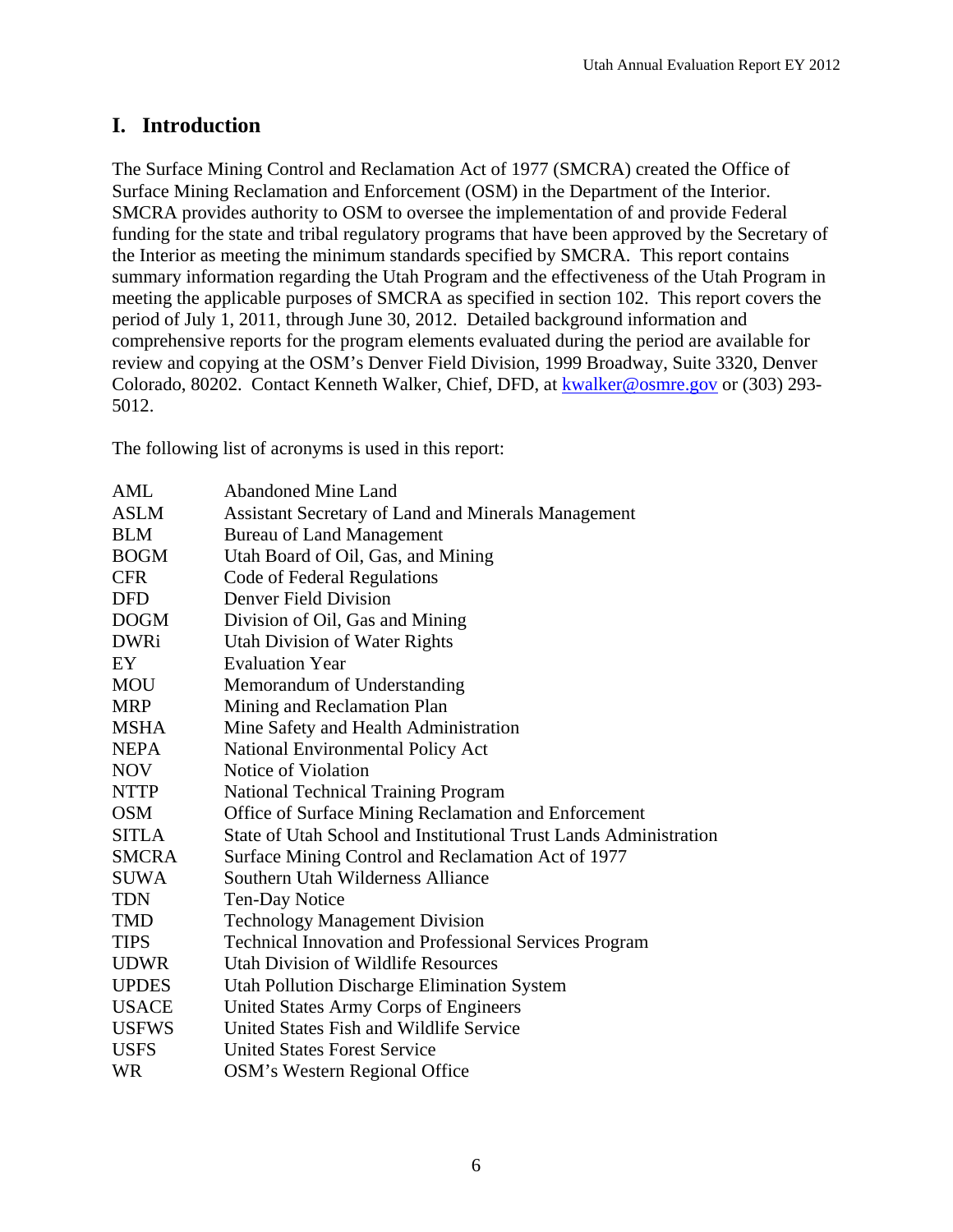# **II. Overview of the Utah Coal Mining Industry**

Coal is found beneath approximately 18% of the state of Utah, but only 4% is considered mineable based on economic viability at this time. The demonstrated coal reserve base ranges from 5.4 to 14 billion tons. The Federal government holds most of Utah's coal resources. Utah coal fields are shown on the figure below (Utah Geological Survey web site, Coal & Coalbed Methane at http://geology.utah.gov, August 2006). In 2012, the Wasatch Plateau, Book Cliffs, Emery, and Alton coalfields were being actively mined.



Most of the coal is bituminous and is of Cretaceous age. The Btu value is high compared to most other western States. Sulfur content ranges from low to medium in the more important coal fields, and is comparatively elevated in the Alton coalfield.

Coal production steadily increased from the early 1970's and peaked in 1996 at 28.9 million tons. Production in calendar year 2011 was approximately 20.8 million tons (Table 1). The majority of the coal production is produced by underground mining operations. In addition, Utah removed and reprocessed 564,315 tons of no value material in 2011 (OSM no value determinations for coal waste tonnage exempts permittees from the required SMCRA (abandoned mine lands) severance tax per ton of coal (waste) mined).

As of June 30, 2012, Utah had 20 active or temporarily inactive operations, 10 inactive operations, and 6 abandoned sites that have disturbed a total of 3,423 acres. Each of these 36 sites is an inspectable unit (Table 2). Of the 30 non-abandoned operations, 11 were underground mines that use the longwall mining method (of these 6 are currently producing coal), 10 were underground mines that use the room-and-pillar mining method (of these 2 are currently producing coal), 1 was a private surface mining operation (currently producing), 2 were surface mining operations that extract coal from an underground mine refuse pile (both currently producing), and 6 were coal preparation plants/loadout facilities. As of June 30, 2012, Utah had also reclaimed 470 acres of disturbance for the 6 abandoned sites. Utah's coal mining industry has a direct, significant impact on the local economies where mining occurs. Coal mining currently occurs in Carbon, Emery, Kane, and Sevier Counties. The Utah Department of Workforce Services reports that as of November 2011 mining companies (except oil and gas), including coal mining companies, employed on average 1,087 and 554 persons in Carbon and Emery Counties, respectively. Kane County employed 5 people and Sevier County employed 570 persons as of September 2011. In Carbon County, coal mining companies represented two of the six largest employers with one being the third largest employer. In Emery County, two out of the six largest employers were coal mining companies with one being the third largest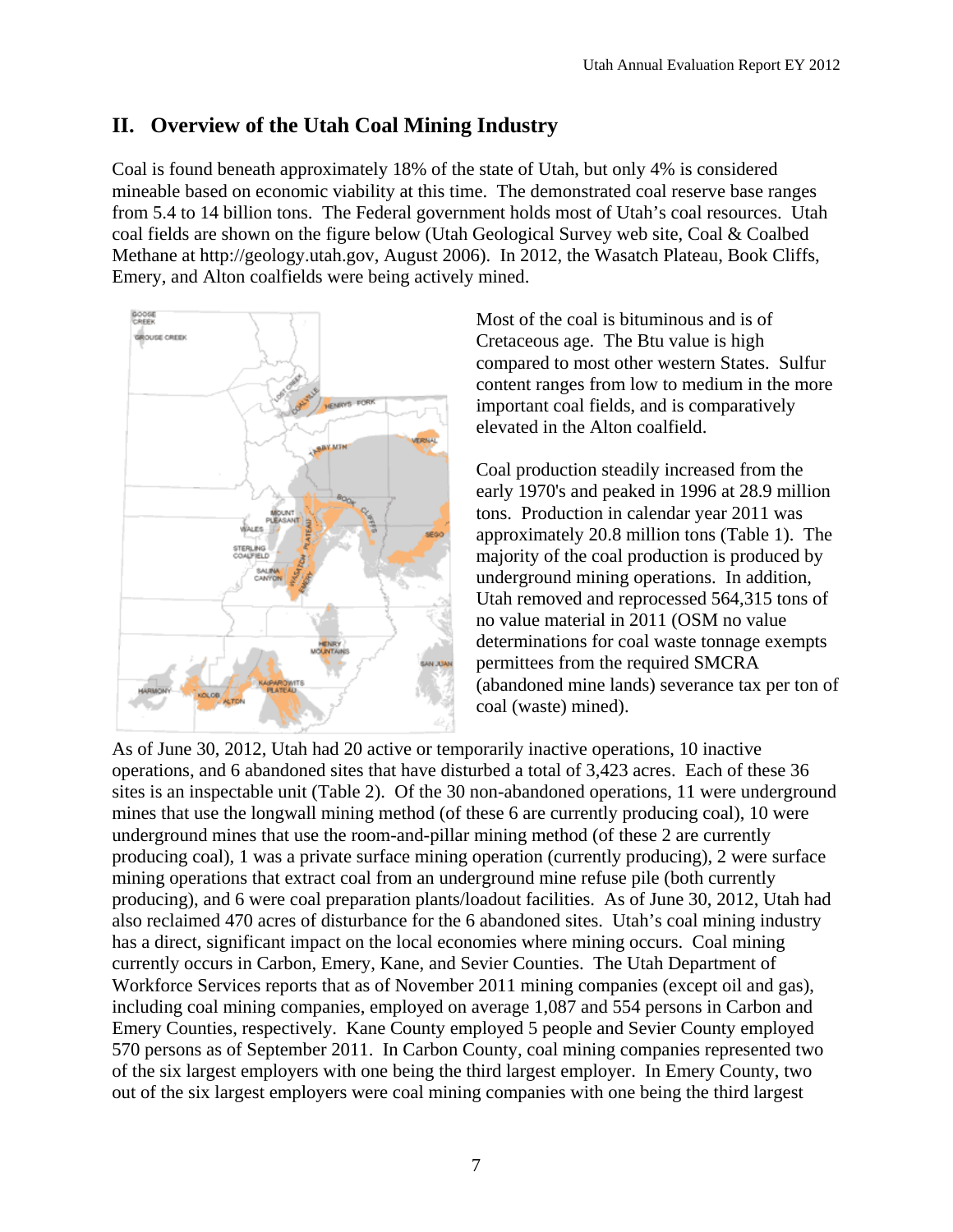employer. In Sevier County, a coal mining company was the second largest employer. Overall, employment remained relatively stable in Carbon, Emery, and Sevier Counties, and it is expected to increase significantly in Kane County due to DOGM's approval of the Coal Hollow Mine permit. See http://jobs.utah.gov/jsp/wi/utalmis/default.do for more information on coal related employment in Utah.

The climate of the Wasatch Plateau and Book Cliffs Coal Fields is characterized by hot, dry summers, the late-summer (so-called *monsoon*) rains, and cold, relatively moist winters. Normal precipitation varies from six inches in the lower valleys to more than 40 inches on some high plateaus. The growing season ranges from five months in some valleys to only 2½ months in mountainous regions.

# **III. Overview of Public Participation in the Utah Program**

## **A. Evaluation Process**

OSM's WR-DFD and the Utah Department of Natural Resources' DOGM formed an Evaluation Team (the Team) to conduct annual evaluations of Utah's Coal Regulatory Program. The Team evaluates DOGM's effectiveness in ensuring that coal mining and reclamation is successful in preventing offsite impacts and providing quality service to its customers and makes recommendations for improving the administration, implementation, and maintenance of the Program. The Team structure is comprised of three to six core members each from the WR and DOGM. The Team cooperatively solicits public participation, conducts joint inspections, selects evaluation topics, and reports, discusses, and tracks off-site impacts. This evaluation method fosters a shared commitment to the implementation of SMCRA.

Each year, the Team solicits comments or suggestions from persons and groups who may have an interest in coal mining and, specifically, an interest in the oversight process. On February 23, 2011, the Team mailed outreach letters to coal mining stakeholders (State, Federal, and local governmental agencies, coal mine permittees, environmental groups, consulting firms, and coal mining trade groups), soliciting input for topics to evaluate, as well as any questions or comments on previous oversight reports or the OSM/DOGM oversight process. In addition, DOGM posted a notice on its web page requesting suggestions for oversight topics from the public, industry, and environmental groups. Comments were received from the Mine Safety and Health Administration (MSHA) regarding oil and gas drilling permits placed in the vicinity of underground mines that may impact the health and safety of the miners. MSHA requested that DOGM notify the MSHA District Office of any such permits on mine properties to ensure the health and safety of miners are being addressed by the operating companies. MSHA also expressed a concern regarding the need to coordinate transferring "orphan" impoundments from mine properties to either OSM or the primacy state. MSHA noted that while this is not an issue in Utah, it has become a point of contention in other areas of the country. The Team has responded to these comments. Although the comments did not result in a special focus evaluation this year, the Team always appreciates stakeholder input.

The Team has made copies of the EY 2012 Performance Agreement and Annual Evaluation Summary Report available on both the OSM internet site at www.osmre.gov and the DOGM site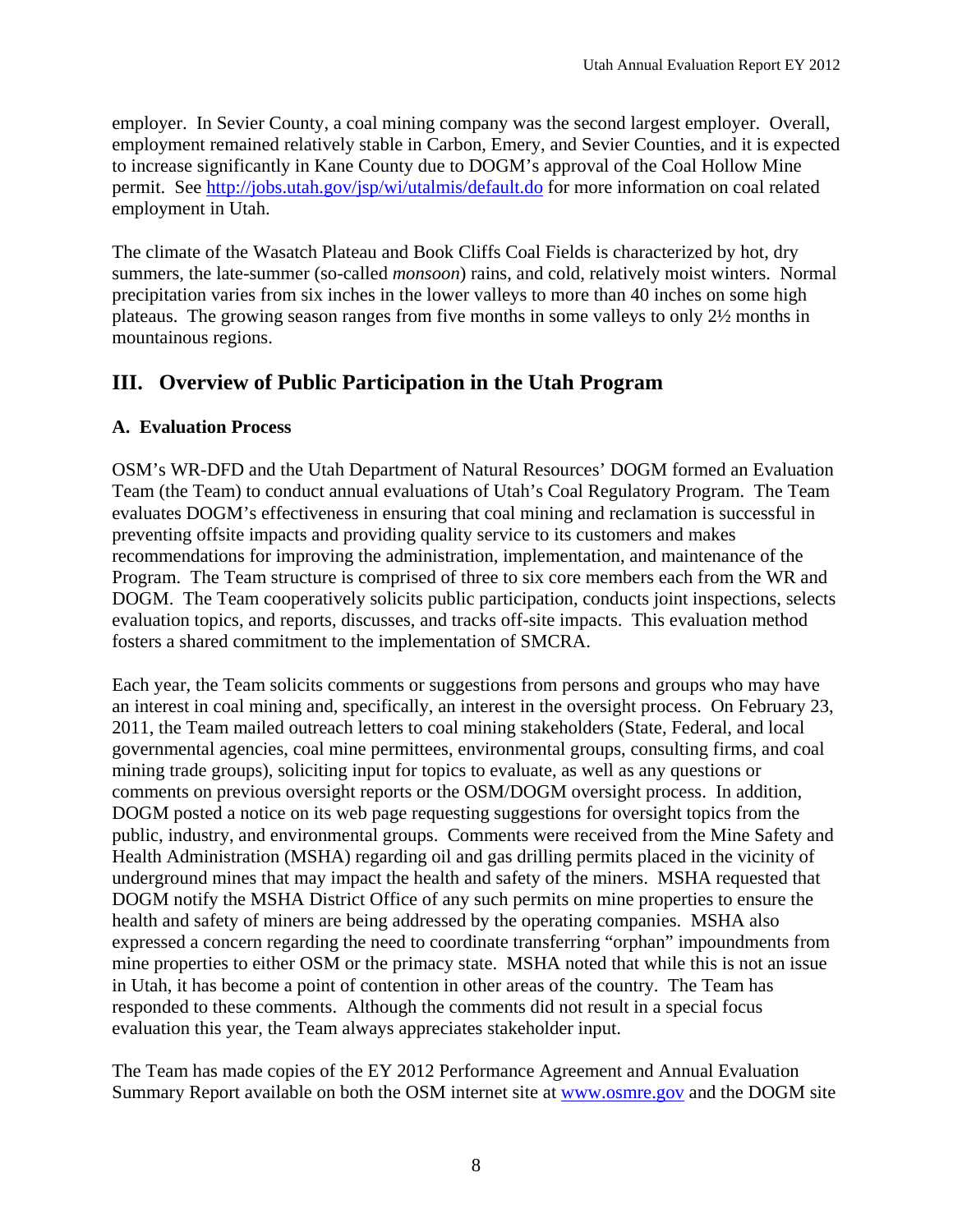at http://www.ogm.utah.gov. Additional data used by OSM in its evaluation of Utah's Program is available for review in the evaluation files maintained at the WR-DFD. Contact Kenneth Walker, Chief, DFD, at kwalker@osmre.gov or (303) 293-5012.

## **B. Utah Program**

The approved SMCRA program for the State of Utah is administered by DOGM. The BOGM is the policy making body for DOGM. The BOGM consists of seven members knowledgeable in oil, gas, mining, environmental, geology, and royalty matters. The BOGM convened eleven hearings during this evaluation year. The meetings were all held in Salt Lake City, except for one that was held in Vernal, Uintah County, one that was held in St. George, Washington County, and one that was held in Richfield, Sevier County.

The mission of the Utah Coal Program at the Division of Oil, Gas, and Mining is to regulate exploration for, and development of, coal in the State of Utah which:

- Supports the existence of a viable coal mining industry to meet the nation's energy needs; and
- Implements standards that safeguard the environment and protect public health and safety, and achieves the successful reclamation of land affected by coal mining activities.

# **IV. Major Accomplishments and Innovations in the Utah Program**

## **A. Accomplishments**

- Reclamation of the White Oak Mine: The White Oak mine is a bond for feiture site that has undergone various stages of reclamation, the last being done in 2004. There was limited success and additional work was necessary in order to stabilize the site, restore the landscape to a post-mining land use comparable to pre-mining conditions, and satisfy the land owner's expectations. The Division was able to develop a scope of work and secure a contract to complete additional reclamation at the site during EY 2011 and EY2012. This included establishing terraces on steep slopes, backfilling sink holes, reworking and stabilizing the stream channel, placing bio-solids on much of the site and reseeding and planting vegetation. Much of this work was completed in the fall of 2010 and then, after sitting over the winter, additional work was performed in the summer and fall of 2011. This additional work included stabilizing two sink holes, installing drop structures in the stream channel, planting containerized stock and tublings, and supplemental seeding and mulching. The reclamation work, all completed with bond forfeiture money, has greatly improved the conditions at the site as well as improved the landowner's satisfaction.
- DOGM has completed a rewrite of the Ownership and Control sections of the coal rules. DOGM completed the state rulemaking process and submitted a formal program amendment on June 25, 2012.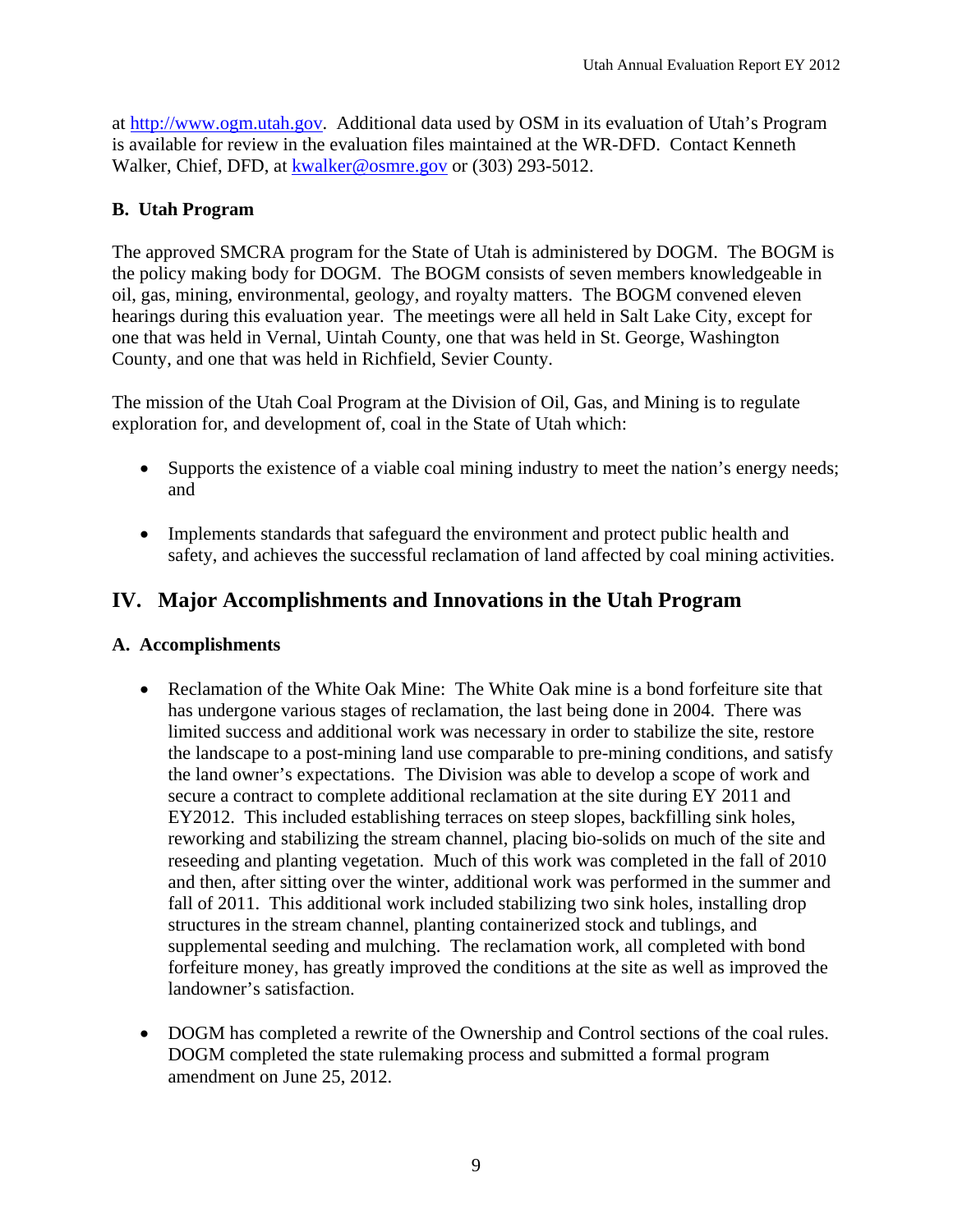- DOGM successfully hosted a NTTP Permit Finding course on January 18-19, 2012. The class consisted of 14 participants and 3 instructors.
- DOGM continues to conduct a Blaster Certification Training. During the week of January 23rd through the 27th, 2012, the Utah Division of Oil, Gas and Mining conducted the annual Utah coal mine surface blaster certification class. Four new applicants were certified as State of Utah coal mine surface blasters. Eight previously certified individuals renewed their certifications by successfully passing the recertification examination on January 27, 2012.
- DOGM continued to perform outreach to the public, operators, agencies, and stakeholders by providing opportunities to discuss issue of concerns. DOGM representatives meet with Emery County water user associations, Emery County Coal Operators, DWRi, USFS, BLM, Emery County Commission and other interested parties semi-annually to discuss water issues relating to coal mining in the Emery County area. The group discusses cumulative hydrologic impacts, DOGM's water monitoring database, potential water related impacts from coal mining and general issues related to coal mining. The water users provide updates on water availability and system performance. In addition to general updates, this past year included presentations on the Crandall Canyon Mine water chemistry and treatment of the mine discharge; possible mitigation of impacts of mining at the North Water area above the SUFCO Mine; the positions of longwall panels relative to surface water sources at the SUFCO, Skyline, and Deer Creek mines; and a status update of the Bear Canyon Mine.
- DOGM performed outreach to citizens and communities by participating in programs that help to educate the public about mining and reclamation. The BOGM sponsors an Earth Day Awards Program to recognize operators or individuals for going beyond what is required by regulation to protect the environment while providing society with essential natural resources. The Board presented 2012 Earth Day Awards to five companies. Receiving the awards were Canyon Fuel Company for its efforts in reducing the disturbance associated with the Winter Quarters ventilation portal, Simplot Phosphates, LLC for stream stabilization of Big Brush Creek, Questar Pipeline for visual mitigation on the Green River crossing, Anadarko Petroleum for directional drilling program to reduce the number of well pads and Western Clay Company for voluntary reclamation of a pre-law pit. The Division maintains information on their web site at http://www.ogm.utah.gov/ . Information includes: Water Quality Database, announcements of pending rules, mine information, contact information, links, technical information, amendment tracking information, and access to an FTP site for authorized users.
- DOGM provides leadership and outreach in the coordination with other State and Federal agencies involved in coal resource recovery.
	- o DOGM participates in monthly interagency conference calls to coordinate permitting issues. Agencies who participate in these calls include the BLM, SITLA, OSM, USFWS, DWRi, UDWR, USACE and the USFS. Utah's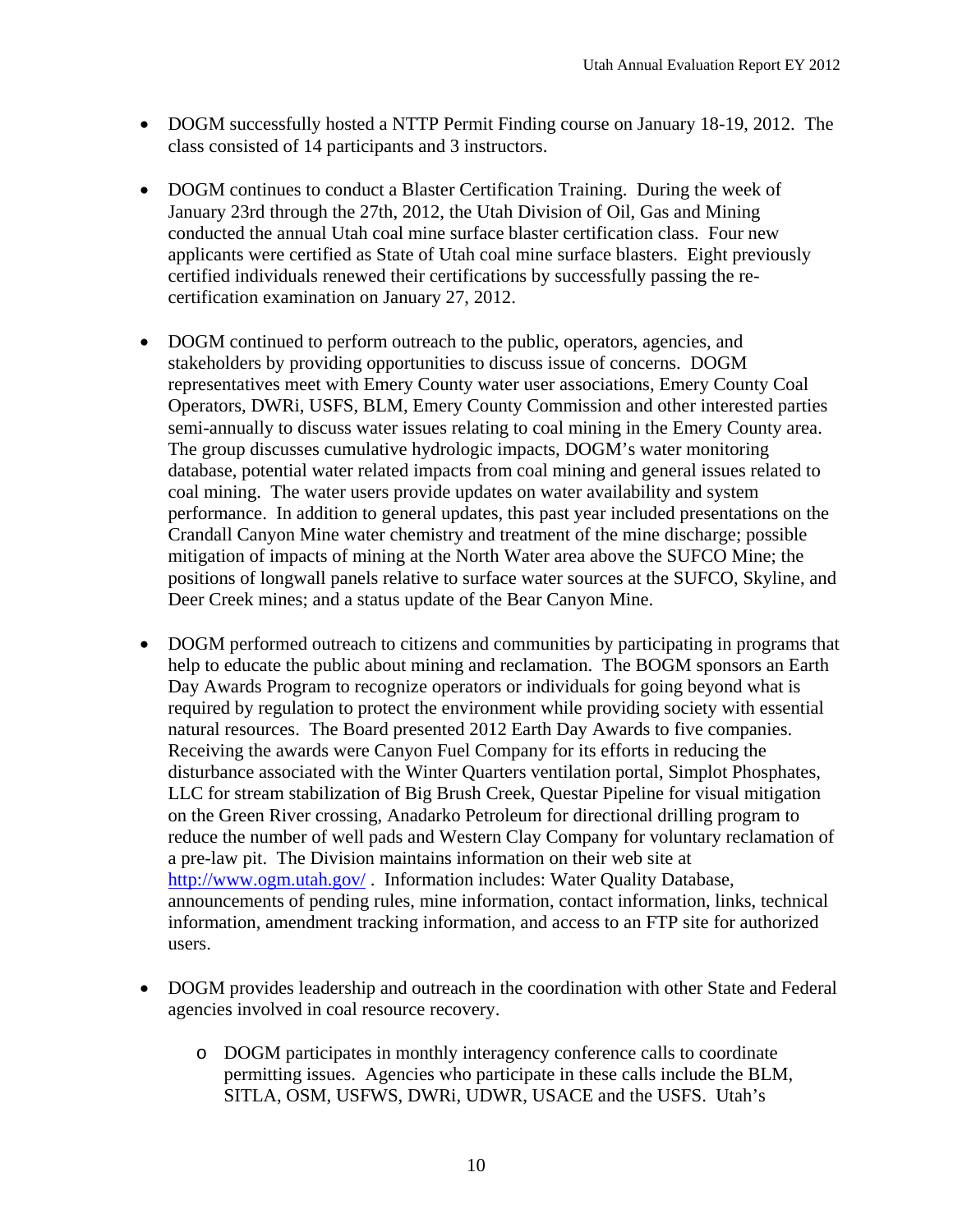cooperative agreement is somewhat unique in that it requires the state to obtain federal agency concurrence rather than OSM performing this coordination effort as in other Federal lands states.

- o The DOGM and the Utah Department of Environmental Quality meet semiannually to review their existing MOU. The discussions include UPDES and other water related compliance issues concerning coal mines.
- DOGM continues to make improvements in the timeliness of permitting actions. The timeliness of actions is measured on a monthly basis and reported quarterly on the Governor's scorecard. DOGM has improved timeliness of permit review from near 70% to above 90% and has operated at 100% timeliness for a couple of quarters.
- DOGM maintains a database and data processing for electronic permitting. Elements of the database include permit review tracking, automated inspection reports, document indexing, and annotation of digital photographs.
	- o DOGM is converting files and mining plans from paper to electronic PDF files stored in the database. The electronic database provides DOGM staff and the public with easy access to those files. A secure access portal is available to view mine files for other agencies, companies, and the public (http://ogm.utah.gov/fs/filesbypermitinfo.php). Access is also available to the general public but is more restricted.
	- o Inspections and compliance information are tracked in the database;
	- o Staff permitting tasks are assigned, scheduled and tracked;
	- o Mine operators can track submittals, permits, and amendments status online; and
	- o A relational database of people and companies that associates them with each other, permits, projects and other activities has been created and used for notifications, mailing lists, inspection reports, fees and other DOGM related work.
	- o DOGM continues to improve its processes for electronic permitting and has worked closely with the Skyline Mine to get its Mining and Reclamation Plan completely into an electronic format. Skyline has led the way with the submittal of several amendments to the Division in a paperless format. DOGM anticipates that other mines will participate in electronic permitting as the initial systems and processes continue to be refined.

### **B. Innovations**

The Division continues to function with a reduced staff of 17 FTE's and a continued reduction in State General funds and Federal funding. New employees are trained and are quickly able to contribute to the efforts of the coal regulatory program. The Division continues to improve work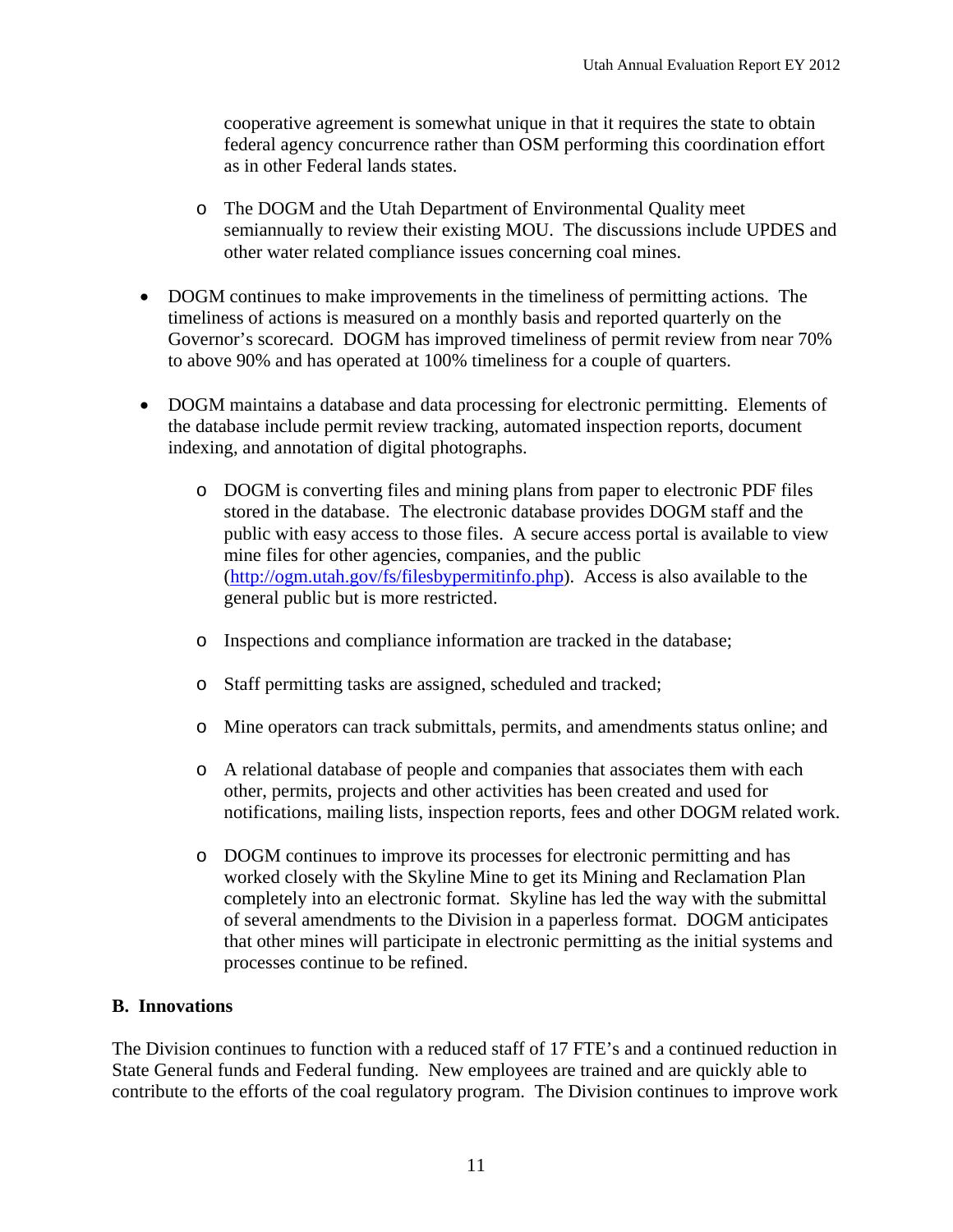processes and electronic information transfer in order to manage the steady workload. In spite of these challenges, DOGM's permitting timeliness has improved to 94% for the average of EY12 and EY11 versus 71% for the EY10 and EY09 average.

# **V. Success in Achieving the Purposes of SMCRA**

The Team evaluates the number and extent of observed off-site impacts, the number and percentage of inspectable units free of off-site impacts, the number of acres that have been mined and reclaimed and which meet the bond release requirements and have been released for the various phases of reclamation, and the effectiveness of customer service provided by the State. Individual topic reports that provide additional details on how the following evaluations and measurements were conducted are available on the OSM internet site at www.osmre.gov and in the WR-DFD Office at 1999 Broadway, Suite 3320, Denver Colorado, 80202. Contact Kenneth Walker, Chief, DFD, at kwalker@osmre.gov or (303) 293-5012.

In order to validate the credibility of State Regulatory programs and enhance Federal oversight improvement efforts, OSM announced in November of 2009 that it would immediately increase the number of oversight inspections. OSM also began conducting independent unannounced oversight inspections. OSM scheduled and conducted these inspections at independently selected mine sites. Independent inspections provide observations and insight into the effectiveness of State regulatory programs by evaluating the current compliance status of mines in each state.

The DFD conducted three joint complete, eleven joint partial, and no bond release inspections of coal mining operations in Utah during EY 2012, in addition to one independent unannounced complete inspection. No enforcement actions were taken by DFD as a result of the one independent unannounced complete inspection that was conducted, and site conditions indicated that DOGM is effectively implementing and enforcing its program. During EY 2012, DOGM issued seven NOV's while the DFD did not issue any enforcement actions or TDN's.

## **A. Off-site Impacts**

An "off-site impact" is anything resulting from a surface coal mining and reclamation activity or operation that causes a negative effect on resources (people, land, water, structures) outside the area authorized by the permit for conducting mining and reclamation activities.

Table 5 shows the number and type of off-site impacts that were observed and documented as having occurred during EY 2012, both for permitted sites and bond forfeiture sites.

## *Sites Where Reclamation Performance Bonds Have Not Been Forfeited*

The Team assessed whether off-site impacts had occurred on each of the 30 non-forfeited mine sites that existed at some time during the evaluation period. The Team did so through the following 337 on-the-ground observations: one independent unannounced complete OSM inspection; 126 DOGM complete inspections, including three OSM and DOGM joint complete inspections; 205 DOGM partial inspections, including eleven OSM and DOGM joint partial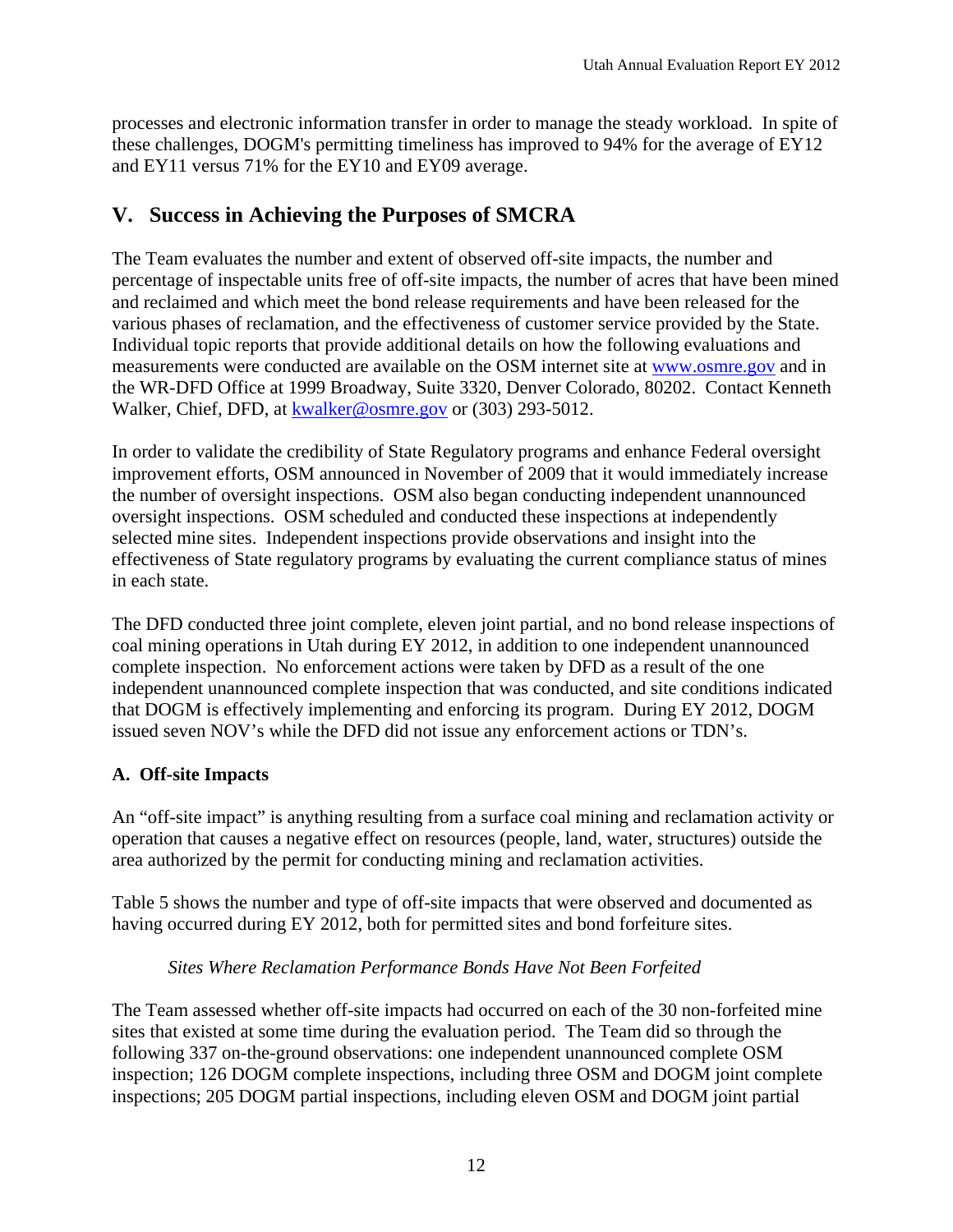inspections, (Tables 10 and 13). OSM made observations for special focus evaluations during five of the joint partial inspections and one of the joint complete inspections. These observations are discussed in section VI below. Based on the above and DFD's monthly review of all DOGM inspection reports and enforcement actions, the Team finds that DOGM has met or exceeded the required inspection frequency on all inspectable units.

For EY 2012, the Team documented one minor hydrologic off-site impact to a land resource and one minor hydrologic off-site impact to a water resource resulting from active coal mining operations (Table 5). Ninety-four percent of Utah mines were free of off-site impacts. In comparison, the Team found 96, 93, 93, and 87 percent of the mines free of off-site impacts in EY's 2008, 2009, 2010, and 2011, respectively.

## *Sites Where Reclamation Performance Bonds Have Been Forfeited*

Since OSM approved the Utah permanent regulatory program in 1981, DOGM has forfeited reclamation performance bonds for six mines. (The White Oak Mines #1 and #2 are counted with the bond forfeiture sites because the Division issued the determination to forfeit; however, bond forfeiture monies were never received. Monies were obtained from the Loadstar Bankruptcy Trustee, Frontier Insurance, and a "General Settlement Fund" outside of the Lodestar bankruptcy estate.)

During EY 2012, DOGM conducted eleven complete and seven partial inspections on the six forfeited sites (see Table 10). It did not observe any off-site impacts. The bottom half of Table 5 shows that 100% of the bond forfeiture sites were free of off-site impacts. The Team previously found that 83% of these mines were free of off-site impacts in EY 2008, 86% in EY 2009, 100% in EY 2010, and 100% in EY 2011.

## **B. Reclamation Success**

## *Sites Where Reclamation Performance Bonds Have Not Been Forfeited*

For operations where reclamation performance bonds have not been forfeited, the Team used disturbed acreage that had received bond release as a measure of reclamation success. Historically, the amount of bond release acreage in Utah is very low due to the following two factors:

 Most of the permitted operations are underground mines (Table 2). Regulated surface facilities associated with underground mining operations typically remain active during the entire life of the operation. Although the surface disturbances for Utah mines are relatively small (2808 acres for EY 2012), there are 3,277 permitted acres for the 30 non-forfeited mines, or an average of 91.03 permitted acres per mine in Utah. While a 2007 legislative coal audit pointed out that the permit area may be defined as just the disturbed area, by rule the operator has the option to include what they would like, within reason, in their permit area. Several, but not all, operators reduced their permit areas by excluding shadow areas above underground mine workings. For this reason, we exclude shadow area acreages and only report areas permitted for disturbance in order to report underground mine permit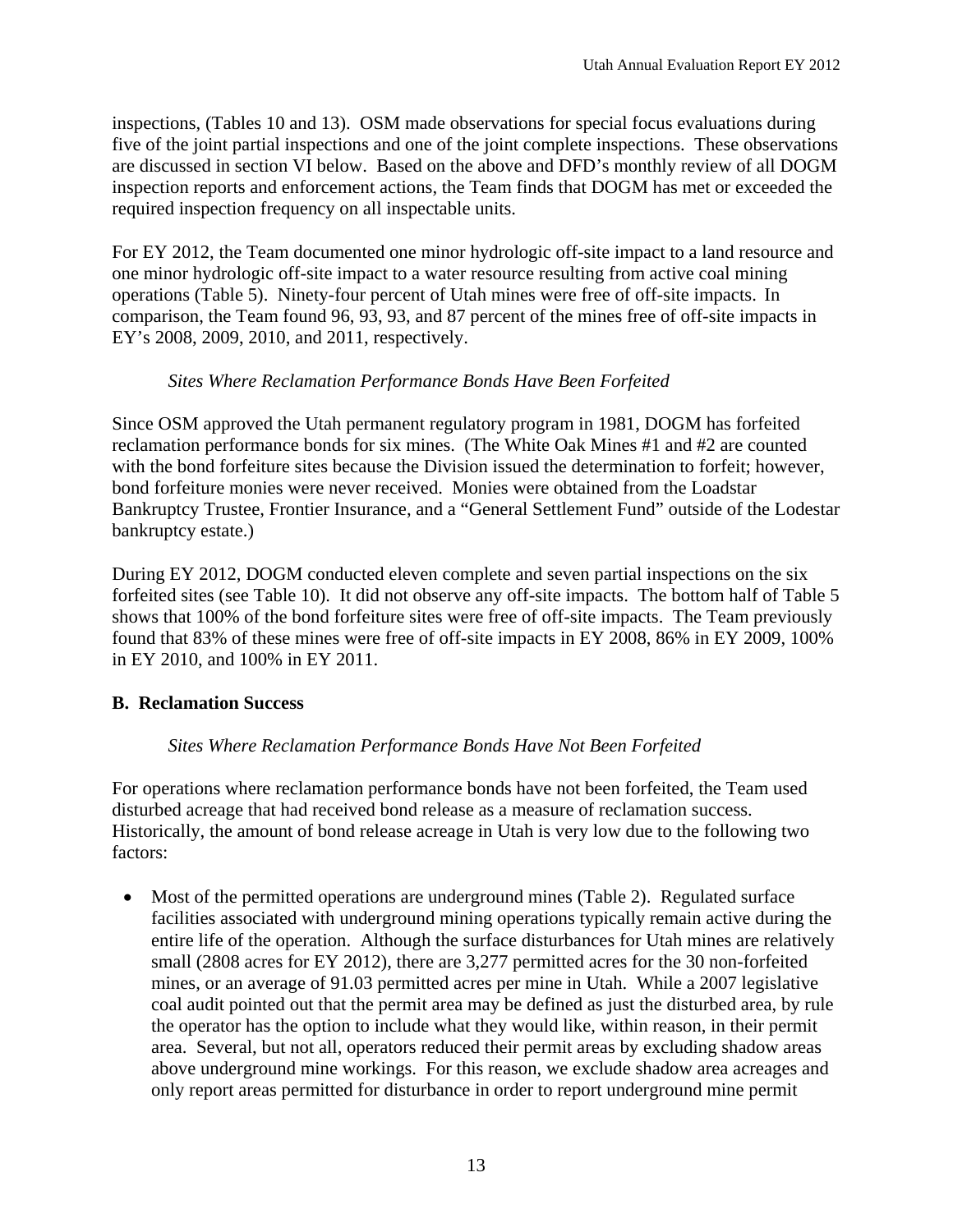areas in a consistent manner.

• The bond liability period is a minimum of 10 years on sites requiring the establishment of vegetation.

Table 6 shows the permit acreage where DOGM partially released (Phases I and II) or totally released (Phase III) bonds during the evaluation year. For the 2808 acres of total permitted disturbance that had not yet received final (Phase III) bond release at the beginning of the evaluation year, DOGM released Phase II and III on 0.6 acres at the Deer Creek Mine. An additional 0.24 acres were bonded and disturbed during the evaluation year at the West Ridge Mine thus maintaining the overall total number of disturbed acres at 2808 as of June 30, 2012.

A review of data in the EY12 Utah Reclamation Status Table (see Appendix 1) indicates that 3,022 acres consist of long-term facilities and active mining areas that are not yet subject to contemporaneous reclamation requirements during any given evaluation year, and thus not eligible for any phase of bond release. Since the Utah Permanent Regulatory Program was approved in January of 1981, 1,166 of 3,725 acres on active, temporarily inactive, inactive, final bond released, and bond forfeiture sites has been backfilled, regraded, re-topsoiled and seeded. In addition, DOGM has granted Phase III bond release on a total of 375.84 acres. Taking into account those acreages temporarily excluded from contemporaneous reclamation requirements, 53.46% (375.84 of 703) of mining related disturbance has been successfully reclaimed. OSM concludes that reclamation of mined land in Utah is successful based on the Team's review of the EY12 Utah Reclamation Status Table, oversight inspections, and DOGM's routine monthly inspections that include reclamation success evaluations of the reclaimed lands.

## *Sites Where Reclamation Performance Bonds Have Been Forfeited*

As shown in Table 7, DOGM has completed initial reclamation on all six bond forfeiture sites. Reclamation may be adequate at these sites for DOGM to terminate jurisdiction, but DOGM has not yet developed procedures and policy to do so.

## **C. Customer Service**

For EY 2012, DOGM and OSM jointly conducted a customer service evaluation to determine whether DOGM is effectively implementing its program by entering required information into the Applicant Violator System (AVS) in a timely, complete, and accurate manner during the period of July 1, 2011, through June 30, 2012. The review focused on four areas including entry of issued permits; entry of State violations; requests for evaluations for eligibility prior to permit issuance; and review of applicant and operator information. For a discussion of this evaluation see section VI below. In addition, DOGM conducted its fourth annual survey of customer satisfaction to evaluate performance at the Division and Program level and to foster improved customer service in the future. The results of this survey are discussed under section VI below.

# **VI. OSM General Oversight Topic Reviews**

WR-DFD conducted an independent technical review of DOGM's Cumulative Hydrologic Impact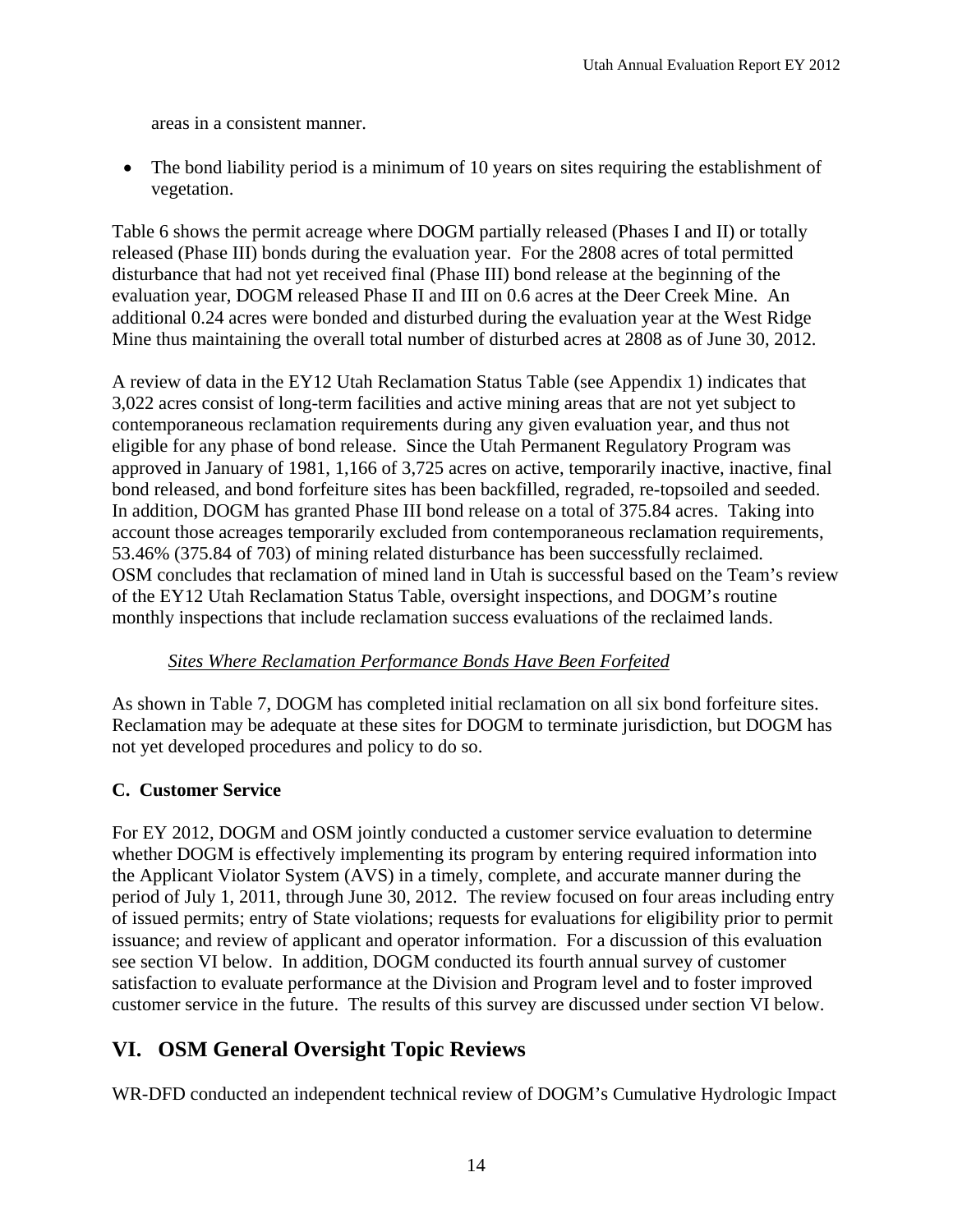Assessment (CHIA) for a recently approved surface coal mining permit to determine compliance with State program rules as a regional priority oversight evaluation topic for EY 2012. Additionally, each year OSM and DOGM evaluate topics to determine whether DOGM is effective in ensuring reclamation success, preventing off-site impacts, and ensuring effective customer service. For EY 2012, the Team conducted three general evaluation topic reviews. Results of the independent technical permit review and the general evaluation topic reviews are available at the WR-DFD Office.

## **A. Independent OSM Review of DOGM's CHIA for the Coal Hollow Mine**

DFD conducted an independent technical review of DOGM's Cumulative Hydrologic Impact Assessment (CHIA) for the Coal Hollow Mine Project. The purpose of the evaluation was to determine compliance with State program rules, ensure that the CHIA findings required for approval of the new mining permit were made, and that documentation supporting those findings was included in the CHIA.

The Coal Hollow Mine is a surface mine that is located on 630 acres of private land near Alton, Utah. The operator, Alton Coal Development, is proposing another surface coal mine permit on the Federal lease land surrounding the current Coal Hollow Mine project. If the federal lease land surrounding the Coal Hollow Mine is approved for surface coal mining, DOGM will need to update the CHIA to include new information including an expanded impact assessment which includes both Coal Hollow and the new permit area.

The purpose behind a CHIA is to delineate a Cumulative Impact Area (CIA) where all current and anticipated mining will occur, evaluate cumulative impacts to the hydrologic balance based on all the current and anticipated coal mines within the CIA, and make a finding of whether the mining operation(s) has been designed to minimize impacts within the permit area and prevent material damage to the hydrologic balance outside the permit area (R645-301-729). The purpose of this evaluation was to: (1) determine compliance with State program rules, (2) ensure that the CHIA findings required for approval of the Coal Hollow permit were made, (3) confirm that documentation supporting those findings was included in the CHIA, and (4) to give DOGM suggestions for future updates to the CHIA either pending the permitting of the new mine or if DOGM decides to update the CHIA at their own initiative.

OSM's review found that DOGM's CHIA included the necessary evaluation of the effects of current and anticipated mining on surface and groundwater resources. DOGM also provided a material damage statement in the CHIA which states that the mine operation is designed to prevent material damage to the hydrologic balance outside the permit area. OSM found that DOGM made all the necessary findings required for a CHIA based on requirements in the Utah Administrative Code Section R645-301-729.

OSM also identified several potential discrepancies and made suggestions for future revisions to the CHIA. DOGM responded to OSM's individual comments and concurred with OSM's suggestions for future revisions to the CHIA.

## **B. Reclamation Success – Protection of Threatened and Endangered Species**

This evaluation was based on OSM Directive REG-8 for determining whether the DOGM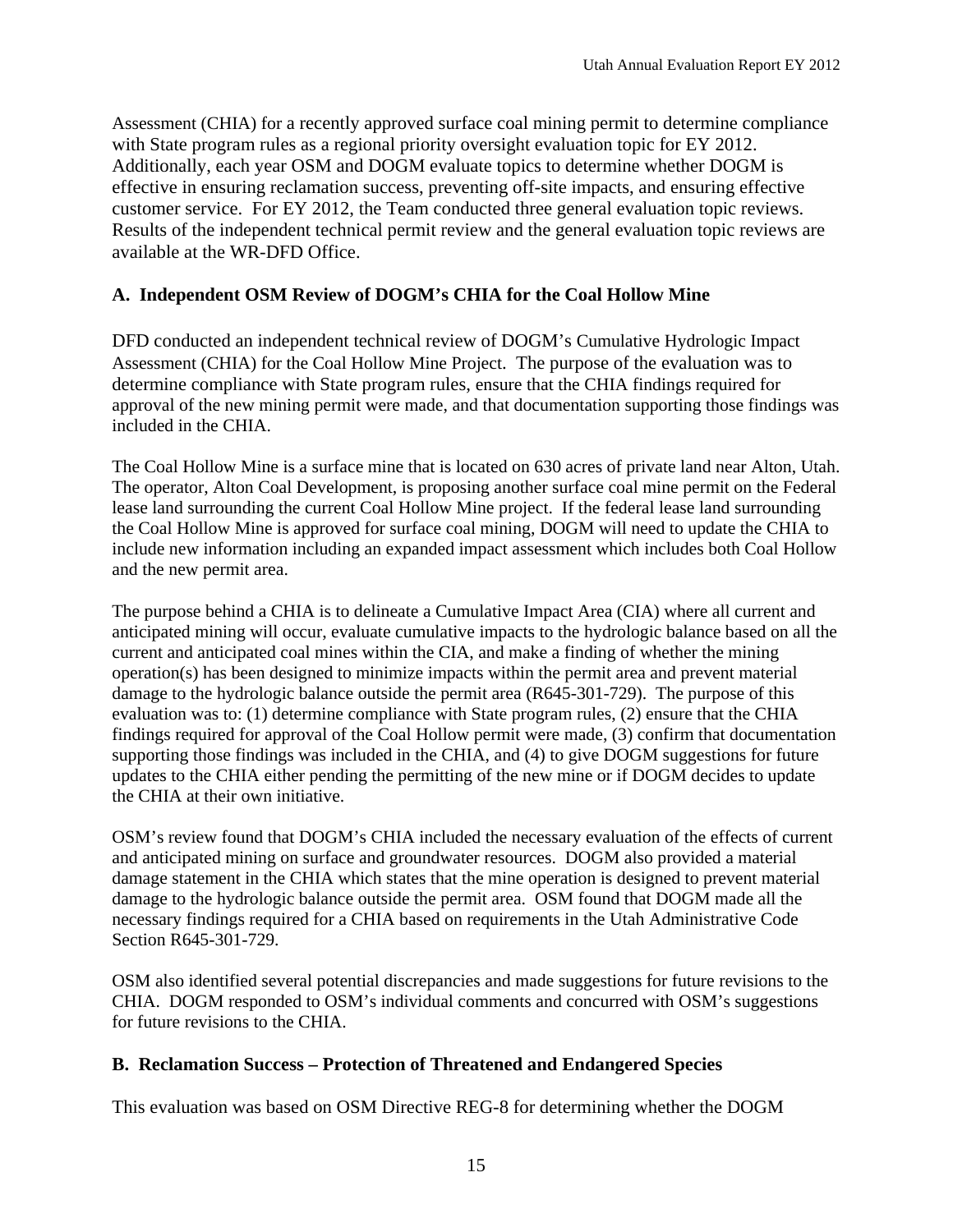is effective in ensuring reclamation success.

As a measure of reclamation success, the Team evaluated DOGM's protection of listed or proposed threatened or endangered (T&E) species. The review focused on whether DOGM was ensuring that operators follow a Protection and Enhancement Plan to minimize disturbances and adverse impacts to T&E species when species are identified within the permit area, and whether mine operators are complying with applicable regulatory and permit requirements pertaining to the minimization of adverse impacts to T&E species and their habitat during coal mining and reclamation operations.

 At R645-301-358.100, the Utah Administrative Code prohibits coal mining and reclamation operations from being conducted if those operations are likely to jeopardize the continued existence of endangered or threatened species listed by the Secretary, or if those operations would likely result in the destruction or adverse modification of designated critical habitats of those species. Mine operators must report any T&E species within the permit area to DOGM. Upon notification, DOGM will consult with appropriate state and federal fish and wildlife agencies and identify whether, and under what conditions, the operator may proceed.

To this end, the Division requires that each Mining and Reclamation Plan (MRP) include a list of proposed or listed T&E species and the probability of presence in the permit area. In some circumstances, the Division may require surveys or other site-specific resource information necessary to address the respective species or habitats when the permit area or adjacent area is likely to include listed or proposed T&E species of plants or animals or their critical habitats. The Division requests that this list and site-specific resource information be updated when the operator wants to increase or change their permit area or mining practices.

If a listed or proposed T&E species of plants or animals or their critical habitat is identified on the permit area, the Division consults with the appropriate State and Federal fish and wildlife agencies and the landowner to determine under what conditions the operator may proceed with mining. These conditions may include avoiding certain areas, developing a habitat mitigation plan, animal or plant relocation, periodic surveys, or a combination of these.

## **Findings**

## **Mine Number 1**

In 2005, the mine constructed a new portal facility. Prior to the project, the operator conducted research to determine if any T & E species were present in the area. The following examples demonstrate that the mine conducted the appropriate activities to ensure the protection of T&E species prior to expansion.

In 2003, an environmental consultant conducted an in-depth vegetation analysis of the area related to the proposed portal facilities. Based on populations of certain T&E plant species previously being found to inhabit the area near the proposed facilities, the consultant stated that there was a potential for Canyon sweetvetch and Link Canyon Trail columbine to be present,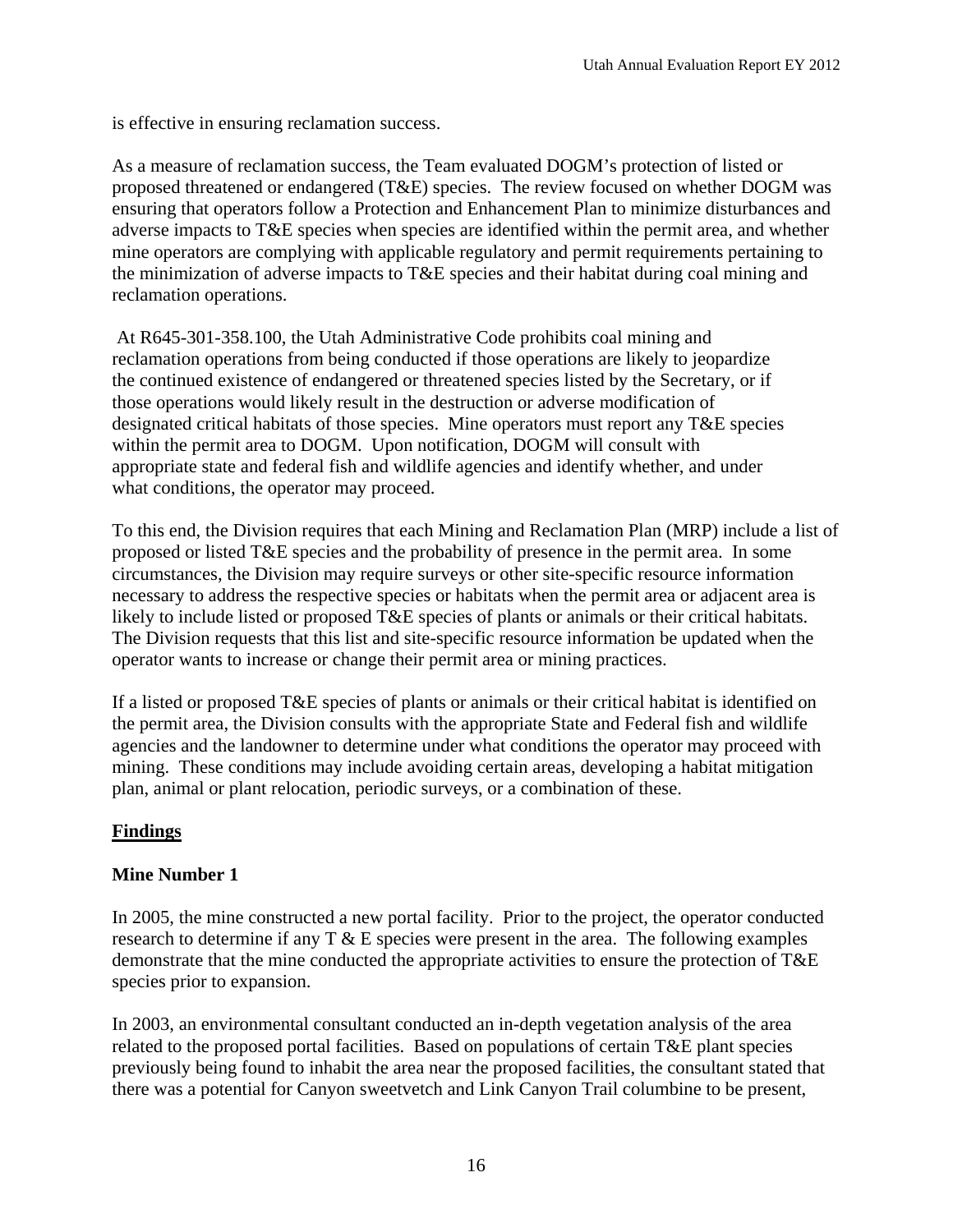which the Forest Service had listed as "sensitive" in the Manti-LaSal National Forest. Neither these plants nor their ideal habitats were observed within the study areas during the course of the field sampling and surveys.

A Habitat Suitability Determination Report was written in 2005. This report focused on the Mexican Spotted Owl (MSO) because a United States Fish and Wildlife Service (USFWS) habitat suitability model had identified the area as containing habitat or potential habitat for the MSO. It was determined that the area, although having many of the characteristics necessary for MSO habitat, was not inhabited by the MSO.

Another concern regarding the protection of T&E species is potential impacts to endangered Colorado River Fish, including the Colorado pikeminnow, razorback sucker, Humpback chub, and bonytail chub that inhabit the lower warm water reaches of the Colorado, Green, Yampa, White, and Gunnison Rivers. Currently, Utah participates in the Upper Colorado River Endangered Fish Recovery Program as a way to offset water depletions, thereby providing a method to mitigate the impacts to endangered fish. As part of the recovery program, calculations must be performed to determine if consumption of water from coal mining is contributing or will contribute to water depletions, thereby affecting fish habitat.

During the processing of a new permit application, a determination must be made as to the amount of water that will be depleted from the upper Colorado River Watershed as a result of the proposed coal mining activity. Existing coal mine operations have been required to revisit the water depletion calculations if a proposed change to the MRP has the potential to significantly increase the amount of depletion from the Colorado River Watershed. This mine has submitted calculations which show that water consumption from mining operations does not significantly impact the Colorado River fish or their habitat.

## **Mine Number 2**

This mine has conducted numerous T&E surveys due to several significant revisions for permit expansion and construction projects. Additionally, a sensitive species Burrowing Owl survey was conducted in 2008 which resulted in a Wildlife Protection and Enhancement Plan for an area which was incorporated into the MRP in October of 2009.

As a result of these many surveys, the mine has made efforts for the protection and enhancement of these "high value habitats" by using recommended seed mixtures to create ideal habitats and permanently retaining ponds as post-mining wildlife enhancement structures.

Another example of how the mine has committed to enhancing wildlife habitat is the construction of artificial burrows for burrowing owls. The mine was required to implement a Protection and Enhancement Plan for the owls after a sighting occurred during an environmental assessment (EA) in 2008. The burrowing owl was using an active prairie dog colony site for nesting. Burrowing owls often return to nest in the same burrow each spring after their winter migration. It was concluded that the owls could be negatively affected from expected subsidence from underground mining during their most critical life period (March through June). Fledging burrowing owls may not be mobile at the time of subsidence and could fall into cracks or be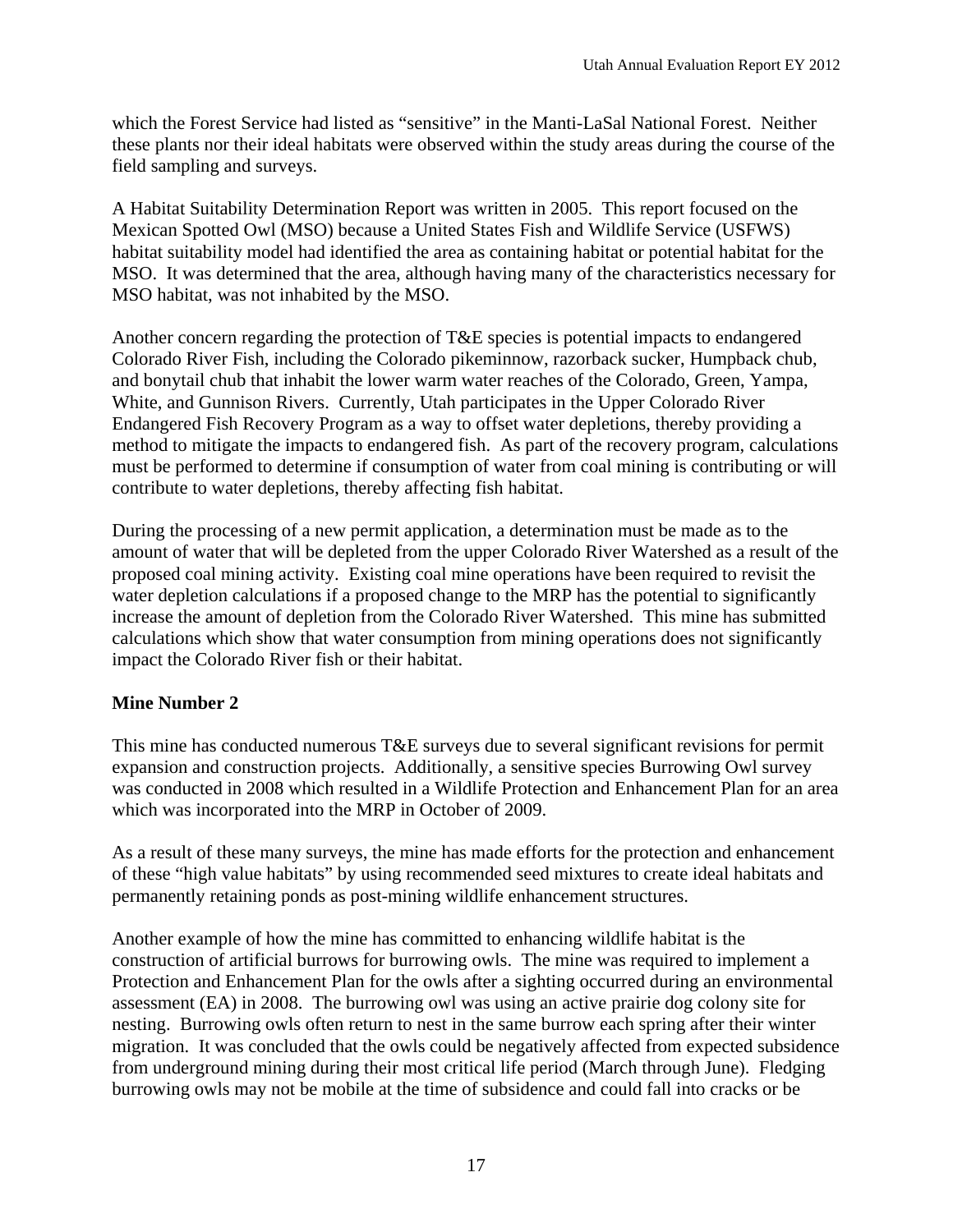abandoned as the adults vacate the burrow.

 The mine committed to monitor the area during and after subsidence to determine if adverse effects from mining had occurred. Additionally, the mine constructed seven artificial burrows within the permit area. Two of these burrows were intentionally placed in the subsidence zone so that the company could test the effects of subsidence on the burrows. The entrances to these burrows were closed to prevent owls from nesting in them during the test period. The first burrow was placed in the subsidence zone at the mound where the owl was sighted during the EA.

Similar to Mine Number 1, Mine Number 2 participates in the Upper Colorado River Endangered Fish Recovery Program. The mine has submitted calculations which show that water consumption from mining operations does not significantly impact the Colorado River fish or their habitat.

## **Mine Number 3**

Most of the surveys performed at this mine occurred as part of baseline data collection prior to the mine opening, and are included in the MRP. These surveys included helicopter raptor surveys of the permit area and adjacent areas conducted in May 2006 and May 2007 and sensitive plant species surveys conducted in June 2005, August 2006, and September 2007.

The UDWR has conducted raptor surveys for all potential raptor species in the mine project area and did not find habitat for the MSO. However, MSO habitat does occur to the east and west of the mine area.

During the processing of a new permit application, a determination must be made as to the amount of water that will be depleted from the upper Colorado River Watershed as a result of the proposed coal mining activity. Existing coal mine operations have been required to revisit the water depletion calculations if a proposed change to the MRP has the potential to significantly increase the amount of depletion from the Colorado River Watershed.

This mine was not required to submit water consumption calculations because the mine is not within the Upper Colorado River Basin, which is the specific area that is delineated and directed to comply with the Upper Colorado River Endangered Fish Recovery Program.

Although not officially registered as a T&E species, much attention has been given to the sagegrouse. The mine area contains "Crucial Value brood habitat" for the birds. The BLM and the UDWR located a sage-grouse lek in the proposed mine area. In 2005, BLM biologists captured, collared, and began monitoring four sage-grouse in an effort to study the lifecycle and migrating patterns of these birds. In April 2006, the mine began its own sage-grouse studies. In 2007, Southern Utah University and the mine joined the BLM and UDWR in capturing, taking blood samples, and placing radio transmitters on sage-grouse. In April of that year, the mine conducted two helicopter flights to search for satellite sage-grouse leks. An additional, substantially larger, lek has been located off the permit area. Intensive efforts have been made to open a corridor between this off-site lek and the lek within the permit boundary. This connectivity is thought to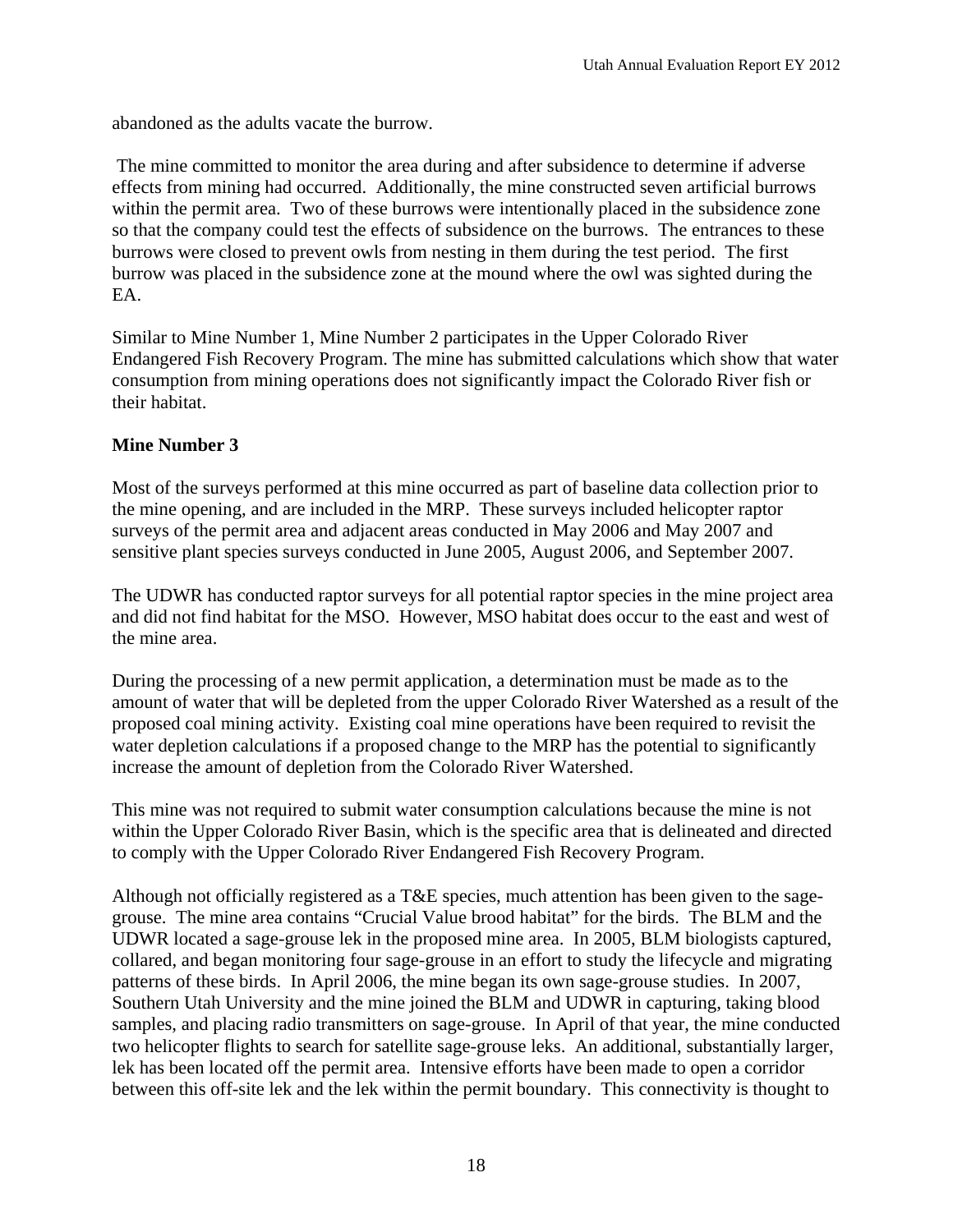greatly increase the chances of survival for the birds. To open up this corridor, many Juniper and Oak stands have been removed to improve the habitat for the birds. To encourage sage grouse survival, over 10,000 Juniper trees have been bull-hogged. This is a process that grinds the entire tree (including roots) out of the ground. This technique causes minor impacts to the existing, essential sagebrush community which is essential habitat for the sage-grouse.

## **Conclusions**

The Team concluded that DOGM is ensuring reclamation success by requiring mining operators to follow Protection and Enhancement Plans to minimize disturbances and adverse impacts to T&E species when species are identified within mine permit areas. This evaluation supports that mine operators are complying with applicable regulatory and permit requirements pertaining to the minimization of adverse impacts to T&E species and their habitat during coal mining and reclamation operations. OSM will continue its evaluation of DOGM's implementation of T&E species protection in Evaluation Year 2013. OSM encourages DOGM to continue working with operators, landowners, and other agencies to ensure that T&E species and their habitat remain protected.

## **C. Prevention of Off-site Impacts – Effluent Water Discharge Monitoring and Maintenance**

This evaluation was based on OSM Directive REG-8 for determining whether the DOGM is effective in preventing off-site impacts.As a measure of prevention of off-site impacts, the Team evaluated whether the Utah program is successfully implementing its effluent water discharge monitoring and mitigation requirements. This review focused specifically on compliance with the requirements of R645-301-731.222.1 (monitoring of point-source discharges), -731-222.2 (monitoring procedures), -731.223 (monitoring data submittal requirements) and -731.225 (installation, maintenance, and operation). Active mine permits were evaluated administratively in the context of regulatory requirements and in the field for onthe-ground compliance.

For the purposes of this evaluation, the Team focused on water quality analyses from calendar year 2011for Utah Pollutant Discharge Elimination System (UPDES) outfalls and monitoring locations upstream and downstream of those points.

## **Findings**

## **Mine Number 1**

All but one evaluated monitoring point included a full analysis including: total dissolved solids (TDS), total suspended solids (TSS), pH, total iron, total manganese, and flow. The downstream receiving water analysis point did not include TSS but included all other required parameters. Therefore, all evaluated points except one meet all requirements of R645-301-731.222.1.

Rule R645-301-731.223 requires surface water monitoring data to be submitted at least every three months for each monitoring location. It also requires operators to promptly notify DOGM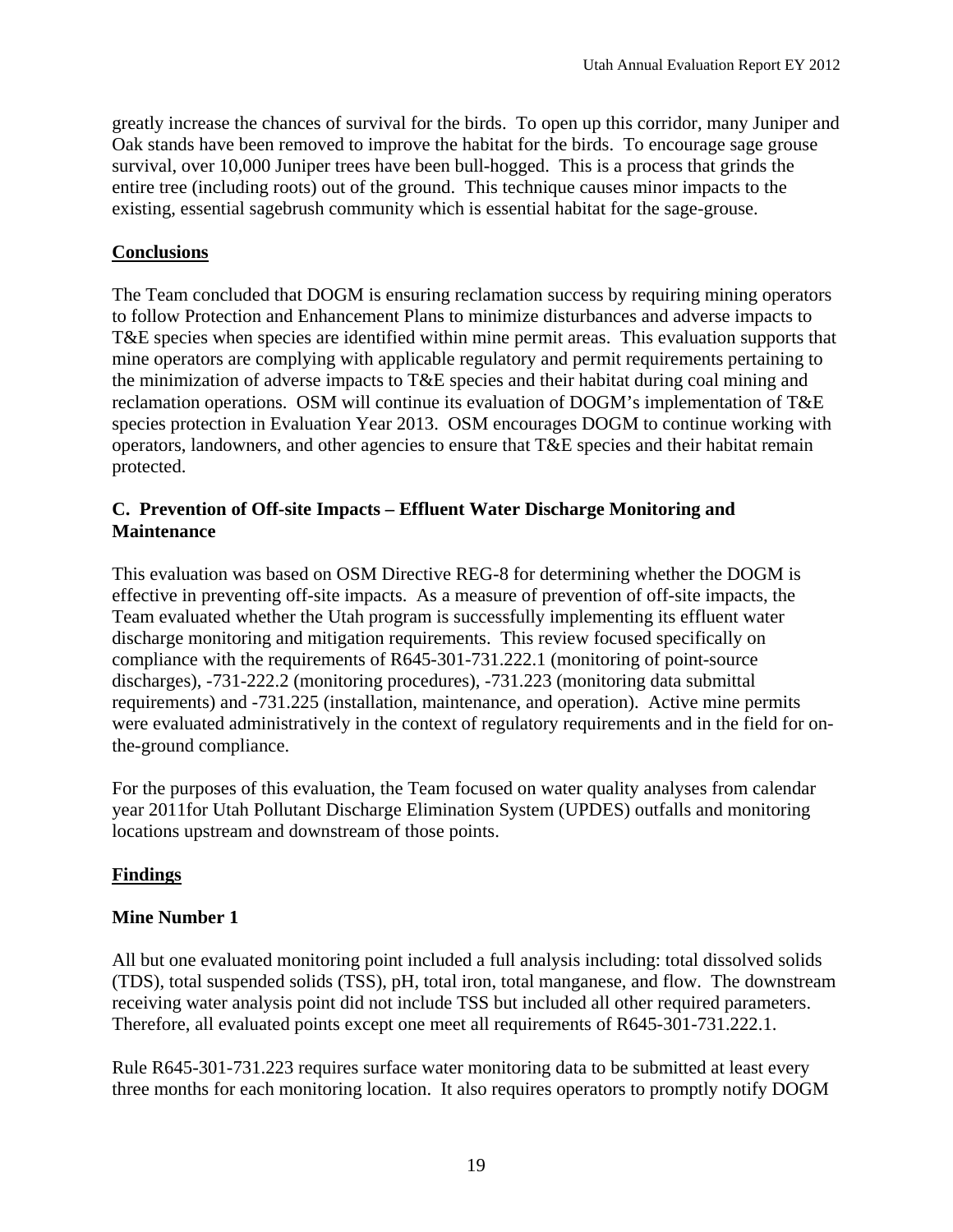of noncompliant samples and take immediate actions to minimize any adverse impact to the environment or public health and safety. This mine submits all monthly water monitoring data quarterly via the DOGM water quality database. During calendar year 2011, this mine reported four noncompliant sample results (one TDS and three TSS exceedances). The TDS exceedance was not a violation due to the Salinity Offset Program discussed below. One of the TSS exceedances was later revealed to have been taken from the sedimentation pond when no discharge was occurring. Therefore this did not represent an actual non-compliant sample. All discharge monitoring results, including notifications of exceedances, were reported to the DOGM and Utah Department of Environmental Quality (DEQ). DEQ informed the mine staff that one additional non-compliant TSS sample would necessitate a NOV. The mine did not have another non-compliant TSS sample in 2011.

This mine has participated in the Colorado River Salinity Offset Program since early 2006. This program allows mines to continue operations even when salt load limitations cannot be met by purchasing salinity offsets credits. The mine's offset needs over and above the one ton per day limitation are estimated using discharge rate and TDS concentration data. The operator tracks "non-compliant" TDS and discharge data and uses it to calculate the amount of money they must contribute to the Salinity Offset Fund. The Utah Department of Agriculture and Food uses these funds to finance salinity reduction projects. Salinity reduction projects result in a ton-for-ton salt reduction. Notices of Violation are not issued for TDS exceedances at participating mine sites.

Rule R645-301-731.223 also requires operators to take immediate actions to minimize any adverse impact to the environment or public health and safety including: accelerated or additional monitoring, immediate implementation of measures necessary to comply, and warning any person whose health and safety is in imminent danger due to the noncompliance. This mine does conduct increased monitoring in response to mine discharge water quality. Mine discharge is treated prior to leaving the permit area. Water quality did not necessitate notification of any person whose health and safety was in imminent danger.

R645-301-731.225 requires that equipment, structures, and other devices used in conjunction with monitoring the quality and quantity of surface water on-site and off-site will be properly installed, maintained and operated, as well as be removed by the operator when no longer needed. Mine staff indicated field testing equipment is calibrated weekly. All evaluated testing equipment appeared in good repair and was properly stored in either the office or water treatment facility building.

## **Mine Number 2**

All evaluated monitoring points included analysis of TDS, TSS, pH, total iron, total manganese, and flow. Therefore, all evaluated points meet the requirements of R645-301-731.222.1.

Rule R645-301-731.223 requires surface water monitoring data to be submitted at least every three months for each monitoring location. It also requires operators to promptly notify DOGM of noncompliant samples and take immediate actions to minimize any adverse impact to the environment or public health or safety. This mine submits all monthly water monitoring data quarterly via the DOGM water quality database. Depending upon how a person accesses the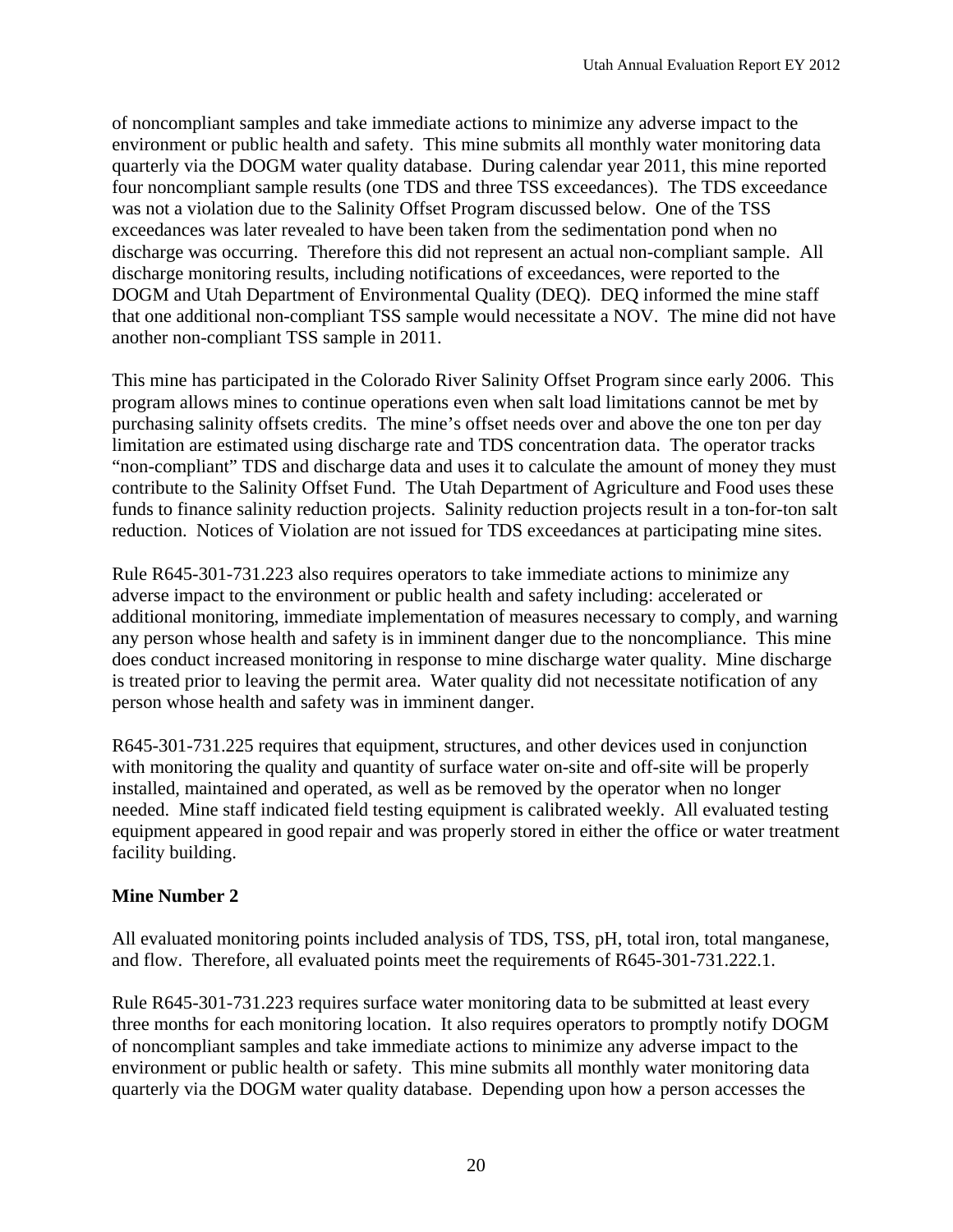water quality database, it may or may not indicate units of measurement for the data. If units are not displayed, it is difficult to determine whether samples meet regulatory criteria, especially for parameters such as TDS that may carry different types of concentration limitations (e.g. tons/day or mg/L).

The DEQ does not currently impose TDS loading restrictions on this mine's UPDES Outfall 002 because the operator has demonstrated an exemption to that requirement. However, the permittee continues to sample TDS at Outfall 002 and that discharge exceeded what would be the effluent limitation (1 ton/day cumulative discharge from all outfalls) every month during the review period. UPDES permitting falls under the DEQ's purview and outside the scope of this review. During calendar year 2011, this mine did not have or report any discharges that were considered noncompliant. Therefore there was no need to implement any emergency abatement or public notification procedures.

R645-301-731.225 requires that equipment, structures, and other devices used in conjunction with monitoring the quality and quantity of surface water on-site and off-site be properly installed, maintained and operated, as well as be removed by the operator when no longer needed. Mine staff indicated that water samples are collected with plastic buckets. Other than rinsing these buckets prior to collecting samples, no apparent care was taken to safeguard them. Careless storage of sample collection equipment has the potential to corrupt sample results. However, this does not appear to be a problem at this mine, as it did not have any non-compliant discharge events during the evaluated timeframe. UPDES sample point 002 is difficult to access. Mine staff uses a stick to lower the plastic bucket below the walking platform to collect water samples. Sampling equipment, storage methods, and structures could potentially be improved at this mine, however current equipment and structures do not detract from the validity of water monitoring activities and meet the identified regulatory requirements.

### **Mine Number 3**

Downstream monitoring locations included TDS, TSS, pH, total iron, manganese, and flow (all required parameters). The mine recorded flow measurements at the upstream monitoring location, but no flow occurred during 2011. Therefore, the operator could not collect TDS (or specific conductance corrected to 25<sup>o</sup>C), TSS, pH, total iron, or manganese. All UPDES outfall locations included analysis of TDS, TSS, pH, total iron, and flow. However, no UPDES monitoring points included analysis of total manganese. Therefore, the UPDES outfalls at this mine do not meet all requirements of R645-301-731.222.1.

Rule R645-301-731.223 requires surface water monitoring data to be submitted at least every three months for each monitoring location. It also requires operators to promptly notify DOGM of noncompliant samples and take immediate actions to minimize any adverse impact to the environment or public health and safety. This mine submits all monthly water monitoring data quarterly via the DOGM water quality database. In March of 2011, UPDES sample analysis indicated iron levels of 1.6 mg/L (effluent limitation is 1 mg/L) and TSS levels of 48 mg/L (effluent limitation is 25 mg/L). While this data was correctly reported to the DOGM water quality database, the permittee did not notify DOGM of the exceedances and submitted an inaccurate Discharge Monitoring Report to the DEQ. DOGM discovered the exceedances upon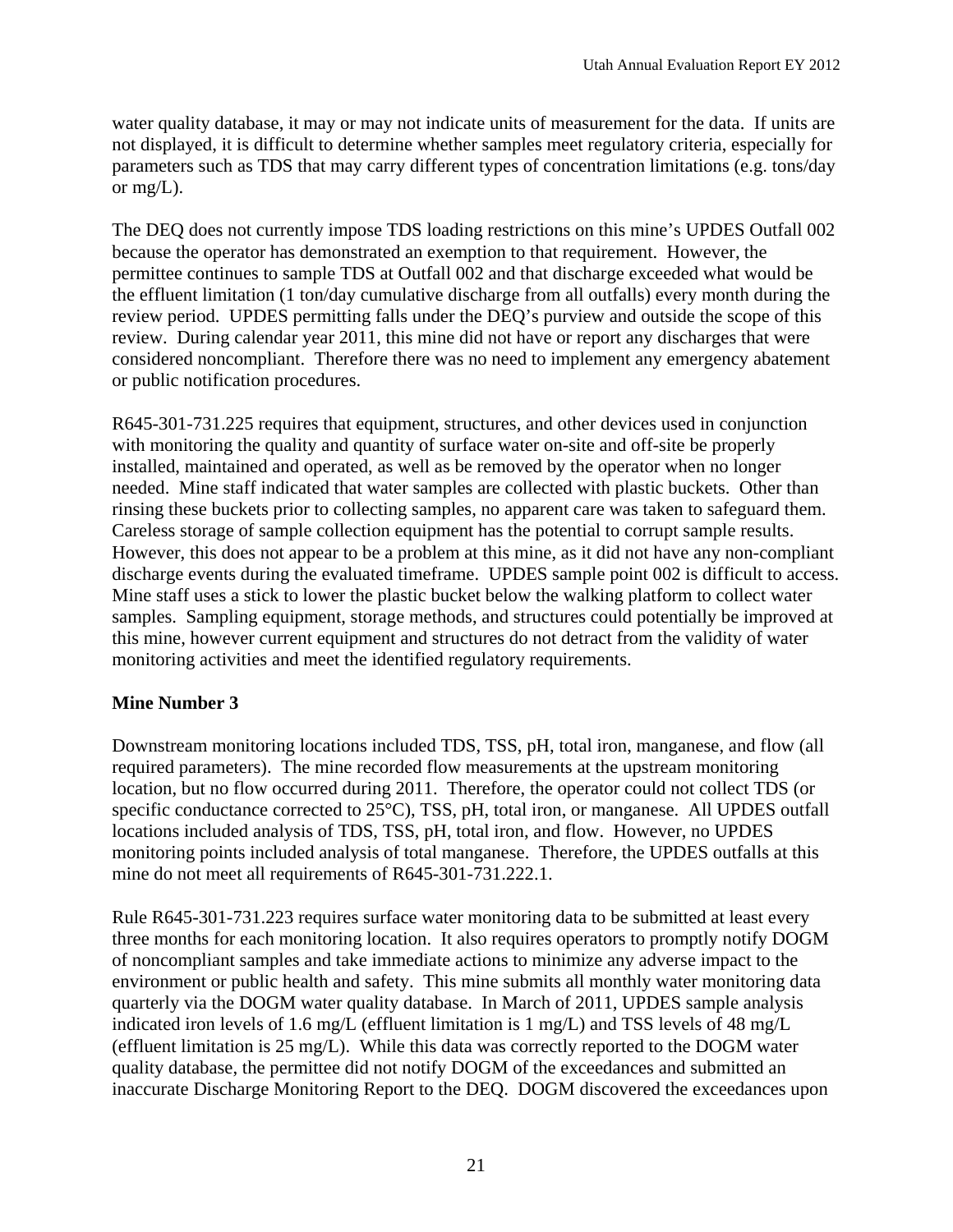water quality data review and informed DEQ of the noncompliant discharge event. DEQ staff subsequently conducted a site visit and educated mine staff on procedures for reporting noncompliant discharges. During calendar year 2011, this mine did not have any discharge events necessitating emergency abatement or public notification procedures.

R645-301-731.225 requires that equipment, structures and other devices used in conjunction with monitoring the quality and quantity of surface water on-site and off-site will be properly installed, maintained and operated, as well as be removed by the operator when no longer needed. All water sampling equipment is provided and maintained by a third party. Samples are collected at pond outlet structures, which are in good repair. All evaluated equipment and structures meet the identified regulatory requirements.

## **Conclusions**

As a result of this review, DFD recommends DOGM require Mine #1 to include TSS analysis at the downstream monitoring location. DFD also recommends DOGM require Mine #3 to include manganese testing in its monitoring parameters at UPDES outfall locations. Additionally, DFD recommends DOGM consider updating the water quality database to always display sample parameter units and to ensure proper labeling where results reflect averaged (7- or 30-day) samples.

## **D. Customer Service – "Applicant/Violator System Maintenance and Determinations"**

This evaluation was based on OSM Directive REG-8 for determining DOGM's effectiveness in serving its customers by entering required information into the Applicant Violator System (AVS) in a timely, complete, and accurate manner.

Section 510(c) of the Surface Mining Control and Reclamation Act (SMCRA) requires that permit approval be withheld to an applicant if any surface coal mining operation owned or controlled by the applicant has any outstanding violation of SMCRA or certain other environmental protection statutes and rules. AVS, an automated information system of applicant, permittee, operator, violation and related data was developed by OSM to assist Utah in making determinations under UCA 40-10-11(3).

This evaluation focused on whether the Utah Division of Oil, Gas and Mining (DOGM) entered information into the AVS in a timely, complete, and accurate manner during the period of July 1, 2011, through June 30, 2012. The evaluation focused on the following four areas:

- Entry of issued permits
- Entry of State Violations
- Requests for evaluations for eligibility prior to permit issuance
- Review of applicant and operator information

## **Findings**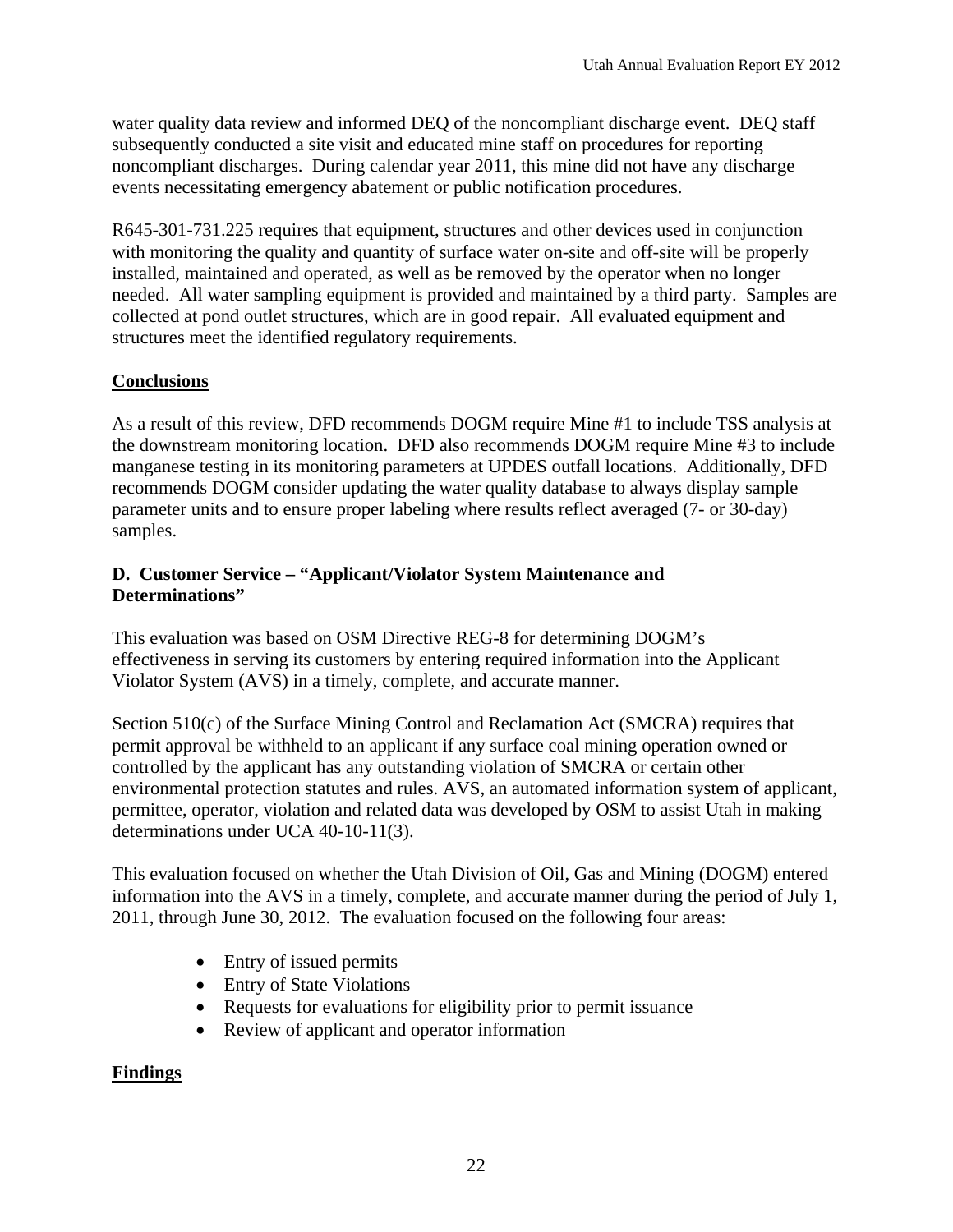During this evaluation period, Utah entered ten permitting actions; however, only eight of those actions required Utah to request evaluation reports from AVS. The other two permitting actions were amendments and do not require Utah to request an evaluation.

30 CFR §773.12, *Permit Eligibility Determination*, specifically requires regulatory authorities to request a compliance evaluation report from AVS no later than five business days prior to the permit issuance to determine if there are any unabated or uncorrected violations that may affect permit eligibility. A timely request is important because of the extended amount of time that may exist between application receipt and permitting decisions. Often during this time period, changes in applicant and/or operator information occur which could alter the results of earlier AVS evaluations and impact permit eligibility. Utah requested compliance evaluation reports for all eight permitting actions well in advance of the requirements (6 - 64 days prior to permit issuance).

Following Utah's request for compliance evaluation reports from AVS, it became apparent that Utah needed additional assistance from AVS to conduct a quality check of the evaluation reports for three permits to ensure accuracy and identify potential links to violations. Utah also made these requests in a timely manner. For the reasons outline above, the Team found Utah fully successful in this aspect of its approved program.

30 CFR §774.11 requires, in part, that the regulatory authority must enter into AVS all permit records within 30 days after the permit is issued or subsequent changes have been made. During this evaluation period, Utah entered one permit more than thirty days after it was approved for issuance.

In accordance with the requirements of 30 CFR §773.9 *Applicant and Operator Information,* the Team also reviewed Technical Memoranda that were provided by Utah which monitor the ownership and control information to ensure accuracy as it pertains to the information found in the AVS System. The Team determined that the appropriate supporting documentation for this evaluation period is consistent with that contained in the AVS system.

Lastly, there were no state violations to report for this evaluation period.

## **Conclusions**

The Team concluded that Utah is providing effective customer service by performing the required AVS operations in accordance with Section 510(c) of SMCRA. However, Utah's effectiveness in providing customer service through AVS maintenance could be improved upon. Specifically, the Team recommends AVS Users in Utah revisit the AVS Data Entry Standards in the AVS Users Guide, and become thoroughly familiar with both the MOU between OSM and Utah for AVS and the System Advisory Memoranda issued by OSM-AVSO.

## **Fourth Annual Division-wide Stakeholder Satisfaction Survey (Utah self-evaluation)**

DOGM also conducted its fourth annual survey of customer satisfaction during EY 2012 to evaluate performance at the Division and Program level and to foster improved customer service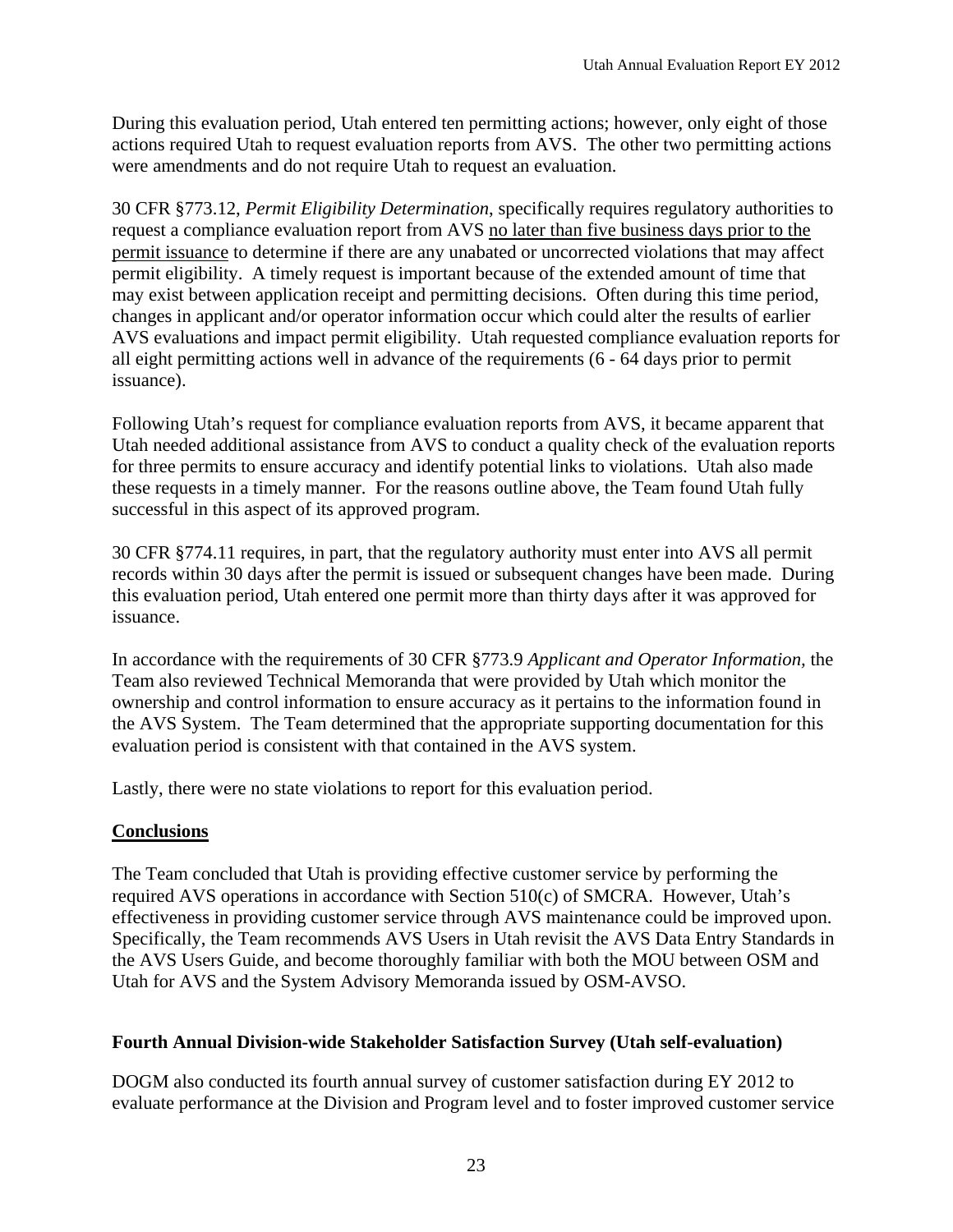in the future. The survey included the period of July 6 through August 31, 2011. The results of the survey for the Coal Program, on a 1 to 5 scale with 5 being the highest, were as follows:

Timeliness of Services: 4.27 Accuracy of Information: 4.18 Helpfulness of Employees: 4.36 Expertise of Employees: 4.27 Availability of Information: 4.00 Composite Rating: 4.22

# **VII. Regulatory Program Issues**

The following is a description of significant regulatory issues DOGM has addressed on mining operations during EY 2012. Some issues are ongoing and DOGM continues to monitor them.

## A. Crandall Canyon Ten-Day Notice

On August 6, 2007 a mine collapse occurred at the Crandall Canyon Mine, which took the lives of six miners. Three rescue workers were killed during a rescue attempt. On August 7, 2007, in an emergency attempt to rescue the men, borehole drilling began from the surface of East Mountain down to the underground workings. Due to the nature of this rescue operation all drill pads and access roads were constructed under emergency provisions. On August  $30<sup>th</sup>$ , MSHA officially called off the rescue effort. Permitting and reclamation of the seven drill pads and access roads began shortly thereafter. DOGM, along with other state and federal agencies, continues to work with the mine to coordinate reclamation activities. The emergency drill holes, pads, and access roads have now all been reclaimed.

Because the Crandall Canyon Mine was shut down in such an unexpected manner, the provisions for mine water discharge had not been adequately addressed. Water began discharging from the mine portals shortly after they were sealed. A Division Order (C/015/032-DO 08A) was issued on April 22, 2008, requiring Genwal Resources, Inc. (Genwal), permittee for the Crandall Canyon Mine, to make requisite permit changes and update the MRP to include a plan for the discharge of post-reclamation mine water in accordance with R645-301-551, R645-301-731.521, and R645-301-751. The level of iron in the water started to exceed the UPDES discharge parameters and soon began to stain the receiving stream, Crandall Creek. On August 11, 2009, the Division issued a violation to the mine for failure to minimize the disturbance to the hydrologic balance. The mine was required to stop discharging water that exceeded the UPDES permit so a treatment facility was built that would treat the water before it was discharged into Crandall Creek.

On November 9, 2009, after having conducted an inspection at the site, OSM issued two Ten Day Notices (TDN's) for: (1) failure to conduct operations only in accordance with the approved permit, which pertained to the water treatment facility; and (2) failure to maintain adequate bond coverage at all times, which pertained to not having bond for perpetual treatment of the mine water discharge.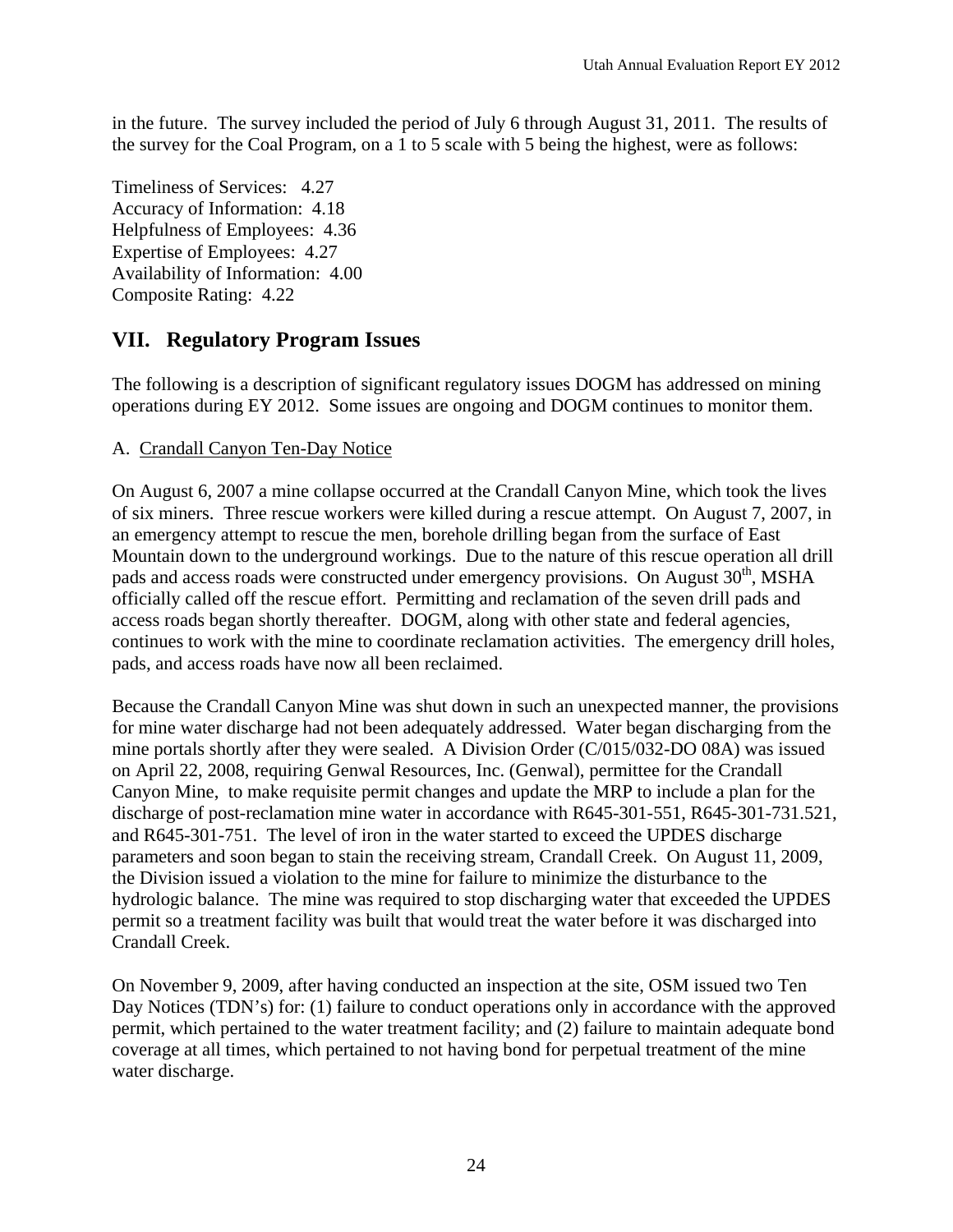By letter to the Office of Surface Mining dated November 23, 2009, DOGM explained the emergency informal approval of the permit amendment allowing construction of a water treatment facility at the Crandall Canyon mine. Also on November 23, 2009, the DOGM issued Division Order C/015/0032-DO09A requiring Genwal Resources to increase the bond held for the site.

The water treatment facility was informally allowed to be constructed before Genwal had submitted a complete permit revision application package. Water was not to enter the facility until DOGM received the requisite engineering details and approved the plan. DOGM was concerned that any further corrective action, or notice of violation, would only delay efforts to treat the water and abate the underlying problem.

Division Order C/015/0032-DO09A required the bond to be increased within 60 days of receipt. Utah American Energy Inc. asked to meet with the Division and contested the requirement to post bond for perpetual treatment of the water citing its believed lack of a regulatory basis for doing so. Annual operation and maintenance costs for the water treatment facility are very high and the bond held may be inadequate to cover such costs over an extended period of time. Determining the costs of operating the water treatment facility for that Division Order was a major effort between the Division and Genwall and required much discussion and interchange.

On December 3, 2009, OSM found that DOGM had shown good cause for not issuing a violation pertaining to the water treatment facility being constructed under emergency procedures and that DO-9A constituted appropriate action to cause the inadequate bond to be corrected. For those reasons, OSM terminated both TDNs. DOGM subsequently revised DO-09A on December 22, 2009 to add requirements that Genwal provide annual operating cost estimates for the ongoing and continual treatment of water, to post money by January 23, 2010 for a water treatment trust fund in the amount required to generate an annuity equal to the estimate provided, to supply detailed engineering plans for final portal closure and final site configuration, to supply new reclamation bond estimates which reflect new plan changes, and to post any additional bond required by March 18, 2010.

On August 16, 2010, DOGM issued Division Order 10A (DO-10A) which superseded all versions of DO-08A and DO-09A. DO-10A was accompanied by DOGM's June 7, 2010 hydrologic report finding probable perpetual pollutional discharge. DO-10A required Genwal to conduct increased water quantity and quality monitoring, revise the Mining and Reclamation Plan to reflect the increased monitoring, provide a bond or trust fund by October 16, 2010, that would yield a yearly payment sufficient to cover the operating costs for the water treatment system in perpetuity (then estimated at \$325,000/year), revise the Probable Hydrologic Consequences determination to reflect current conditions, and make other associated changes to the permit. Genwal Resources, permittee for the Crandall Canyon Mine, complied with the requirements to conduct increased water monitoring and to amend the permit to reflect the increased monitoring.

Genwal appealed the Division Order to the Board of Oil, Gas and Mining (BOGM) on September 15, 2010, indicating its belief that there was no authority for requiring a perpetual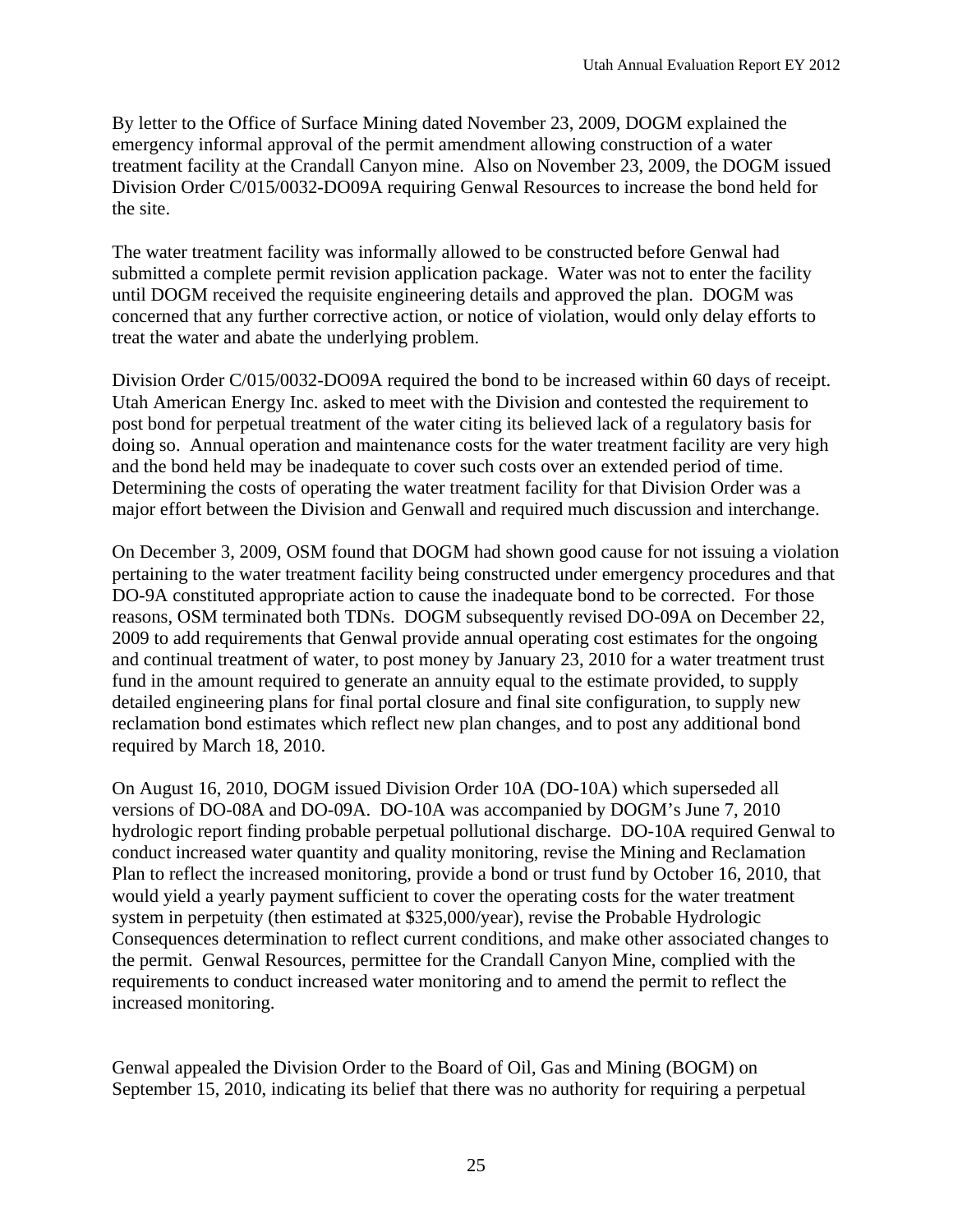bond and no rules in place to govern a trust fund bonding mechanism. BOGM first heard legal arguments on this matter on January 26, 2011. In May 2011, the BOGM requested that the Division and Genwal work out an agreeable financial mechanism for this financial assurance in the form of a contract between DOGM and Genwal. As part of a good faith effort during negotiations, DOGM revised DO-10A on June 20, 2011, to require a bond or trust fund that will yield a yearly payment sufficient to cover the costs of water treatment in perpetuity with interim steps and timeframes. Subsequent to unsuccessful negotiations between the Division and Genwal, the BOGM issued a Minute Entry on September 30, 2011, which required rule making and an evidentiary hearing regarding bonding costs and the expected duration of the pollutional discharge. DOGM has not yet pursued an amendment to its bonding regulations and the subsequent Board decision on this matter appears to have negated that need. On October 17, OSM issued a letter to DOGM stating that revised DO-10A constituted appropriate action to cause the inadequate bond to be corrected and terminated the TDN. OSM attached Action Plan  $#UT-2012-001$  to the October 17<sup>th</sup> letter. The Action Plan (see Appendix 2 of this report) was developed to monitor the State's progress toward successful resolution of this case.

BOGM filed its findings of fact and conclusions of law in the matter of Genwal's request for Board review of DO-10A on March 6, 2012. BOGM amended and vacated portions of DO-10A, finding that DOGM had appropriately sought a bond adjustment but that an interest bearing bonding mechanism would require rulemaking prior to implementation. Additionally, BOGM dismissed DOGM's hydrologic report and findings of probable perpetual pollutional discharge and accepted Genwal's hydrologic report claiming the noncompliant discharge would not likely persist more than three years. BOGM ruled that the additional bond amount Genwal must post be based on Genwal's costs assuming a best-case scenario. BOGM determined this to be three years of current operating costs (\$240,000), or \$720,000.00. Genwal posted the additional \$720,000.00 bond on July 6, 2012. DOGM also found inadequacies in the bond document language which it is currently working through.

OSM developed and has implemented Action Plan #UT-2012-001 to monitor DOGM's progress in resolving the inadequate bond. The Action Plan outlines the steps called for in DO-10A and alternatives in the event DO-10A was not upheld by the BOGM or was unsuccessful in attaining an adequate bond. OSM revised Action Plan #UT-2012-001 as a result of the BOGM's decision. The original Action Plan did not anticipate a situation in which BOGM would acknowledge the bond was inadequate but require the increase in bond to be based on the operator's costs assuming a best-case scenario. Rule R645-301-830.200 requires bond amounts to be sufficient to assure the completion of the reclamation plan if the work has to be performed by the Division in the event of forfeiture. OSM believes BOGM's decision is in error because it does not assure the reclamation plan could be completed in the event of bond forfeiture based on existing conditions. OSM is currently reviewing this case and will determine how to proceed. Revised Action Plan #UT-2012-001 is attached to this report as Appendix 2.

## B. Horse Canyon Mine – Lila Canyon Extension

An application for this permit extension was received by DOGM in September of 1998. After six rounds of deficiencies, a permit was issued in May of 2001 and the Assistant Secretary of Land and Minerals Management (ASLM) approved the Mining Plan on November 5, 2001.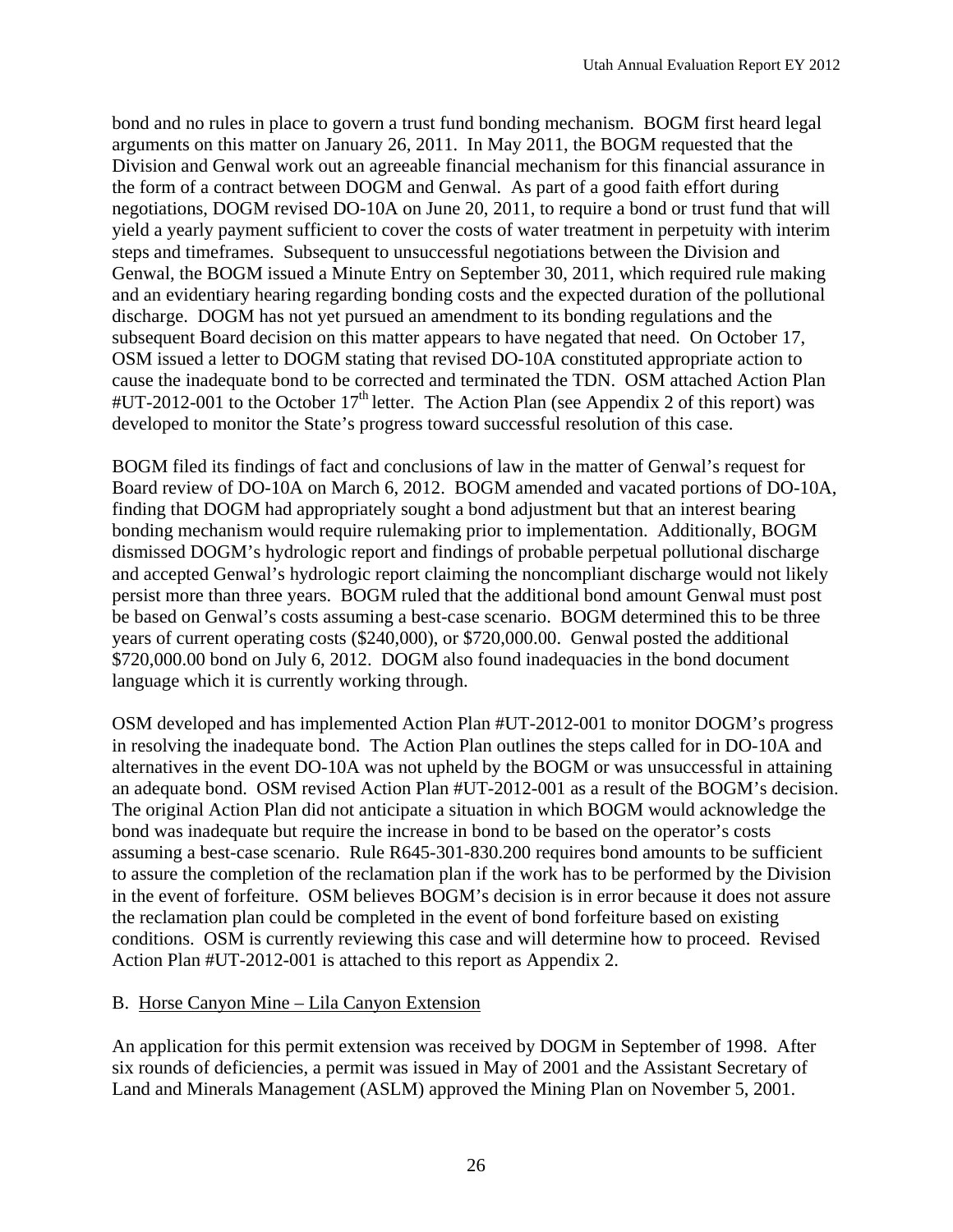SUWA filed an objection to the permit, and a subsequent hearing before the Utah BOGM on December 14, 2001 resulted in issuance of an order that reversed the Division's decision and remanded the permit back to DOGM. DOGM issued the permit again on May 18, 2007. On June 1, 2007, SUWA appealed the issuance of the permit to the BOGM. On December 10, 2007, the BOGM issued an Order of Dismissal of SUWA's appeal with prejudice. In a May 16, 2007 letter to the BLM and OSM-WR, SUWA asserted that the permit approved by DOGM is an entirely new document that postdates and replaces earlier versions of the permit, and that WR needs to thoroughly review and analyze the new permit before making any recommendations regarding the mining plan.

OSM-WR's review of the revised permit determined that only certain parts of the original 1998 permit were revised to incorporate additional information for hydrological, geological and environmental resources, and proposed mining and reclamation operations have not changed from the 1998 permit. By letter dated June 26, 2007, OSM-WR informed SUWA of the above determination, and stated that the permit issued by DOGM on May 18, 2007, does not meet any of the criteria of 30 CFR §746.18(d) for a mining plan modification. OSM-WR further stated that the November 5, 2001, mining plan approval is still in effect since it has not been modified, cancelled or withdrawn as provided under 30 CFR §746.17(b).

On September 11, 2007, SUWA filed with the U.S. District Court, District of Utah, Central Division a Complaint against the OSM and the BLM alleging that OSM-WR should have prepared a new mining plan for the mine and that BLM violated NEPA. The complaint also requested a Preliminary Injunction to stop the operator from conducting surface disturbances associated with the permit. On December 5, 2007, the Federal District Court issued an Order Denying SUWA's Motion for a Preliminary Injunction to stop the operator from conducting surface disturbances associated with the permit. Oral arguments were heard on August 19, 2008, in Salt Lake City, Utah. On November 13, 2008, the Federal District Court found that OSM-WR did not violate the Mineral Leasing Act by declining to prepare a new recommendation to the ASLM regarding whether the proposed mining plan should be approved. As a result, the court concluded that OSM-WR's actions were not arbitrary, capricious, an abuse of discretion, or contrary to the law. SUWA subsequently appealed the decision to the Federal District Court of Appeals, and the court has yet to render a decision.

UtahAmerican Energy, Inc. initiated construction activities in November 2008. Construction activities included the development of the main and secondary sediment controls, development of the mine office pad and leach field, coal storage pad, shop pad and rock tunnels. In May of 2009 the rock tunnels were developed to the point where they encountered coal and the first coal was brought to the surface and dumped on the coal pad. Surface design changes were approved on June 9, 2010 and the mine continues to build infrastructure in preparation for full scale production. Coal is being hauled from the site on an irregular basis. It is anticipated that production will move from the West Ridge Mine to this mine as the reserves become depleted at West Ridge.

## C. Coal Hollow Mine (Alton Coal Development, LLC)

A new permit application for fee surface/fee coal (636 acres) was submitted to the Division on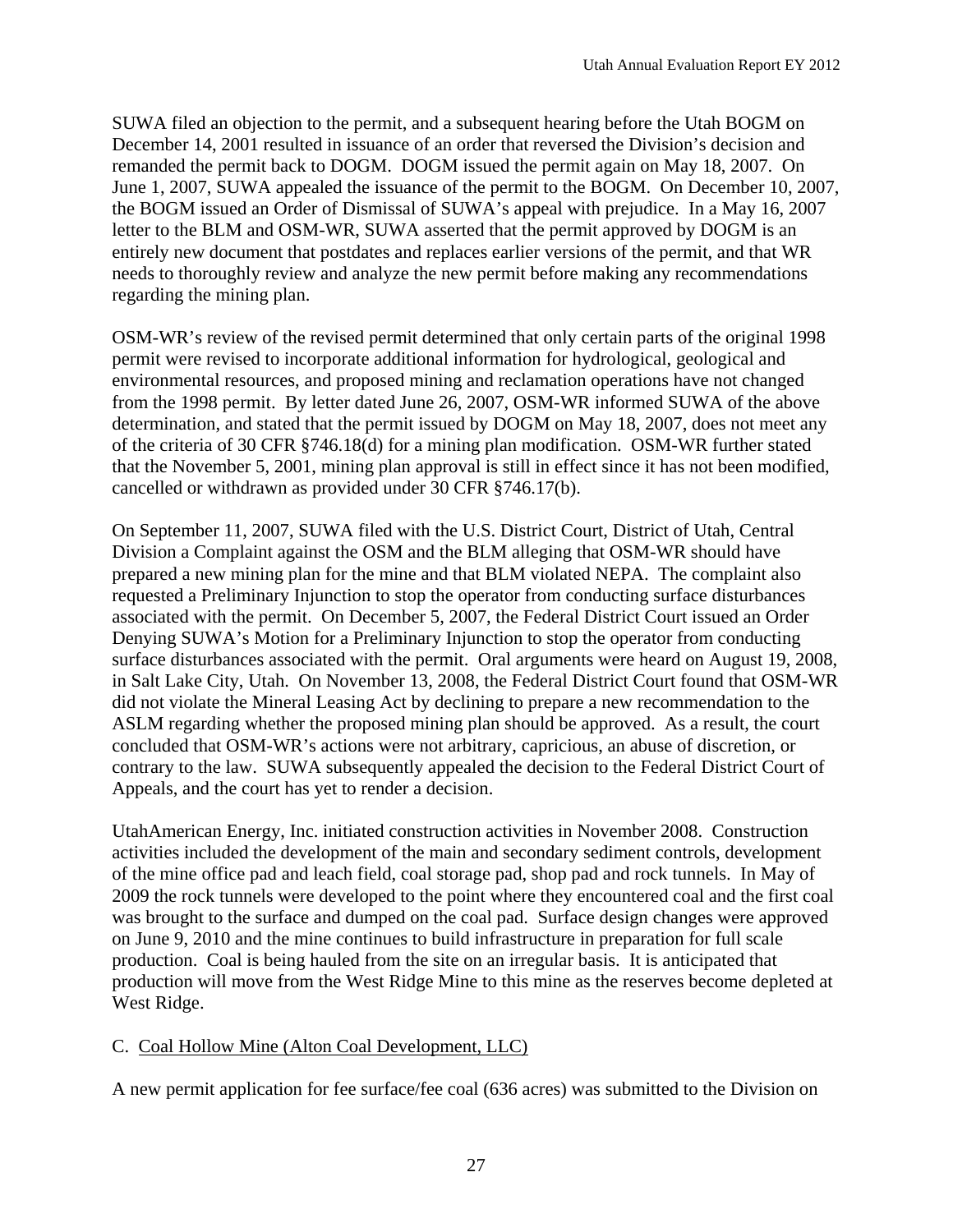June 14, 2007. This surface mine is located in the Alton Coal Field. After receiving supplemental information in January 2008, the application was determined to be administratively complete on March 14, 2008. An informal conference was conducted June 16, 2008 after receiving 43 individual comments and four from interested organizations; in addition to three requests for an informal conference. The focus of the informal conference was to allow the public to comment on the public road relocation. Most commenters did not comment on the road relocation, but commented on the affect of mining on the environment and economy.

The permittee provided a revised application on December 2008 and the Division responded with deficiencies on April 20, 2009. The applicant responded on June 16, 2009 with an initial response to the Division's findings and on August 27, 2009 the Division received Alton Coal's complete response to the Technical Analysis. Supplemental information was also provided to the Division on October 8, 2009. Finally on October 15, 2009, the Division approved the application. Shortly after the decision was rendered, on November 18, 2009 an appeal was filed to the Board of Oil, Gas & Mining by a consortium of environmental groups (Sierra Club, Southern Utah Wilderness Alliance, National Parks Conservation Association and Natural Resources Defense Council). Several hearings were held before the board where the petitioners were allowed to provide their arguments as to why the permit should not be issued and the Division provided a defense of its position. On August 3, 2010, the Board ruled in favor of the Division and Alton Coal Development on all counts. The company posted the required bond and on November 8, 2010 the permit was issued. In the mean time, the applicant Alton Coal Development has applied for coal leases on adjacent federal lands. The BLM's updated Draft Environmental Impact Statement for adjacent federal leases will be released for public comment soon. The mine continues to operate and is producing coal which is being shipped to the IPA Power Plant in Delta, Utah.

## D. Kinney #2 Mine

A new permit application for the Kinney #2 Mine, Carbon Resources, LLC, was received February 29, 2008. The application is for an underground coal mine on 38 acres of fee surface and 453 acres of fee coal. The application was determined administratively complete on June 25, 2008. As requested, an informal conference was held September 30, 2008. The Center for Water Advocacy filed two petitions to have the Kinney #2 Mine area designated as lands unsuitable for coal mining, but the petitions were incomplete and were never resubmitted.

On September 24, 2008, the Division sent a notice of deficiencies to Carbon Resources informing them that they must address the deficiencies in order for the Division to further process the application. Due to the lack of response from the applicant, processing of the application was suspended for a period of time and finally on January 7, 2010, the Division returned the proposed mine application to Carbon Resources. After some time, Carbon Resources chose to pursue the application again and republished the notice of complete application again on June 10, 17, 24, and July 1, 2010. They also resubmitted a revised and reformatted (prompted by DOGM) application on October 4, 2010.

The review process consisted of the Division identifying deficiencies in the application and the applicant (Carbon Resources, LLC) providing responses. Finally, on June 28, 2011, the last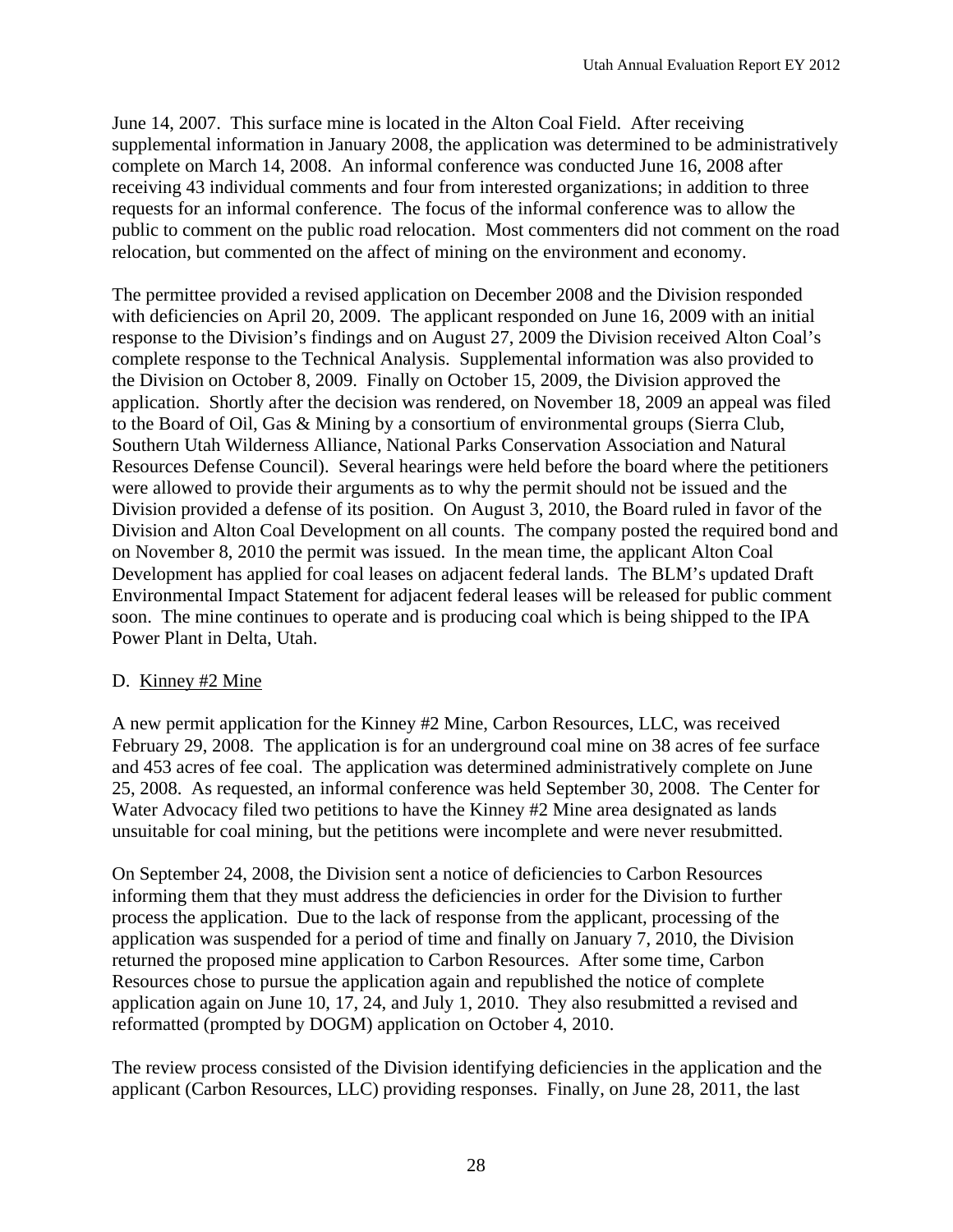clean copy submittal was made which incorporated all of the updates made throughout the review process and the application was considered to be complete and accurate. Carbon Resources, LLC was notified that their application was approved on June 30, 2011. The Division is currently waiting for them to post the reclamation bond prior to issuing the permit.

## E. Bear Canyon Mine

In June of 2008, CW Mining, permittee and operator of the Bear Canyon Mine, sold their interests and operating agreements associated with the mine to Hiawatha Coal Company. Hiawatha Coal Company approached the Division of Oil, Gas, and Mining in July of 2008 for a permit transfer. The transfer was complicated by an involuntary bankruptcy petition filed by a creditor of CW Mining, and reluctance by the surety company to transfer the bond coverage.

Because of an August, 2008 ruling by Judge Judith A. Boulden of U.S. Bankruptcy Court for the District of Utah that seemed to affirm the sale of the Bear Canyon Mine to Hiawatha Coal Company, the Division proceeded with the permit transfer process. Hiawatha Coal Company did not produce a bond for the Bear Canyon Mine and the Division, after working with them in hopes of a successful resolution, issued a Cessation Order to the then operators, Hiawatha Coal Company, on February 5, 2009. Because the BLM was concerned with a loss of resource, and the company holding the bond in the name of CW Mining assured it would retain liability for reclamation until court proceedings were finalized, the order required the cessation of any additional surface disturbance and underground development mining but allowed for the continuation of underground mining in the current longwall mining panel until that activity was completed.

In April of 2009, the Bankruptcy Court declared that the sale of the mine and assets to Hiawatha Coal Company was not valid and the Trustee retains rights to the mine and all assets of CW Mining. Subsequently, the Division denied the permit transfer to Hiawatha Coal Company.

The Trustee continued to try to sell the property to a viable mining company. A sales agreement was signed by Rhino Energy and on October 12, 2010, an application was submitted for permit transfer under the name of Castle Valley Resources, LLC. The transfer was approved and a permit issued to Castle Valley Resources on December 16, 2010, upon their posting the required replacement bond. Mining has resumed using continuous miners.

## F. State Program Amendments

Valid Existing Rights: Subsequent to OSM's request in February 2008 for rule amendments pertaining to Valid Existing Rights, the BOGM on September 24, 2008, supported the commencement of an informal rulemaking process. DOGM and OSM worked cooperatively during EY 2009 and EY 2010 to draft and edit proposed rule amendments on Valid Existing Rights. DOGM presented the proposed rules in EY2010 to the BOGM and they were adopted by the Board on July 28, 2010, after a public rulemaking process. A formal program amendment was submitted to OSM on August 10, 2010. OSM published the proposed changes in the Federal Register on September 30, 2010 (75 FR 60375). No comments were received on the proposed amendments. The final rule notice approving these changes has been drafted. The Solicitor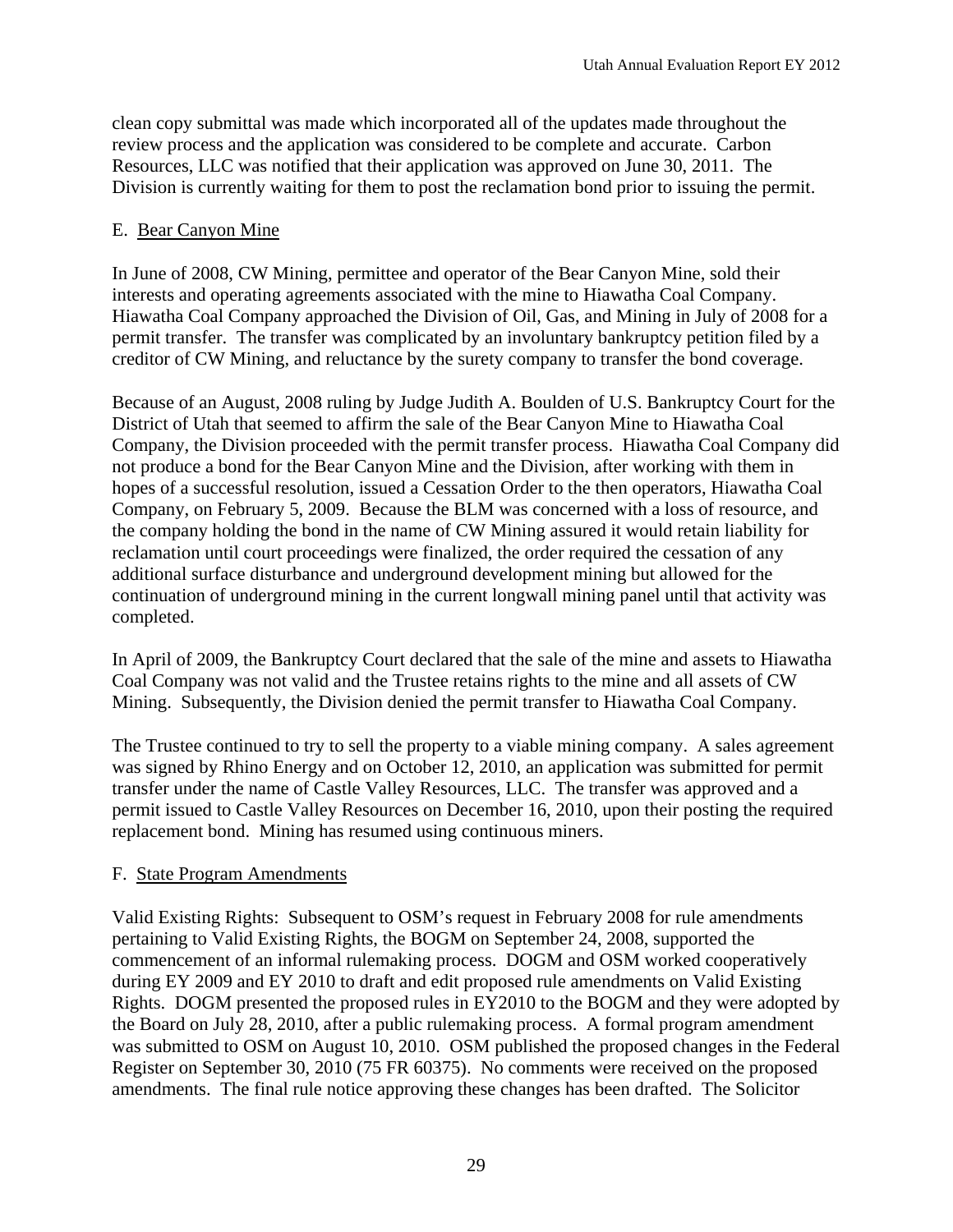advised on January 20, 2012 that approval is being withheld until the ownership and control rulemaking is completed, due to a small overlap of rule edits in the two matters.

Ownership and Control: OSM requested extensive state rule amendments in October 2009 pertaining to Ownership and Control. The BOGM on January 27, 2010, supported the commencement of an informal rulemaking process. DOGM and OSM worked cooperatively in 2010 and 2011 on proposed state rule changes. DOGM filed a petition for formal rulemaking with the BOGM on February 8, 2012. The rules were subsequently adopted by the Board on May 23, 2012, after a public rulemaking process. A formal program amendment was submitted to OSM on June 25, 2012. OSM will publish the proposed changes in the Federal Register.

# **VIII. OSM Assistance**

## **A. Grants**

For the one-year grant period starting July 1, 2011, DOGM requested \$1,975,472 in assistance. Utah was originally awarded the full amount or 100% of their request for administration and enforcement (Table 9). However, Utah deobligated \$150,000 in April of 2012 resulting in Utah receiving \$1,825,472. Through a Federal lands cooperative agreement, OSM reimburses DOGM for permitting, inspection and other activities that it performs for coal mines on Federal lands (Table 8). Because most of the mines in Utah occur on Federal lands, Utah uses the option under the Federal Assistance Manual for Area-Weighted Average Option, which would call for OSM to provide funding at an 88% level of DOGM's total program costs. As described above, the Federal appropriation allowed for full funding. OSM also provided Utah with \$40,000 for Underground Mine Mapping under a separate cooperative agreement. Finally, OSM awarded the Utah program with \$4,204,645 in abandoned mine land reclamation funding. This amount represents 100% of required OSM funding for the Utah AML program (Table 9).

## **B. Education/Outreach/Tools**

Through NTTP and TIPS, OSM offers free-of-charge technical training courses to State and Tribal employees. During EY 2012, fifteen DOGM employees (students) participated in five NTTP training opportunities covering Permit Findings, Historical and Archeological Resources, AML Design Workshop for Dangerous Openings, Subsidence, and Quantitative Hydrology. Two DOGM employees participated in one TIPS instructor-led training opportunity covering Introduction to GIS for Mining and Reclamation. DOGM, in kind, provided one NTTP instructor.

OSM's Technical Librarian filled 2 reference requests, and provided 19 article reprints to Utah Staff. OSM's Technical Library web site can be accessed at http://www.techtransfer.osmre.gov/NTTMainSite/osmlibrary.shtm.

DOGM used the OSM TMD / TIPS downhole camera (MARKS GeoVision Camera) www.geovision.org throughout EY 2012 on several Title IV and Title V mine sites. DOGM also used the TMD / TIPS infrared thermography camera (FLIR Camera, Model P-660) during EY 2012 for thermal analysis and images from coal seam fires in Utah. See the FLIR camera at: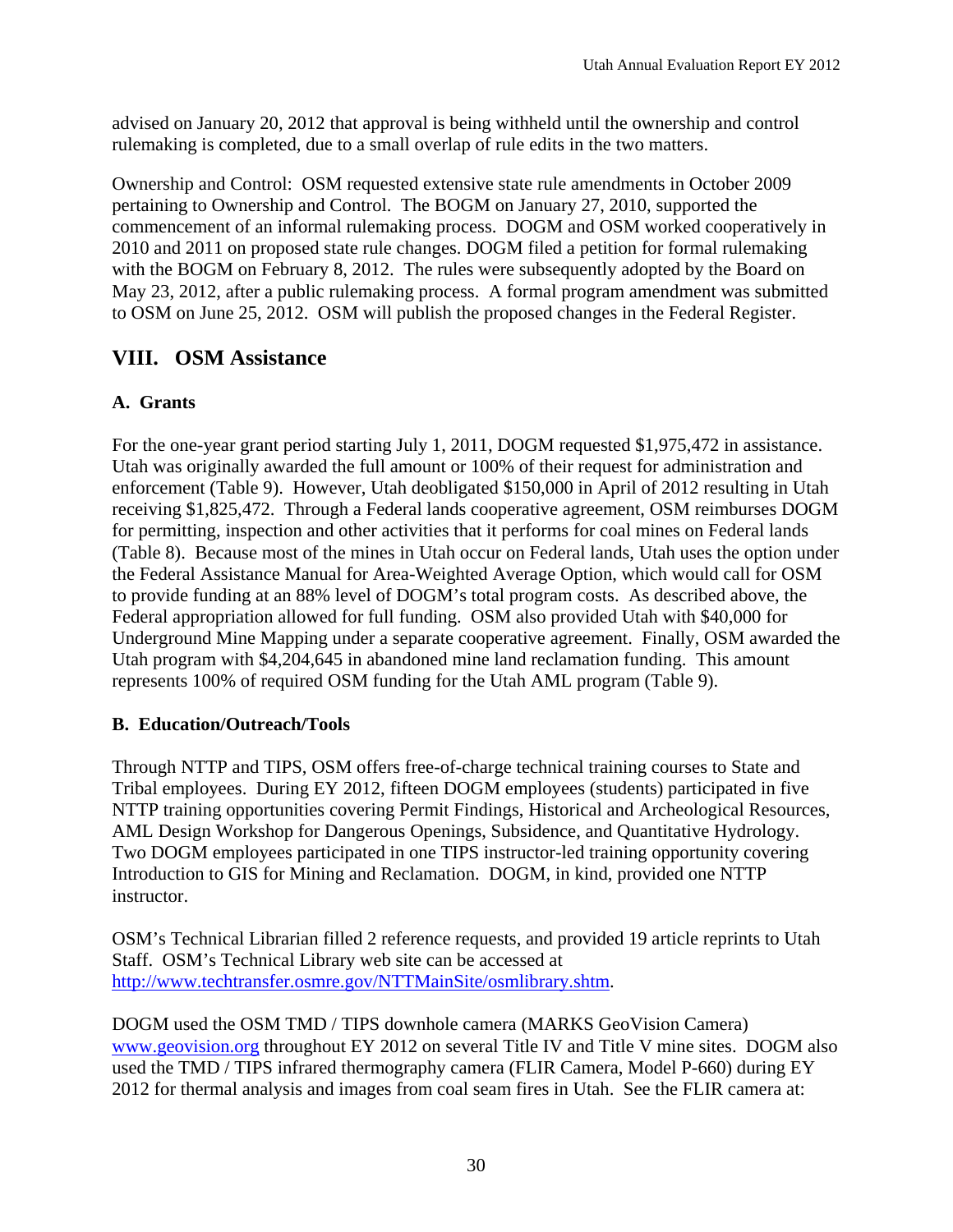http://www.flir.com/thermography/americas/us/content/?id=18340. DOGM also employed the FLIR P-660 infrared camera to count Sage Grouse during their spring mating season near an active coal mine in Kane County, UT. The Western Region TMD is awaiting the results of this Sage Grouse monitoring.

A DOGM hydrologist working with the OSM Denver Field Division staff deployed a Trimble Juno to accurately map spring water locations.

## **C. Technical Assistance**

In the spring of 2012, OSM provided technical assistance to DOGM on the post-mining discharge at the Crandall Canyon mine. As summarized above, the tragic incident at Crandall Canyon resulted in a premature cessation of mining. A mine pool developed that resulted in an uncontrolled gravity discharge at the sealed mine portal. The water is characterized as net alkaline iron-laden mine drainage that requires treatment to achieve the UPDES effluent standards.

The probable hydrologic consequences section of the permit did not predict a pointsource pollutional discharge after completing reclamation activities such as the installation of mine seals. DOGM was concerned the remaining reclamation activities would fail to cease the mine pool discharge and that the current gravity discharge would persist after the full implementation of the approved reclamation plan. Furthermore, DOGM was concerned the current bond amount was inadequate to cover the annual treatment costs in the event of a bond forfeiture. Consequently, DOGM issued a Division Order to increase the bond to cover the future treatment costs. Genwal objected to the assumptions and bonding mechanisms required in the Division Order. Genwal also produced a technical report that predicted the iron concentrations would naturally attenuate to effluent quality within three years and would no longer require treatment. Genwal's position was that the increase in bond must be based on a three year treatment time frame. Since post-mining discharges are a rare occurrence in Utah, DOGM requested technical assistance from the DFD to help evaluate this assumption.

The DFD secured an OSM staff hydrologist from Pennsylvania who specializes in mine drainage from underground mines. The technical assistance request entailed the OSM hydrologist and DOGM technical staff visiting the Crandall Crayon mine site and discussing Genwal's prediction.

The OSM hydrologist reviewed the technical reports and select permit data for the mine. The hydrologist's data analysis showed the source of the iron problem in the untreated water is from suspended iron being discharged from the portal. The fact that the data showed the majority of the iron concentration was in the suspended form, as opposed to the dissolved form, was evidence that iron was being precipitated in situ and mine pool velocities are were responsible for transporting the suspended iron out of the portal. Therefore, any attempt to predict a future decrease in iron concentration would have to identify a mechanism that would cause a decrease in mine pool velocities to retain the iron or identify the mechanism that would cause a reduction in iron solubility.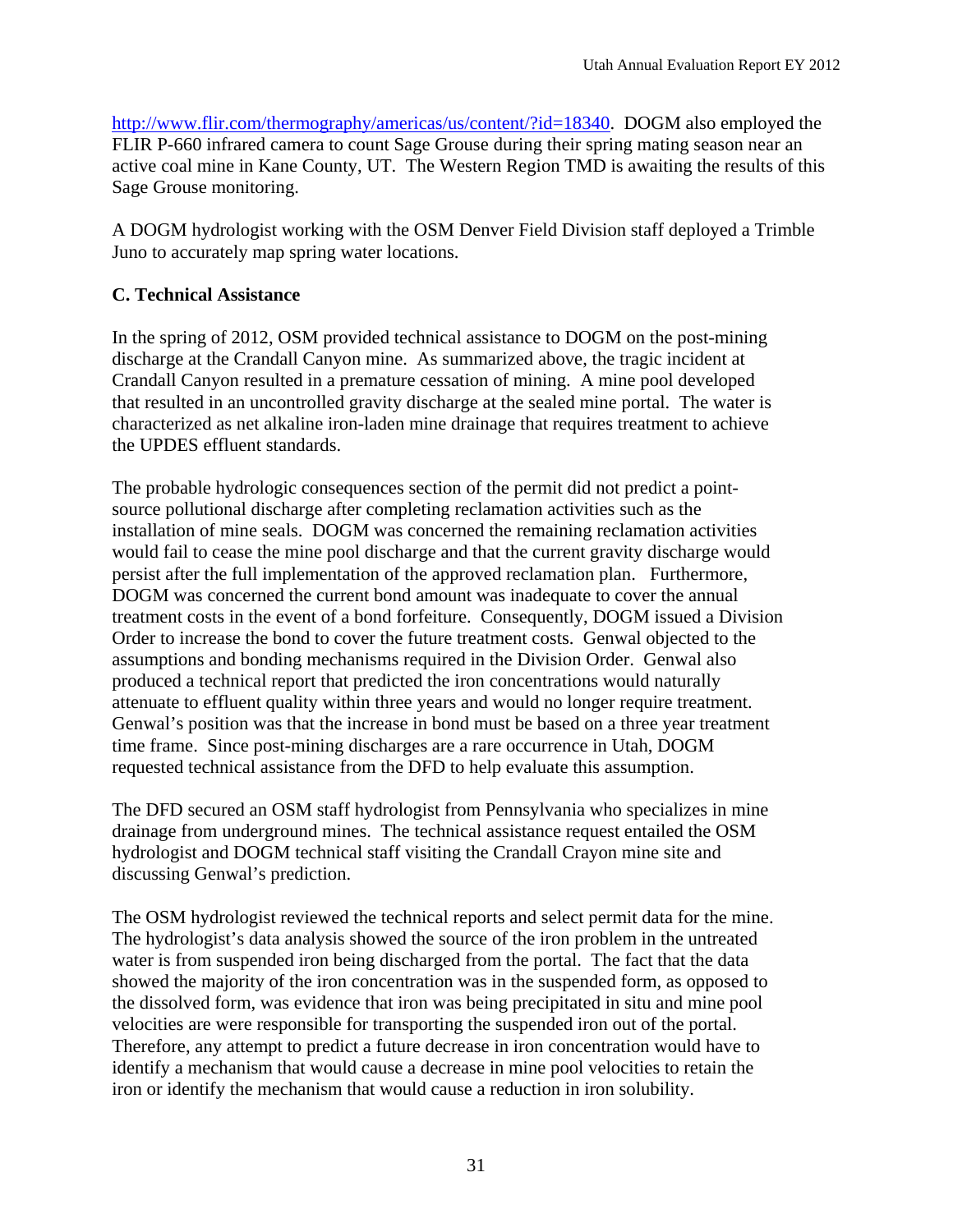Genwal's technical report simply relied on data analysis to show that iron is decreasing with time and didn't identify the mechanisms causing the purported decrease. The OSM hydrologist reasoned that reliable predictions couldn't be made without identifying the exact mechanisms controlling the decrease. Without a full understanding of the mechanisms, the observed trend in iron concentration may stop short of decreasing to the point of achieving effluent standards which would lead to a future unfunded liability. Only a full understanding of the hydrologic system would facilitate an accurate prediction. As a result, the OSM hydrologist fully supported DOGM's position that the longevity of the elevated iron concentration is unknown and that any bonding calculations must be based on assuming the current water quality condition will persist into the future.

# **EY 2012 UTAH EVALUATION TEAM MEMBERS**

Steve Christensen, Steve Demczak, Daron Haddock, and Steve Schneider, DOGM

Christine Belka, Christy Hulsman, Dan MacKinnon, Elizabeth Shaeffer, Spencer Shumate, and Howard Strand, DFD

Dana Dean, DOGM, and Kenneth Walker, DFD (Team coaches)

Cover Page Photo: Castle Gate Mine reclamation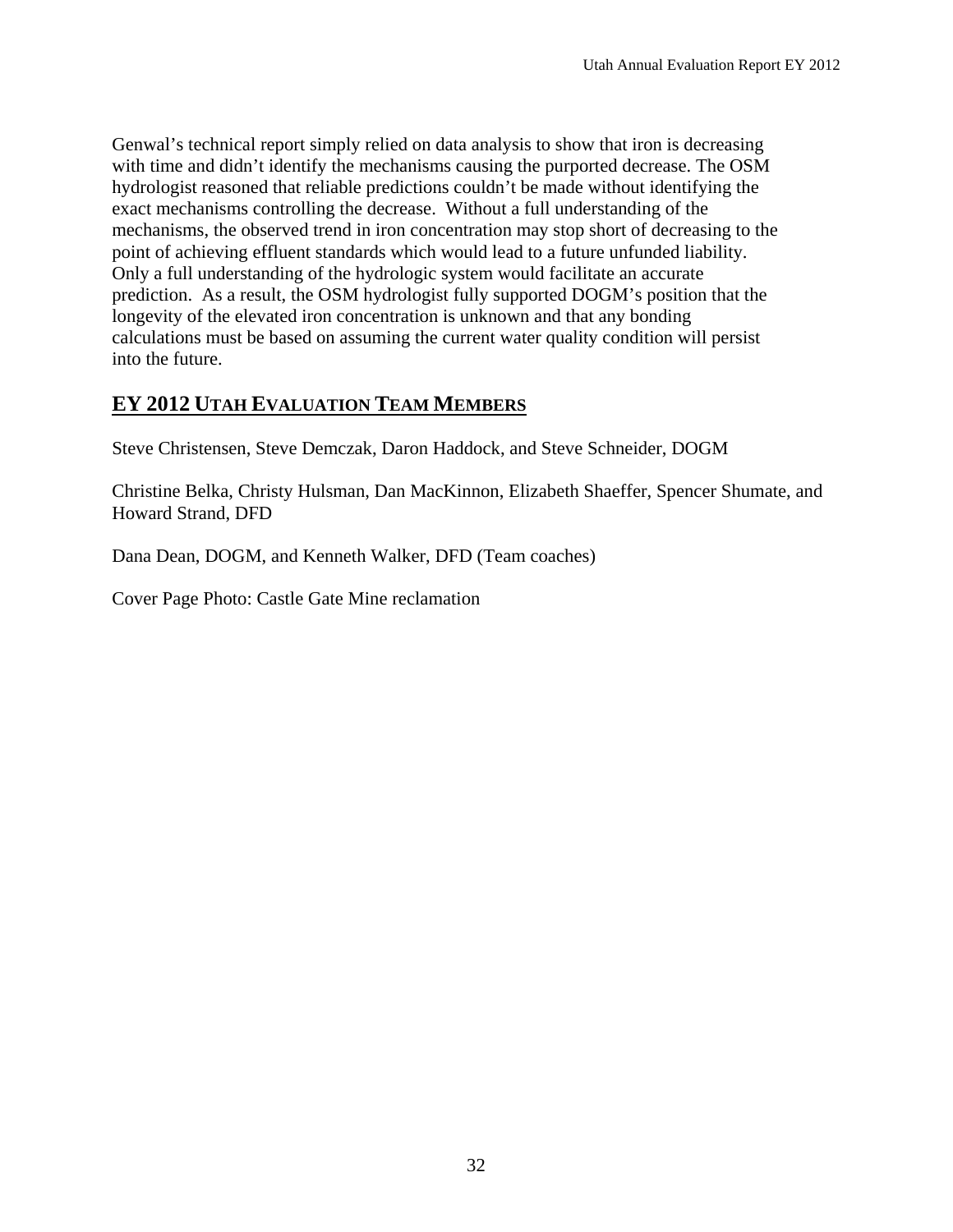### **Utah Annual Evaluation Report Evaluation Year 2012**

## **APPENDIX 1**

### **Summary of Core Data to Characterize the Utah Program**

The following tables present summary data pertinent to mining operations and regulatory activities under the Utah regulatory program. Unless otherwise specified, the reporting period for the data contained in the tables is the Evaluation Year. Other data and information used by OSM in its evaluation of Utah's performance is available for review in the evaluation files maintained by the Denver Field Division.

Because of the enormous variations from state to state and tribe to tribe in the number, size, and type of coal mining operations and the differences between state and tribal programs, the summary data should not be used to compare one state or tribe to another.

Many of the tables were revised during Evaluation Years 2011 and 2012. Please note that several complications were encountered with the automated data entries that resulted in inaccurate data. Specific problems are noted below for Table 7.

### List of Tables

| Table 1 | Coal Produced for Sale, Transfer, or Use                                                                                                                                                                                                                                                                                                                                                                |
|---------|---------------------------------------------------------------------------------------------------------------------------------------------------------------------------------------------------------------------------------------------------------------------------------------------------------------------------------------------------------------------------------------------------------|
| Table 2 | Permanent Program Permits, Initial Program Sites, Inspectable Units, and<br>Exploration                                                                                                                                                                                                                                                                                                                 |
| Table 3 | Permits Allowing Special Categories of Mining                                                                                                                                                                                                                                                                                                                                                           |
| Table 4 | <b>Permitting Activity</b>                                                                                                                                                                                                                                                                                                                                                                              |
| Table 5 | Off-site Impacts                                                                                                                                                                                                                                                                                                                                                                                        |
| Table 6 | Surface Coal Mining and Reclamation Activity                                                                                                                                                                                                                                                                                                                                                            |
| Table 7 | <b>Bond Forfeiture Activity</b>                                                                                                                                                                                                                                                                                                                                                                         |
|         | Utah has bond forfeiture sites which have been completely reclaimed, but<br>jurisdiction has not been terminated. Table 7 does not account for this situation.<br>Because Table 7 automatically populates data into other tables, all bond forfeiture<br>sites must be reported here. The data in Table 7 has been footnoted to indicate<br>that all bond forfeiture sites in Utah have been reclaimed. |
| Table 8 | <b>Regulatory and AML Programs Staffing</b>                                                                                                                                                                                                                                                                                                                                                             |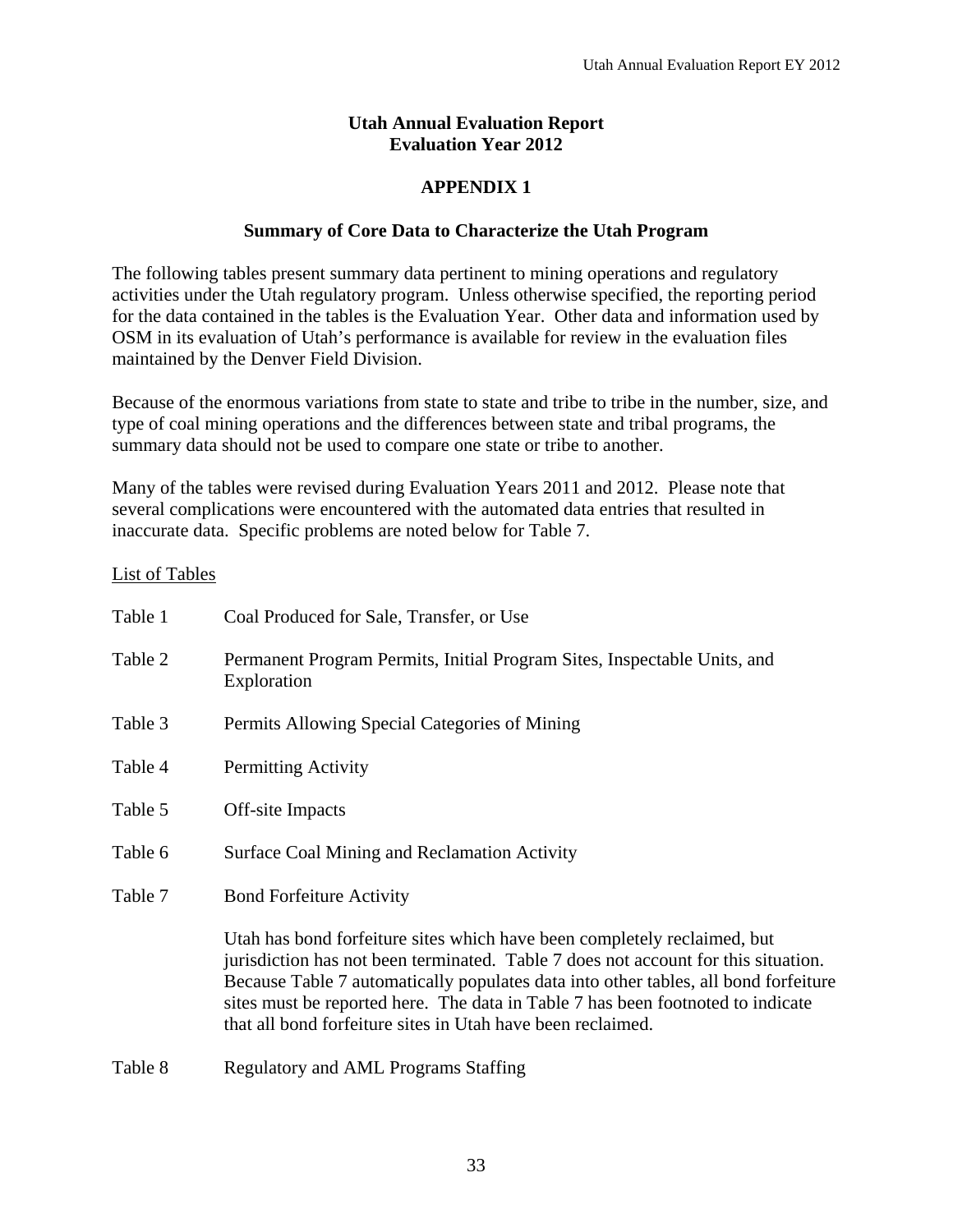- Table 9 Funds Granted to Utah by OSM
- Table 10 Utah Inspection Activity
- Table 11 Utah Enforcement Activity
- Table 12 Lands Unsuitable Activity
- Table 13 OSM Oversight Activity
- Table 14 Status of Action Plans
- EY 2012 Utah Reclamation Status Table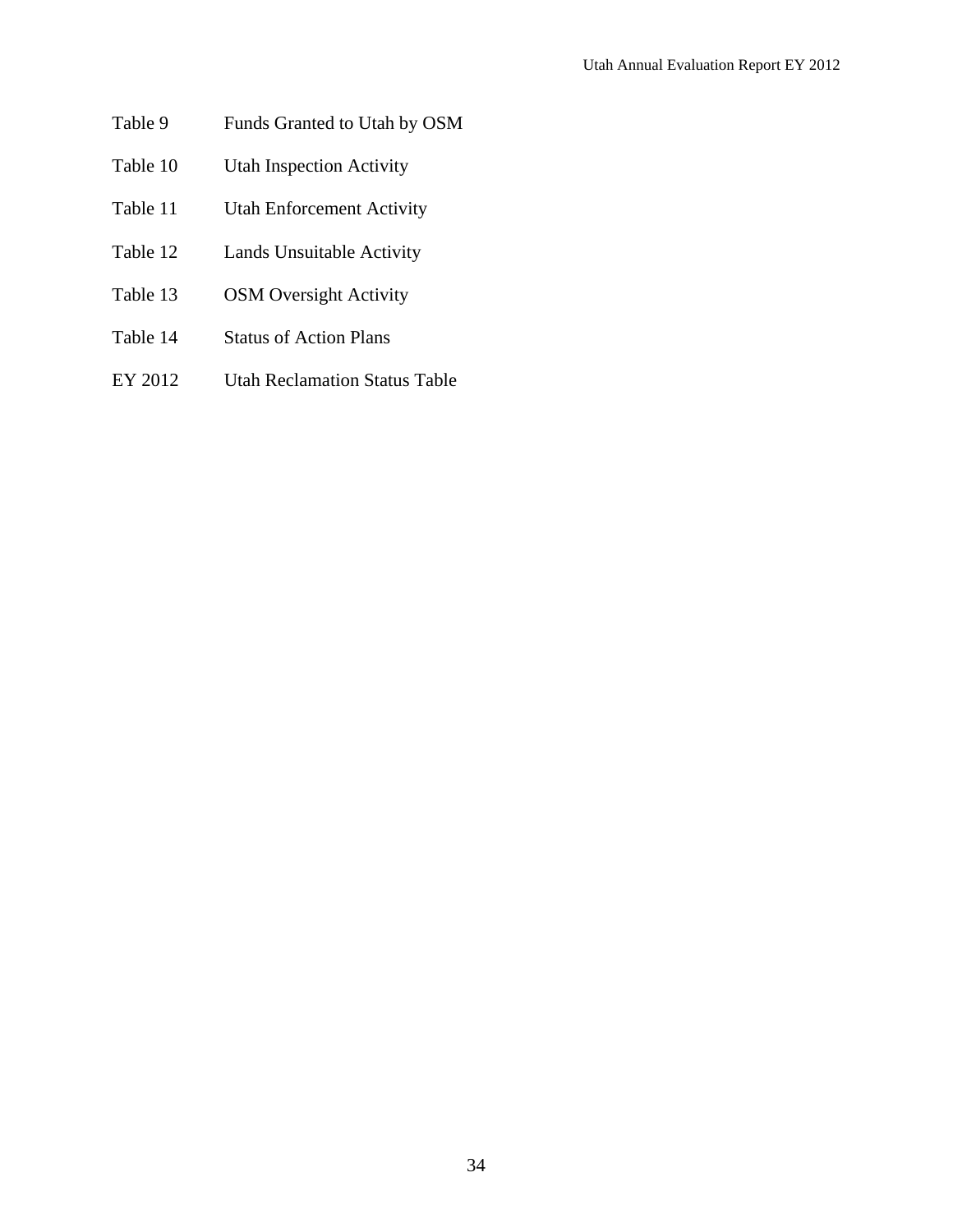#### **TABLE 1**

|               |                      | <b>COAL PRODUCED FOR SALE, TRANSFER, OR USE<sup>1</sup></b><br>(Millions of short tons)                                                                                                                                                                                                                                                                                                                                                                                                                                                                         |              |
|---------------|----------------------|-----------------------------------------------------------------------------------------------------------------------------------------------------------------------------------------------------------------------------------------------------------------------------------------------------------------------------------------------------------------------------------------------------------------------------------------------------------------------------------------------------------------------------------------------------------------|--------------|
| Calendar Year | <b>Surface Mines</b> | <b>Underground Mines</b>                                                                                                                                                                                                                                                                                                                                                                                                                                                                                                                                        | <b>Total</b> |
| 2011          | 0.406                | 19.859                                                                                                                                                                                                                                                                                                                                                                                                                                                                                                                                                          | 20.265       |
|               |                      | $\text{°}$ Coal production is the gross tonnage (short tons) and includes coal produced during the calendar year (CY)<br>for sale, transfer or use. The coal produced in each CY quarter is reported by each mining company to OSM<br>during the following quarter on line 8(a) of form OSM-1, "Coal Reclamation Fee Report." Gross tonnage<br>does not provide for a moisture reduction. OSM verifies tonnage reported through routine auditing of mining<br>companies. This production may vary from that reported by other sources due to varying methods of |              |

determining and reporting coal production.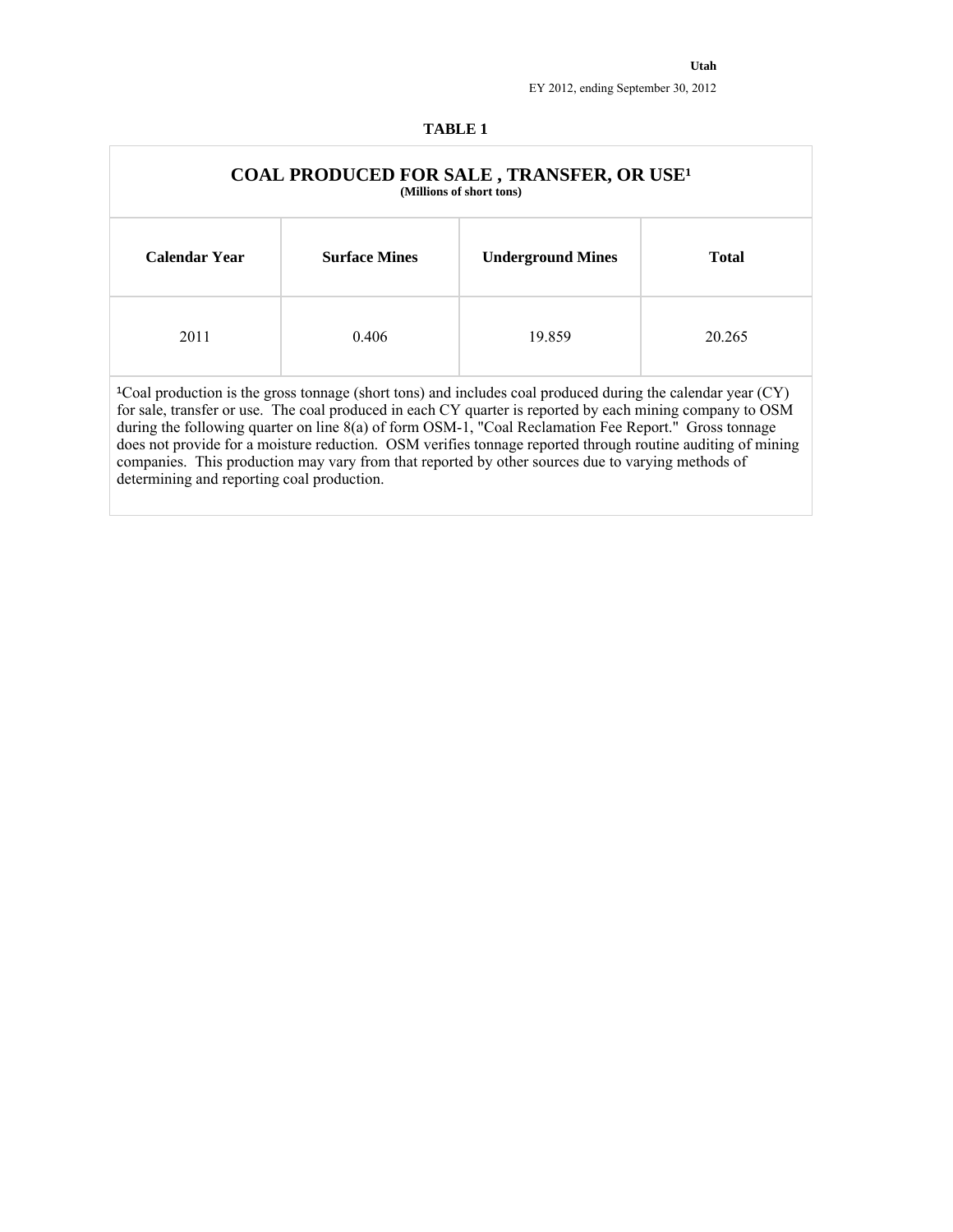| aBLF<br>− |  |
|-----------|--|
|-----------|--|

| PERMANENT PROGRAM PERMITS, INITIAL PROGRAM SITES, INSPECTABLE UNITS, AND EXPLORATION                                                                                                                                                                                                         |                                  |                |                  |              |                                              |                                                                 |                |                  |                                           |                                                          |                                                           |                                                                |                                                           |                   |
|----------------------------------------------------------------------------------------------------------------------------------------------------------------------------------------------------------------------------------------------------------------------------------------------|----------------------------------|----------------|------------------|--------------|----------------------------------------------|-----------------------------------------------------------------|----------------|------------------|-------------------------------------------|----------------------------------------------------------|-----------------------------------------------------------|----------------------------------------------------------------|-----------------------------------------------------------|-------------------|
|                                                                                                                                                                                                                                                                                              |                                  |                |                  | <b>Sites</b> |                                              | <b>Numbers of Permanent Program Permits and Initial Program</b> |                |                  |                                           |                                                          |                                                           |                                                                |                                                           |                   |
|                                                                                                                                                                                                                                                                                              | <b>Permanent Program Permits</b> |                |                  |              |                                              | <b>Initial Program Sites</b>                                    |                |                  |                                           | <b>Permanent Program</b><br><b>Permits (Permit Area)</b> |                                                           | <b>Initial Program</b><br><b>Sites</b>                         |                                                           |                   |
| <b>Mines and Other</b><br><b>Facilities</b>                                                                                                                                                                                                                                                  | Active                           | Inactive       | Aban-<br>doned   | <b>Total</b> | <b>Active</b>                                | <b>Inactive</b>                                                 | Aban-<br>doned | <b>Total</b>     | Insp.<br>Units <sup>1</sup> <sup>2</sup>  | Federal<br>Lands                                         | State/<br><b>Tribal</b><br>and<br><b>Private</b><br>Lands | Federal<br>Lands                                               | State/<br><b>Tribal</b><br>and<br><b>Private</b><br>Lands | <b>Total Area</b> |
| <b>Surface Mines</b>                                                                                                                                                                                                                                                                         | 3                                | $\theta$       |                  | 4            | $\mathbf{0}$                                 | $\overline{0}$                                                  | $\overline{0}$ | $\boldsymbol{0}$ | $\overline{4}$                            | 153                                                      | 637                                                       | $\overline{0}$                                                 | $\overline{0}$                                            | 790               |
| <b>Underground Mines</b>                                                                                                                                                                                                                                                                     | 13                               | 8              | 5                | 26           | $\theta$                                     | $\theta$                                                        | $\theta$       | $\boldsymbol{0}$ | 26                                        | 299                                                      | 1,533                                                     | $\Omega$                                                       | $\theta$                                                  | 1,832             |
| <b>Other Facilities</b>                                                                                                                                                                                                                                                                      | $\overline{4}$                   | $\overline{2}$ | $\boldsymbol{0}$ | 6            | $\overline{0}$                               | $\overline{0}$                                                  | $\overline{0}$ | $\overline{0}$   | 6                                         | 88                                                       | 567                                                       | $\overline{0}$                                                 | $\theta$                                                  | 655               |
| <b>Total</b>                                                                                                                                                                                                                                                                                 | 20                               | 10             | 6                | 36           | $\theta$                                     | $\overline{0}$                                                  | $\overline{0}$ | $\boldsymbol{0}$ | 36                                        | 540                                                      | 2,737                                                     | $\Omega$                                                       | $\theta$                                                  | 3,277             |
| <b>Permanent Program Permits and Initial Program</b><br>Sites (Number on Federal Lands: 0)<br><b>Average Number of Permanent Program Permits and</b><br>Initial Program Sites per Inspectable Unit (IU):                                                                                     |                                  |                |                  |              | <b>Total Number:</b><br><b>Total Number:</b> | 36<br>1.00                                                      |                |                  |                                           |                                                          |                                                           | <b>Average Acres per Site:</b><br><b>Average Acres per IU:</b> |                                                           | 91.03<br>91.03    |
| <b>Permanent Program Permits in Temporary</b><br><b>Cessation:</b>                                                                                                                                                                                                                           |                                  |                |                  |              | <b>Total Number:</b>                         | 10                                                              |                |                  |                                           |                                                          |                                                           | <b>Number More than 3 Years:</b>                               |                                                           | 9                 |
| <b>EXPLORATION SITES</b>                                                                                                                                                                                                                                                                     |                                  |                |                  |              | <b>Total Number of Sites</b>                 |                                                                 |                |                  | <b>Sites on Federal Lands<sup>4</sup></b> |                                                          |                                                           | <b>Exploration Inspectable Units</b>                           |                                                           |                   |
| <b>Exploration Sites with Permits:</b>                                                                                                                                                                                                                                                       |                                  |                |                  |              | $\boldsymbol{0}$                             |                                                                 |                |                  | $\boldsymbol{0}$                          |                                                          |                                                           | $\boldsymbol{0}$                                               |                                                           |                   |
| <b>Exploration Sites with Notices:</b>                                                                                                                                                                                                                                                       |                                  |                |                  |              | $\overline{4}$                               |                                                                 |                |                  | $\overline{3}$                            |                                                          |                                                           | $\boldsymbol{0}$                                               |                                                           |                   |
| An Inspectable Unit may include multiple small and neighboring Permanent Program Permits or Initial Program Sites that have been grouped together as one Inspectable Unit,<br>or conversely, an Inspectable Unit may be one of multiple Inspectable Units within a Permanent Program Permit. |                                  |                |                  |              |                                              |                                                                 |                |                  |                                           |                                                          |                                                           |                                                                |                                                           |                   |
| <sup>2</sup> Total Inspectable Units calculation includes Exploration Sites Inspectable Units                                                                                                                                                                                                |                                  |                |                  |              |                                              |                                                                 |                |                  |                                           |                                                          |                                                           |                                                                |                                                           |                   |
| <sup>3</sup> When a Permanent Program Permit or Initial Program Site contains both Federal and State and Private lands, the acreage for each type of land is in the applicable column.                                                                                                       |                                  |                |                  |              |                                              |                                                                 |                |                  |                                           |                                                          |                                                           |                                                                |                                                           |                   |

<sup>4</sup>The number of Exploration Sites on Federal lands includes sites with exploration permits or notices any part of which is regulated by the state under a cooperative agreement or by OSM pursuant to the Federal Lands Program, but excludes exploration sites that are regulated by the Bureau of Land Management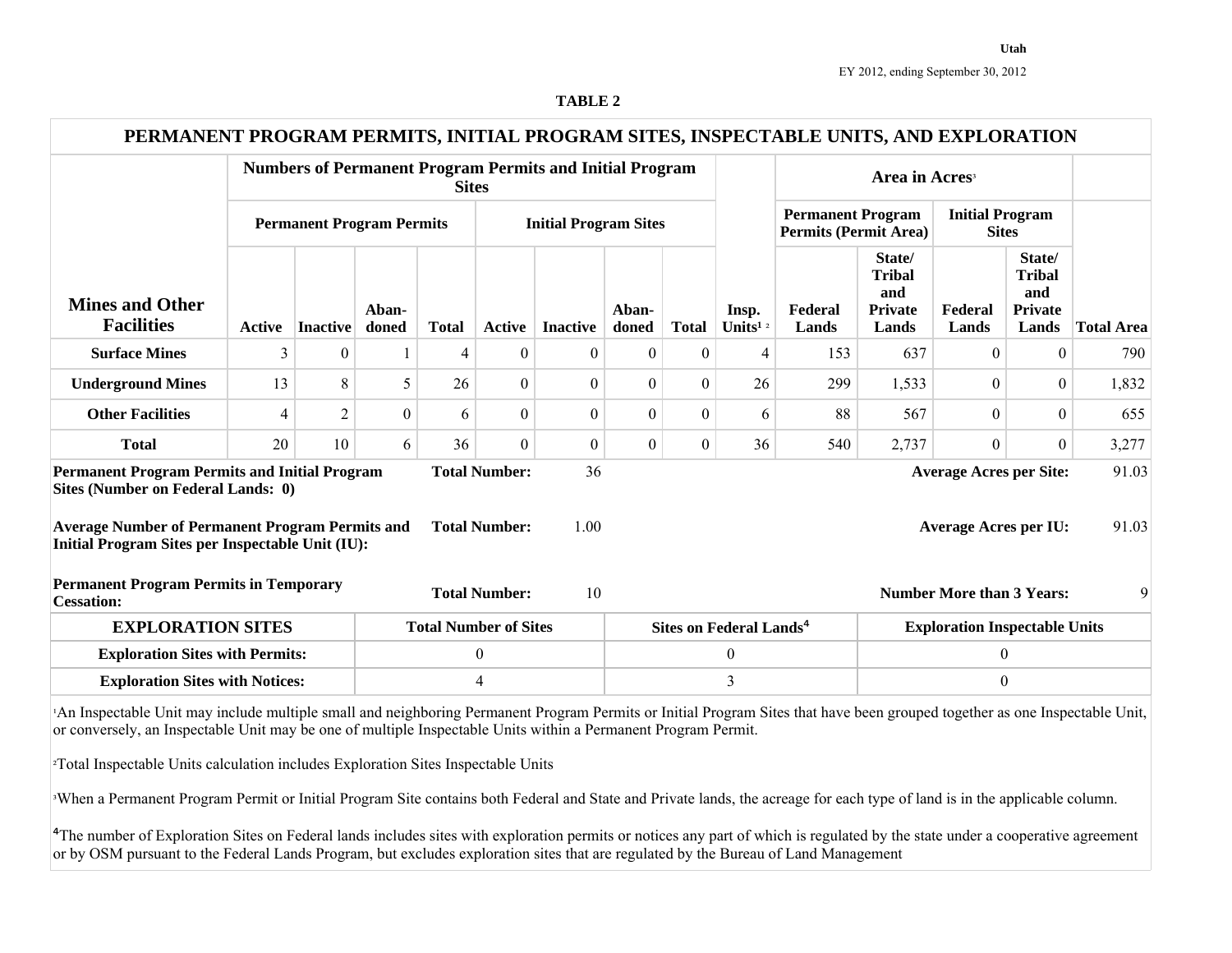| PERMITS ALLOWING SPECIAL CATEGORIES OF MINING                             |                                                                                               |                         |                                                    |  |  |  |  |  |  |  |
|---------------------------------------------------------------------------|-----------------------------------------------------------------------------------------------|-------------------------|----------------------------------------------------|--|--|--|--|--|--|--|
|                                                                           |                                                                                               |                         | <b>Numbers of Permits</b>                          |  |  |  |  |  |  |  |
| <b>Special Category of Mining</b>                                         | <b>30 CFR Citation Defining</b><br><b>Permits Allowing Special</b><br><b>Mining Practices</b> | <b>Issued During EY</b> | <b>Total Active and</b><br><b>Inactive Permits</b> |  |  |  |  |  |  |  |
| <b>Experimental Practice</b>                                              | 785.13(d)                                                                                     | $\boldsymbol{0}$        | $\mathbf{1}$                                       |  |  |  |  |  |  |  |
| Mountaintop Removal Mining                                                | 785.14(c)(5)                                                                                  | $\boldsymbol{0}$        | $\theta$                                           |  |  |  |  |  |  |  |
| <b>Steep Slope Mining</b>                                                 | 785.15(c)                                                                                     | $\boldsymbol{0}$        | $\boldsymbol{0}$                                   |  |  |  |  |  |  |  |
| AOC Variances for Steep Slope<br>Mining                                   | 785.16(b)(2)                                                                                  | $\theta$                | $\theta$                                           |  |  |  |  |  |  |  |
| Prime Farmlands Historically Used<br>for Cropland                         | 785.17(e)                                                                                     | $\boldsymbol{0}$        | $\boldsymbol{0}$                                   |  |  |  |  |  |  |  |
| Contemporaneous Reclamation<br>Variances                                  | 785.18(c)(9)                                                                                  | $\boldsymbol{0}$        | $\boldsymbol{0}$                                   |  |  |  |  |  |  |  |
| Mining on or Adjacent to Alluvial<br><b>Valley Floors</b>                 | 785.19(e)(2)                                                                                  | $\overline{0}$          | $\overline{2}$                                     |  |  |  |  |  |  |  |
| <b>Auger Mining</b>                                                       | 785.20(c)                                                                                     | $\boldsymbol{0}$        | $\boldsymbol{0}$                                   |  |  |  |  |  |  |  |
| Coal Preparation Plants Not<br>Located at a Mine Site                     | 785.21(c)                                                                                     | $\boldsymbol{0}$        | $\theta$                                           |  |  |  |  |  |  |  |
| In-Situ Processing                                                        | 785.22(c)                                                                                     | $\boldsymbol{0}$        | $\theta$                                           |  |  |  |  |  |  |  |
| Remining                                                                  | 773.15(m) and 785.25                                                                          | $\boldsymbol{0}$        | $\overline{2}$                                     |  |  |  |  |  |  |  |
| Activities in or Within 100 Feet of<br>a Perennial or Intermittent Stream | 780.28(d) and/or $(e)$<br>784.28(d) and/or $(e)$                                              | $\boldsymbol{0}$        | 18                                                 |  |  |  |  |  |  |  |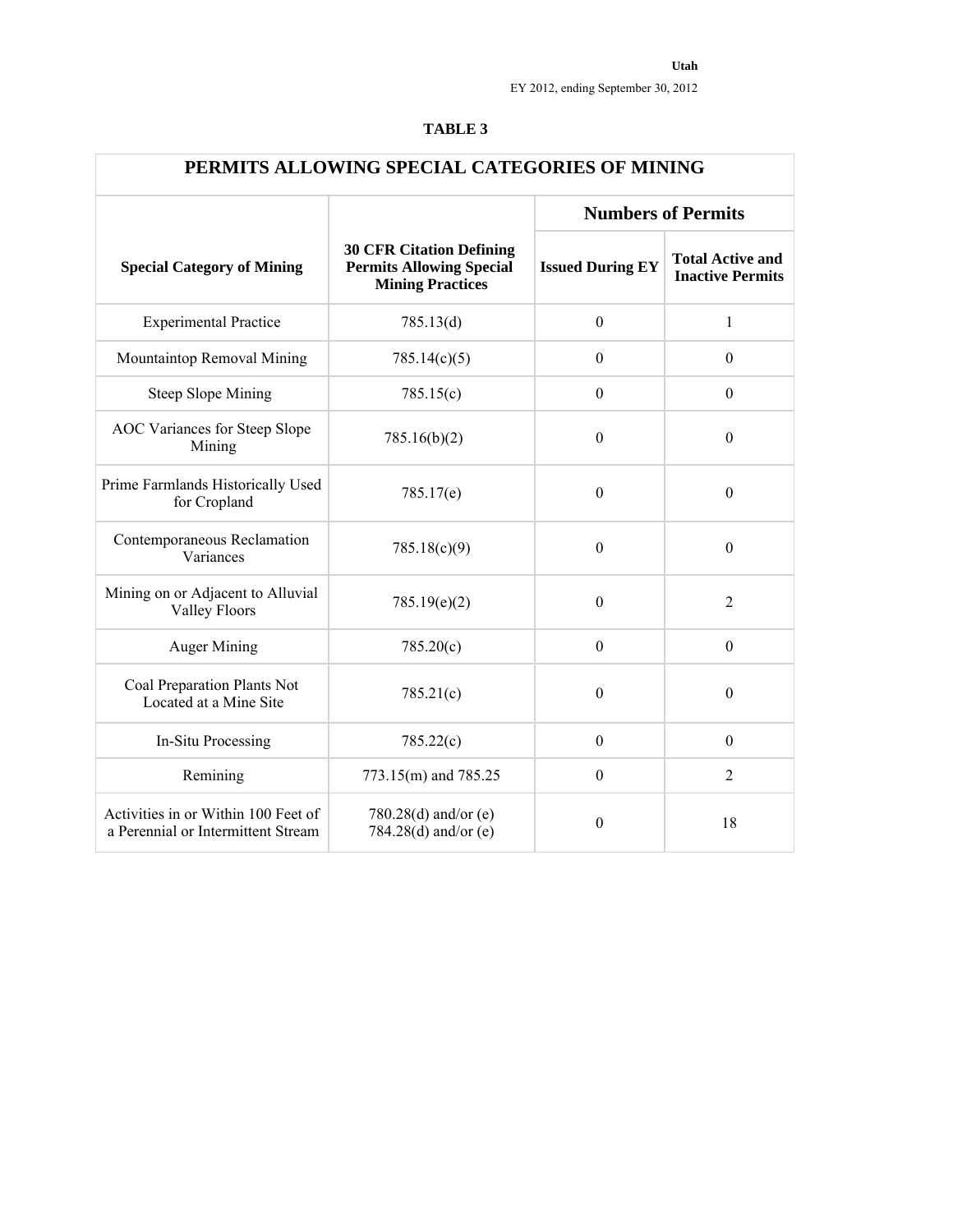### **Utah**

|                                                                                                                                                                                                                           |                  |                      |                  |                  |                          | PERMITTING ACTIVITY |                  |                         |                  |                |                  |                  |
|---------------------------------------------------------------------------------------------------------------------------------------------------------------------------------------------------------------------------|------------------|----------------------|------------------|------------------|--------------------------|---------------------|------------------|-------------------------|------------------|----------------|------------------|------------------|
|                                                                                                                                                                                                                           |                  | <b>Surface Mines</b> |                  |                  | <b>Underground Mines</b> |                     |                  | <b>Other Facilities</b> |                  | <b>Totals</b>  |                  |                  |
| <b>Type of Application</b>                                                                                                                                                                                                | App.<br>Rec.     | Issued/<br>Appvd     | <b>Acres</b>     | App.<br>Rec.     | Issued/<br>Appvd         | Arcres <sup>1</sup> | App.<br>Rec.     | Issued/<br>Appvd        | Acres            | App.<br>Rec.   | Issued/<br>Appvd | Acres            |
| New Permits                                                                                                                                                                                                               | $\boldsymbol{0}$ | $\boldsymbol{0}$     | $\boldsymbol{0}$ | $\boldsymbol{0}$ | $\boldsymbol{0}$         | $\mathbf{0}$        | $\boldsymbol{0}$ | $\mathbf{0}$            | $\theta$         | $\overline{0}$ | $\boldsymbol{0}$ | $\boldsymbol{0}$ |
| Renewals                                                                                                                                                                                                                  | $\overline{0}$   | $\boldsymbol{0}$     |                  | 8                | 8                        |                     | $\boldsymbol{0}$ | $\overline{0}$          |                  | 8              | 8                |                  |
| Transfers, sales, and<br>assignments of permit rights                                                                                                                                                                     | $\boldsymbol{0}$ | $\boldsymbol{0}$     |                  | $\boldsymbol{0}$ | $\boldsymbol{0}$         |                     | $\boldsymbol{0}$ | $\boldsymbol{0}$        |                  | $\overline{0}$ | $\boldsymbol{0}$ |                  |
| Small operator assistance                                                                                                                                                                                                 | $\overline{0}$   | $\boldsymbol{0}$     |                  | $\boldsymbol{0}$ | $\overline{0}$           |                     | $\boldsymbol{0}$ | $\boldsymbol{0}$        |                  | $\overline{0}$ | $\boldsymbol{0}$ |                  |
| <b>Exploration permits</b>                                                                                                                                                                                                |                  |                      |                  |                  |                          |                     |                  |                         |                  | 0              | 4                |                  |
| Exploration notices <sup>2</sup>                                                                                                                                                                                          |                  |                      |                  |                  |                          |                     |                  |                         |                  |                | $\boldsymbol{0}$ |                  |
| Revisions that do not add<br>acreage to the permit area                                                                                                                                                                   |                  | 8                    |                  |                  | 50                       |                     |                  | 5                       |                  |                | 63               |                  |
| Revisions that add acreage<br>to the permit area but are not<br>incidental boundary<br>revisions                                                                                                                          | $\boldsymbol{0}$ | $\boldsymbol{0}$     | $\mathbf{0}$     | $\boldsymbol{0}$ | $\mathbf{0}$             | $\boldsymbol{0}$    | $\boldsymbol{0}$ | $\mathbf{0}$            | $\boldsymbol{0}$ | $\overline{0}$ | $\mathbf{0}$     | $\boldsymbol{0}$ |
| Incidental boundary<br>revisions                                                                                                                                                                                          | $\Omega$         | $\mathbf{0}$         | $\mathbf{0}$     | $\overline{3}$   | 3                        | 34                  | $\mathbf{0}$     | $\mathbf{0}$            | $\theta$         | 3              | 3                | 34               |
| <b>Totals</b>                                                                                                                                                                                                             | $\overline{0}$   | 8                    | $\boldsymbol{0}$ | 11               | 61                       | 34                  | $\boldsymbol{0}$ | 5                       | $\boldsymbol{0}$ | 11             | 78               | 34               |
| Permits terminated for failure to initiate operations:                                                                                                                                                                    |                  |                      |                  |                  |                          |                     |                  | Number:                 | $\boldsymbol{0}$ |                | Acres:           | 0.0              |
| Acres of Phase III bond releases (Areas no longer considered to be disturbed):                                                                                                                                            |                  |                      |                  |                  |                          |                     |                  |                         |                  |                | Acres:           | $1.0\,$          |
| Permits in temporary cessation                                                                                                                                                                                            |                  |                      |                  |                  |                          |                     |                  | Notices received:       | $\mathbf{1}$     |                | Terminations:    | $\overline{2}$   |
| Midterm permit reviews completed that are not reported as revisions                                                                                                                                                       |                  |                      |                  |                  |                          |                     |                  | Number:                 | 8                |                |                  |                  |
| <sup>1</sup> Includes only the number of acres of proposed surface disturbance<br>State approval not required. Involves removal of less than 250 tons of coal and does not affect lands designated unsuitable for mining. |                  |                      |                  |                  |                          |                     |                  |                         |                  |                |                  |                  |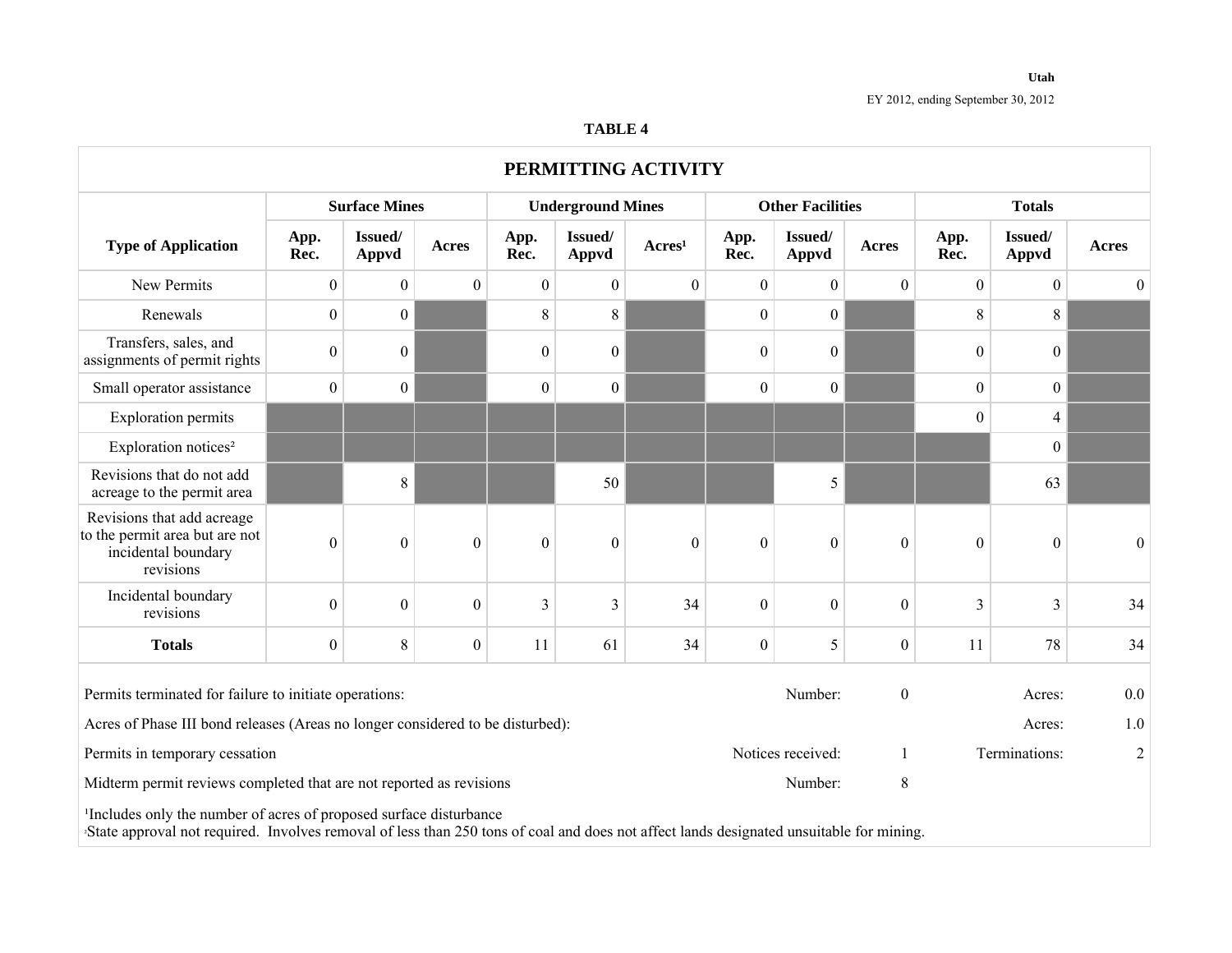| <b>OFF-SITE IMPACTS</b><br><b>EXCLUDING BOND FORFEITURE SITES</b>                                                   |                                   |                                                 |                  |          |              |          |              |              |                                                                |                |                   |                  |              |
|---------------------------------------------------------------------------------------------------------------------|-----------------------------------|-------------------------------------------------|------------------|----------|--------------|----------|--------------|--------------|----------------------------------------------------------------|----------------|-------------------|------------------|--------------|
| <b>RESOURCES AFFECTED</b>                                                                                           |                                   |                                                 | <b>People</b>    |          | Land         |          |              |              | Water                                                          |                | <b>Structures</b> |                  |              |
| <b>DEGREE OF IMPACT</b>                                                                                             |                                   | <b>Major</b><br><b>Minor</b><br><b>Moderate</b> |                  |          | <b>Minor</b> | Moderate | <b>Major</b> | <b>Minor</b> | Moderate                                                       | <b>Major</b>   | <b>Minor</b>      | Moderate         | <b>Major</b> |
| <b>TYPE OF</b><br><b>IMPACT EVENT</b>                                                                               | <b>NUMBER OF</b><br><b>EVENTS</b> |                                                 |                  |          |              |          |              |              |                                                                |                |                   |                  |              |
| <b>Blasting</b>                                                                                                     | $\theta$                          | $\theta$                                        | $\Omega$         | $\theta$ | $\Omega$     | $\Omega$ | $\theta$     | $\Omega$     | $\theta$                                                       | $\theta$       | $\Omega$          | $\theta$         | $\theta$     |
| Land Stability                                                                                                      | $\boldsymbol{0}$                  | $\mathbf{0}$                                    | $\mathbf{0}$     | $\theta$ | $\theta$     | $\theta$ | $\theta$     | $\theta$     | $\mathbf{0}$                                                   | $\overline{0}$ | $\mathbf{0}$      | $\theta$         | $\mathbf{0}$ |
| Hydrology                                                                                                           |                                   | $\theta$                                        | $\Omega$         | $\Omega$ |              | $\Omega$ | $\Omega$     |              | $\Omega$                                                       | $\Omega$       | $\Omega$          | $\theta$         | $\theta$     |
| Encroachment                                                                                                        | $\theta$                          | $\theta$                                        | $\Omega$         | $\Omega$ | $\Omega$     | $\theta$ | $\theta$     | $\Omega$     | $\theta$                                                       | $\theta$       | $\theta$          | $\theta$         | $\theta$     |
| Other                                                                                                               | $\theta$                          | $\theta$                                        | $\Omega$         | $\Omega$ | $\Omega$     | $\theta$ | $\Omega$     | $\theta$     | $\theta$                                                       | $\theta$       | $\Omega$          | $\theta$         | $\theta$     |
| <b>Total</b>                                                                                                        |                                   | $\mathbf{0}$                                    | $\boldsymbol{0}$ | $\theta$ |              | $\theta$ | $\mathbf{0}$ |              | $\overline{0}$                                                 | $\theta$       | $\boldsymbol{0}$  | $\boldsymbol{0}$ | $\mathbf{0}$ |
| 30<br>Total Number of Inspectable Units <sup>2</sup> :<br>Inspectable Units with one or more off-site impacts:<br>2 |                                   |                                                 |                  |          |              |          |              |              |                                                                |                |                   |                  |              |
| Inspectable Units free of off-site impacts:                                                                         |                                   |                                                 |                  | 28       |              |          |              |              | % of Inspectable Units free of off-site impacts <sup>1</sup> : |                |                   | 93               |              |

|                                                                                                                                |                                   |                |              |          |               | <b>OFF-SITE IMPACTS AT BOND FORFEITURE SITES</b> |                  |              |                                                                |              |              |                |              |
|--------------------------------------------------------------------------------------------------------------------------------|-----------------------------------|----------------|--------------|----------|---------------|--------------------------------------------------|------------------|--------------|----------------------------------------------------------------|--------------|--------------|----------------|--------------|
| <b>RESOURCES AFFECTED</b>                                                                                                      | People                            |                |              | Land     |               | Water                                            |                  |              | <b>Structures</b>                                              |              |              |                |              |
| <b>DEGREE OF IMPACT</b><br><b>Minor</b>                                                                                        |                                   |                | Moderate     |          | Major   Minor | Moderate                                         | <b>Major</b>     | <b>Minor</b> | Moderate                                                       | <b>Major</b> | <b>Minor</b> | Moderate       | <b>Major</b> |
| <b>TYPE OF</b><br><b>IMPACT EVENT</b>                                                                                          | <b>NUMBER OF</b><br><b>EVENTS</b> |                |              |          |               |                                                  |                  |              |                                                                |              |              |                |              |
| <b>Blasting</b>                                                                                                                | $\theta$                          | $\theta$       | $\theta$     | $\Omega$ | $\theta$      | $\theta$                                         | $\theta$         | $\theta$     | $\theta$                                                       | $\theta$     | $\theta$     | $\theta$       | $\mathbf{0}$ |
| Land Stability                                                                                                                 | $\theta$                          | $\mathbf{0}$   | $\theta$     | $\theta$ | $\theta$      | $\mathbf{0}$                                     | $\theta$         | $\theta$     | $\mathbf{0}$                                                   | $\mathbf{0}$ | $\theta$     | $\overline{0}$ | $\mathbf{0}$ |
| Hydrology                                                                                                                      | $\Omega$                          | $\theta$       | $\Omega$     | $\Omega$ | $\Omega$      | $\theta$                                         | $\theta$         | $\theta$     | $\theta$                                                       | $\theta$     | $\theta$     | $\theta$       | $\mathbf{0}$ |
| Encroachment                                                                                                                   | $\Omega$                          | $\overline{0}$ | $\theta$     | $\theta$ | $\theta$      | $\mathbf{0}$                                     | $\theta$         | $\theta$     | $\mathbf{0}$                                                   | $\theta$     | $\theta$     | $\mathbf{0}$   | $\mathbf{0}$ |
| Other                                                                                                                          | $\Omega$                          | $\theta$       | $\Omega$     | $\Omega$ | $\theta$      | $\theta$                                         | $\Omega$         | $\theta$     | $\theta$                                                       | $\theta$     | $\theta$     | $\theta$       | $\mathbf{0}$ |
| <b>Total</b>                                                                                                                   | $\theta$                          | $\overline{0}$ | $\mathbf{0}$ | $\theta$ | $\mathbf{0}$  | $\mathbf{0}$                                     | $\boldsymbol{0}$ | $\mathbf{0}$ | $\mathbf{0}$                                                   | $\mathbf{0}$ | $\mathbf{0}$ | $\mathbf{0}$   | $\mathbf{0}$ |
| Total Number of Inspectable Units <sup>2</sup> :<br>$\mathfrak b$<br>Inspectable Units with one or more off-site impacts:<br>0 |                                   |                |              |          |               |                                                  |                  |              |                                                                |              |              |                |              |
| Inspectable Units free of off-site impacts:                                                                                    |                                   |                |              | 6        |               |                                                  |                  |              | % of Inspectable Units free of off-site impacts <sup>1</sup> : |              |              | 100            |              |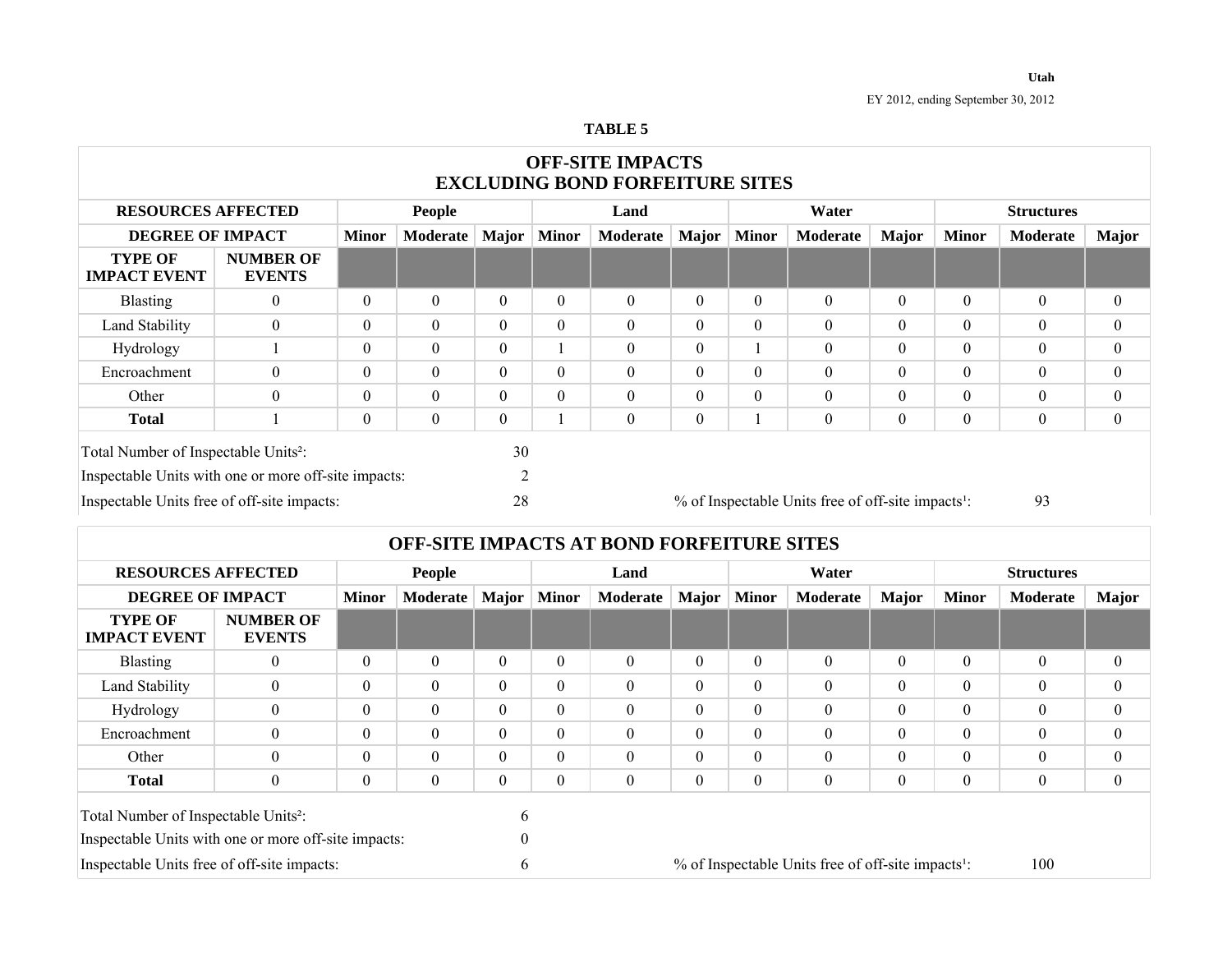#### **TABLE 5 (Continued)**

|                                                                                                          |                                   |                  |               |                      |              | <b>TOTAL OFF-SITE IMPACTS</b><br><b>INCLUDING BOND FORFEITURE SITES</b> |                  |                  |                                                                |                  |                   |                  |                  |
|----------------------------------------------------------------------------------------------------------|-----------------------------------|------------------|---------------|----------------------|--------------|-------------------------------------------------------------------------|------------------|------------------|----------------------------------------------------------------|------------------|-------------------|------------------|------------------|
| <b>RESOURCES AFFECTED</b>                                                                                |                                   |                  | <b>People</b> |                      | Land         |                                                                         |                  | Water            |                                                                |                  | <b>Structures</b> |                  |                  |
| <b>DEGREE OF IMPACT</b>                                                                                  |                                   | <b>Minor</b>     | Moderate      | <b>Major</b>         | <b>Minor</b> | Moderate                                                                | <b>Major</b>     | <b>Minor</b>     | Moderate                                                       | Major            | <b>Minor</b>      | Moderate         | <b>Major</b>     |
| <b>TYPE OF</b><br><b>IMPACT EVENT</b>                                                                    | <b>NUMBER OF</b><br><b>EVENTS</b> |                  |               |                      |              |                                                                         |                  |                  |                                                                |                  |                   |                  |                  |
| <b>Blasting</b>                                                                                          | $\mathbf{0}$                      | $\boldsymbol{0}$ | $\Omega$      | $\theta$             | $\mathbf{0}$ | $\boldsymbol{0}$                                                        | $\theta$         | $\boldsymbol{0}$ | $\boldsymbol{0}$                                               | $\theta$         | $\boldsymbol{0}$  | $\boldsymbol{0}$ | $\mathbf{0}$     |
| Land Stability                                                                                           | $\mathbf{0}$                      | $\theta$         | $\Omega$      | $\theta$             | $\theta$     | $\theta$                                                                | $\theta$         | $\theta$         | $\theta$                                                       | $\theta$         | $\theta$          | $\boldsymbol{0}$ | $\theta$         |
| Hydrology                                                                                                |                                   | $\overline{0}$   | $\theta$      | $\theta$             |              | $\boldsymbol{0}$                                                        | $\theta$         |                  | $\boldsymbol{0}$                                               | $\theta$         | $\boldsymbol{0}$  | $\mathbf{0}$     | $\mathbf{0}$     |
| Encroachment                                                                                             | $\mathbf{0}$                      | $\overline{0}$   | $\theta$      | $\theta$             | $\theta$     | $\boldsymbol{0}$                                                        | $\Omega$         | $\theta$         | $\boldsymbol{0}$                                               | $\theta$         | $\boldsymbol{0}$  | $\mathbf{0}$     | $\overline{0}$   |
| Other                                                                                                    | $\boldsymbol{0}$                  | $\theta$         | $\Omega$      | $\Omega$             | $\theta$     | $\boldsymbol{0}$                                                        | $\Omega$         | $\theta$         | $\boldsymbol{0}$                                               | $\theta$         | $\boldsymbol{0}$  | $\mathbf{0}$     | $\mathbf{0}$     |
| <b>Total</b>                                                                                             |                                   | $\overline{0}$   | $\mathbf{0}$  | $\theta$             |              | $\boldsymbol{0}$                                                        | $\boldsymbol{0}$ |                  | $\boldsymbol{0}$                                               | $\boldsymbol{0}$ | $\boldsymbol{0}$  | $\boldsymbol{0}$ | $\boldsymbol{0}$ |
| Total Number of Inspectable Units <sup>2</sup> :<br>Inspectable Units with one or more off-site impacts: |                                   |                  |               | 36<br>$\overline{2}$ |              |                                                                         |                  |                  |                                                                |                  |                   |                  |                  |
| Inspectable Units free of off-site impacts:                                                              |                                   |                  |               | 34                   |              |                                                                         |                  |                  | % of Inspectable Units free of off-site impacts <sup>1</sup> : |                  |                   | 94               |                  |

<sup>1</sup>% of Inspectable Units free of off-site impacts is based on the number of Inspectable Units at the end of the Evaluation Year. The number of Inspectable Units may vary during the Evaluation Year.

 $\frac{1}{2}$  Total number of Inspectable Units is (1) the number of Inspectable Units at the end of the Evaluation Year and (2) the number of Inspectable Units removed during the Evaluation Year and (3) the number bond forefeiture sites that were reclaimed during the Evaluation Year and  $(4)$  the number of bond forfeiture sites that were unreclaimed during the Evaluation Year.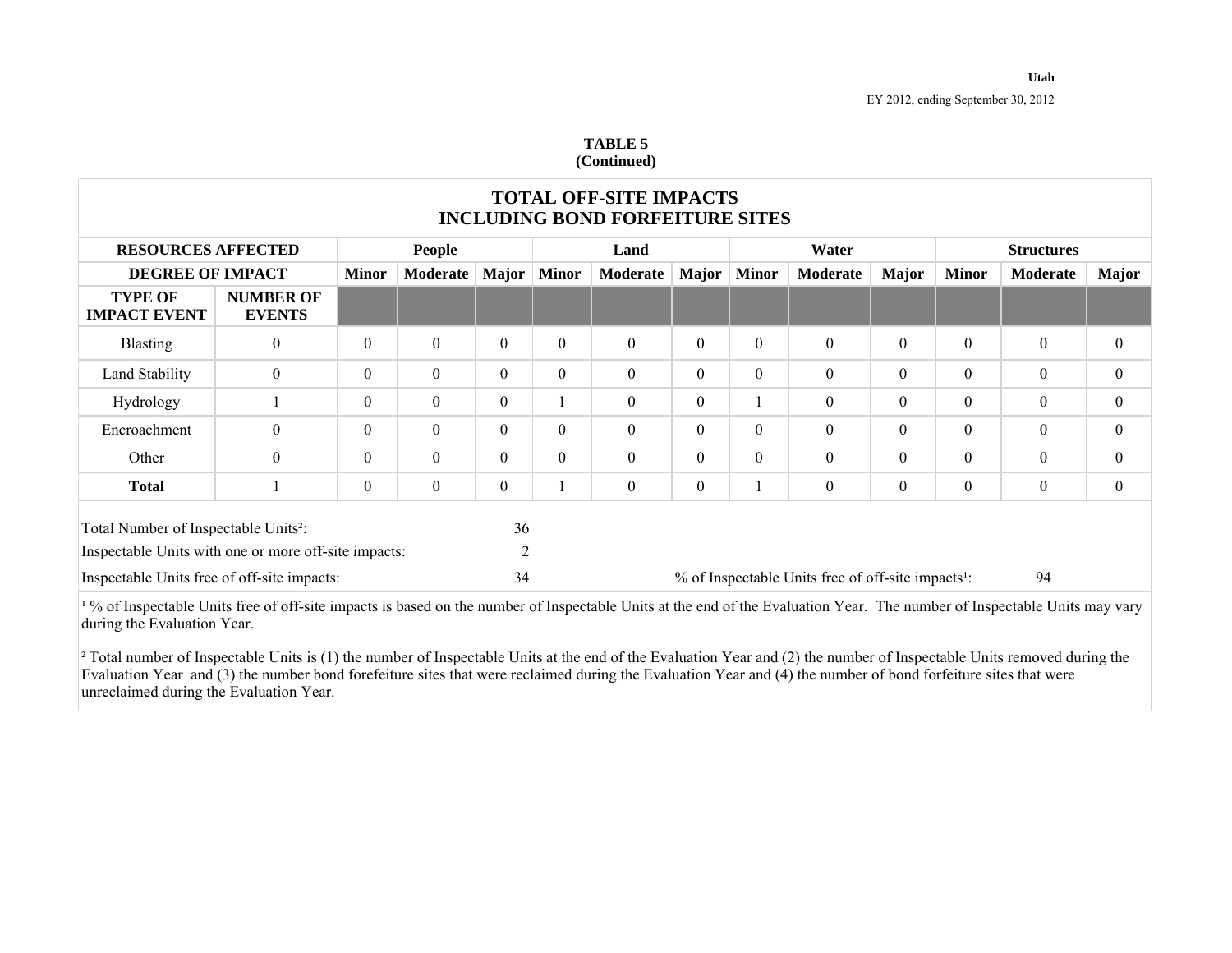#### **TABLE 6**

|                                                                                                                             |                                                                                                   |                                                                                                        | SURFACE COAL MINING AND RECLAMATION ACTIVITY |                                           |  |                                                   |  |                                    |                                            |  |  |
|-----------------------------------------------------------------------------------------------------------------------------|---------------------------------------------------------------------------------------------------|--------------------------------------------------------------------------------------------------------|----------------------------------------------|-------------------------------------------|--|---------------------------------------------------|--|------------------------------------|--------------------------------------------|--|--|
|                                                                                                                             | Areas of Phase I, II, and III Bond Releases During the Evaluation Year (EY)                       |                                                                                                        |                                              |                                           |  |                                                   |  |                                    |                                            |  |  |
| <b>Phase I Releases</b>                                                                                                     | <b>Phase II Releases</b>                                                                          |                                                                                                        |                                              |                                           |  |                                                   |  |                                    |                                            |  |  |
| <b>Total Acres</b><br><b>Released in</b><br>Approved<br><b>Phase I</b><br><b>Releases</b>                                   | <b>Total Acres</b><br><b>Released in</b><br><b>Approved</b><br><b>Phase II</b><br><b>Releases</b> | Acres not<br>previously<br>released<br>under<br><b>Phase I or II</b>                                   |                                              | <b>Total Acres Released During the EY</b> |  |                                                   |  |                                    |                                            |  |  |
| $\boldsymbol{0}$                                                                                                            |                                                                                                   | $\boldsymbol{0}$                                                                                       |                                              |                                           |  | $\Omega$                                          |  | <b>Phase I</b>                     | $\boldsymbol{0}$                           |  |  |
|                                                                                                                             | $\mathbf{0}$                                                                                      |                                                                                                        |                                              | 1                                         |  |                                                   |  | <b>Phase II</b>                    | 1                                          |  |  |
|                                                                                                                             |                                                                                                   |                                                                                                        | $\mathbf{1}$                                 |                                           |  |                                                   |  | <b>Phase III</b>                   | 1                                          |  |  |
| Cumulative Total Acres Released under All Bond Release Phases at the End of the Evaluation Year                             |                                                                                                   |                                                                                                        |                                              |                                           |  | 304                                               |  |                                    |                                            |  |  |
| Number of Permanent Program Permits with Jurisdiction Terminated Under Phase III Bond Release<br>During the Evaluation Year |                                                                                                   |                                                                                                        |                                              |                                           |  | $\boldsymbol{0}$<br><b>Other Releases - Acres</b> |  |                                    |                                            |  |  |
| Initial Program Sites with Jurisdiction Terminated During the Evaluation Year                                               |                                                                                                   |                                                                                                        |                                              |                                           |  | $\overline{0}$                                    |  | Administrative<br>Adjustments      | $\boldsymbol{0}$                           |  |  |
| Number of Inspectable Units Removed                                                                                         |                                                                                                   |                                                                                                        |                                              |                                           |  | $\overline{0}$                                    |  | <b>Bond Forfeiture</b>             | $\overline{0}$                             |  |  |
|                                                                                                                             |                                                                                                   | Areas of Permits Bonded for Disturbance by Surface Coal Mining and Reclamation Operations <sup>1</sup> |                                              |                                           |  |                                                   |  |                                    |                                            |  |  |
|                                                                                                                             |                                                                                                   |                                                                                                        |                                              |                                           |  | <b>Total Acres at</b><br><b>Start of EY</b>       |  | <b>Total Acres at</b><br>End of EY | <b>Change in Acres</b><br><b>During EY</b> |  |  |
| New Area Bonded for Disturbance                                                                                             |                                                                                                   |                                                                                                        |                                              |                                           |  |                                                   |  |                                    | $\Omega$                                   |  |  |
| Total Area Bonded for Disturbance                                                                                           |                                                                                                   |                                                                                                        |                                              |                                           |  | 2,809                                             |  | 2,808                              | (1)                                        |  |  |
| Area Bonded for Disturbance without Phase I Bond Release                                                                    |                                                                                                   |                                                                                                        |                                              |                                           |  | 2,090                                             |  | 2,090                              | $\theta$                                   |  |  |
| Area Bonded for Disturbance for which Phase I Bond Release Has Been Approved                                                |                                                                                                   |                                                                                                        |                                              |                                           |  | 717                                               |  | 717                                | $\theta$                                   |  |  |
| Area Bonded for Disturbance for which Phase II Bond Release Has Been Approved                                               |                                                                                                   |                                                                                                        |                                              |                                           |  |                                                   |  | 476                                | $\mathbf{1}$                               |  |  |
| $\overline{0}$<br>Area Bonded for Disturbance with Bonds Forfeited During Evaluation Year                                   |                                                                                                   |                                                                                                        |                                              |                                           |  |                                                   |  |                                    |                                            |  |  |
| Area Bonded for Remining                                                                                                    |                                                                                                   | 350                                                                                                    | 350                                          |                                           |  |                                                   |  |                                    |                                            |  |  |
| Areas of Permits Disturbed by Surface Coal Mining and Reclamation Operations                                                |                                                                                                   |                                                                                                        |                                              |                                           |  |                                                   |  |                                    |                                            |  |  |
| Disturbed Area                                                                                                              |                                                                                                   |                                                                                                        |                                              |                                           |  | 2,808                                             |  | 2,808                              | $\boldsymbol{0}$                           |  |  |

<sup>1</sup>Disturbed acreage is cumulative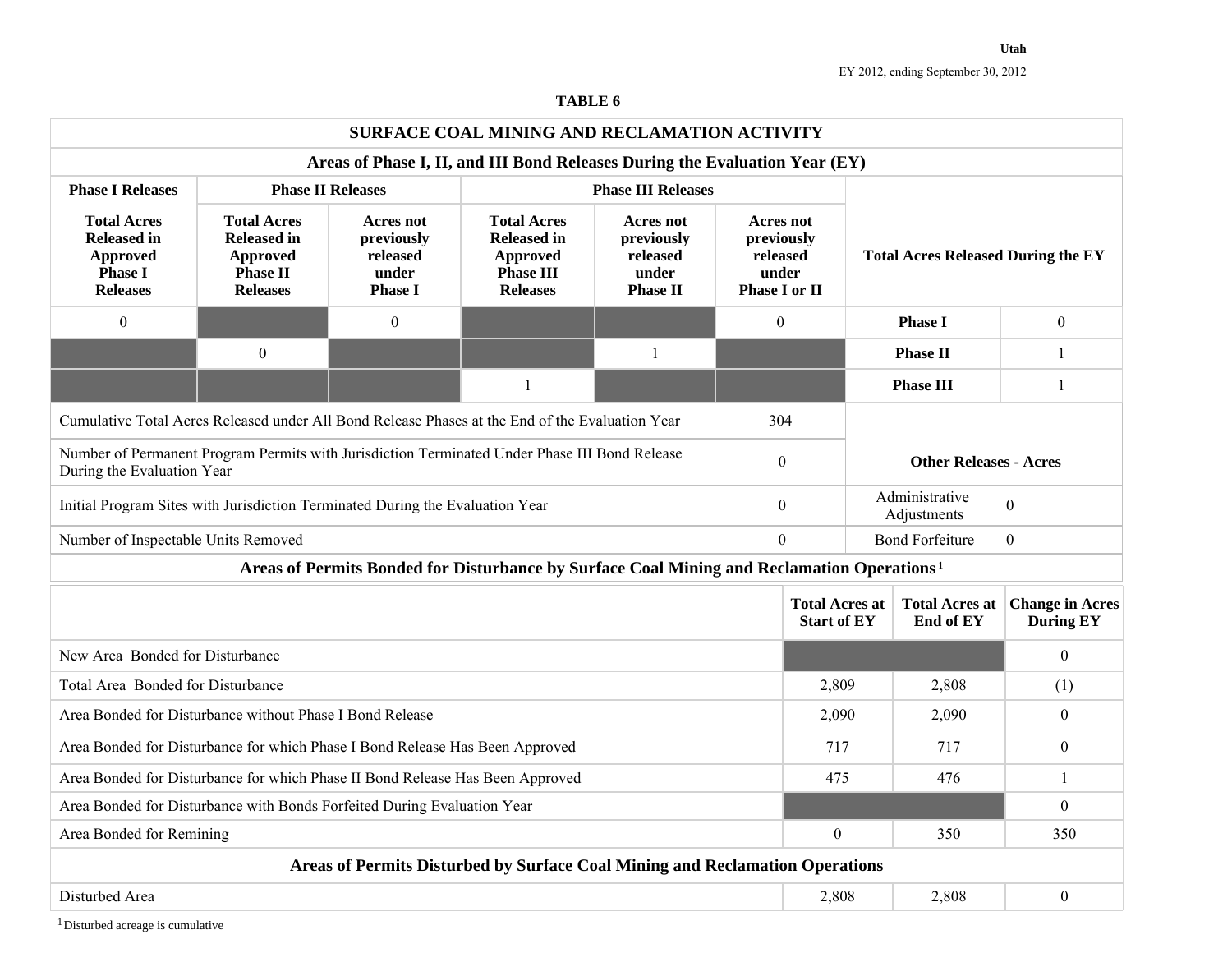#### **TABLE 7**

| <b>BOND FORFEITURE ACTIVITY</b><br>(Permanent Program Permits)                                                                                                                                                                                                                                   |                           |                |                  |
|--------------------------------------------------------------------------------------------------------------------------------------------------------------------------------------------------------------------------------------------------------------------------------------------------|---------------------------|----------------|------------------|
| <b>Bond Forfeiture and Reclamation Activity</b>                                                                                                                                                                                                                                                  | Number of<br><b>Sites</b> | <b>Dollars</b> | Acres            |
| Sites with bonds forfeited and collected that were un-reclaimed at the<br>start of the current Evaluation Year (i.e, end of previous Evaluation<br>Year) $1$                                                                                                                                     | 6                         |                | 470              |
| Sites with bonds forfeited and collected during the current Evaluation<br>Year                                                                                                                                                                                                                   | $\theta$                  | $\theta$       | $\theta$         |
| Sites with bonds forfeited and collected that were re-permitted during<br>the current Evaluation Year                                                                                                                                                                                            | $\theta$                  |                | $\theta$         |
| Sites with bonds forfeited and collected that were reclaimed during the<br>current Evaluation Year                                                                                                                                                                                               | $\theta$                  |                | $\theta$         |
| Sites with bonds forfeited and collected that were un-reclaimed at the<br>end of the current Evaluation Year <sup>1</sup>                                                                                                                                                                        | 6                         |                | 470              |
| Sites with bonds forfeited but un-collected at the end of the current<br><b>Evaluation Year</b>                                                                                                                                                                                                  | $\boldsymbol{0}$          |                | $\theta$         |
| <b>Forfeiture Sites with Long-Term Water Pollution</b>                                                                                                                                                                                                                                           |                           |                |                  |
| Bonds forfeited, lands reclaimed, but water pollution is still occuring                                                                                                                                                                                                                          | $\theta$                  |                |                  |
| Bonds forfeited, lands reclaimed, and water treatment is ongoing                                                                                                                                                                                                                                 | $\theta$                  |                |                  |
| <b>Surety/Other Reclamation Activity In Lieu of Forfeiture</b>                                                                                                                                                                                                                                   |                           |                |                  |
| Sites being reclaimed by surety/other party at the start of the current<br>Evaluation Year (i.e., the end of previous Evaluation Year) <sup>2</sup>                                                                                                                                              | $\theta$                  |                | $\mathbf{0}$     |
| Sites where surety/other party agreed during the current Evaluation<br>Year to do reclamation                                                                                                                                                                                                    | $\theta$                  |                | $\theta$         |
| Sites being reclaimed by surety/other party that were re-permitted<br>during the current Evaluation Year                                                                                                                                                                                         | $\theta$                  |                | $\mathbf{0}$     |
| Sites with reclamation completed by surety/other party during the<br>current Evaluation Year <sup>3</sup>                                                                                                                                                                                        | $\theta$                  |                | $\mathbf{0}$     |
| Sites being reclaimed by surety/other party at the end of the current<br>Evaluation Year <sup>2</sup>                                                                                                                                                                                            | $\theta$                  |                | $\boldsymbol{0}$ |
| $\mathbf{r}$ and $\mathbf{r}$ and $\mathbf{r}$ and $\mathbf{r}$ and $\mathbf{r}$ and $\mathbf{r}$ and $\mathbf{r}$ and $\mathbf{r}$ and $\mathbf{r}$ and $\mathbf{r}$ and $\mathbf{r}$ and $\mathbf{r}$ and $\mathbf{r}$ and $\mathbf{r}$ and $\mathbf{r}$ and $\mathbf{r}$ and $\mathbf{r}$ and | $-1.4 - 3.1 - 1.41$       |                |                  |

includes data only for the form for the fully recelainty recently recently recently recently recently recently recently recently recently recently recently recently recently recently recently recently recently recently rec <sup>1</sup> Includes data for those forfeiture sites where **reclamation has been completed** but the State has not yet terminated jurisdiction.

² Includes all sites where surety or other party has agreed to complete reclamation and the site is not fully reclaimed.

<sup>3</sup> These sites are also reported in Table 6, Surface Coal Mining and Reclamation Activity, because Phase III bond release would be granted on these sites.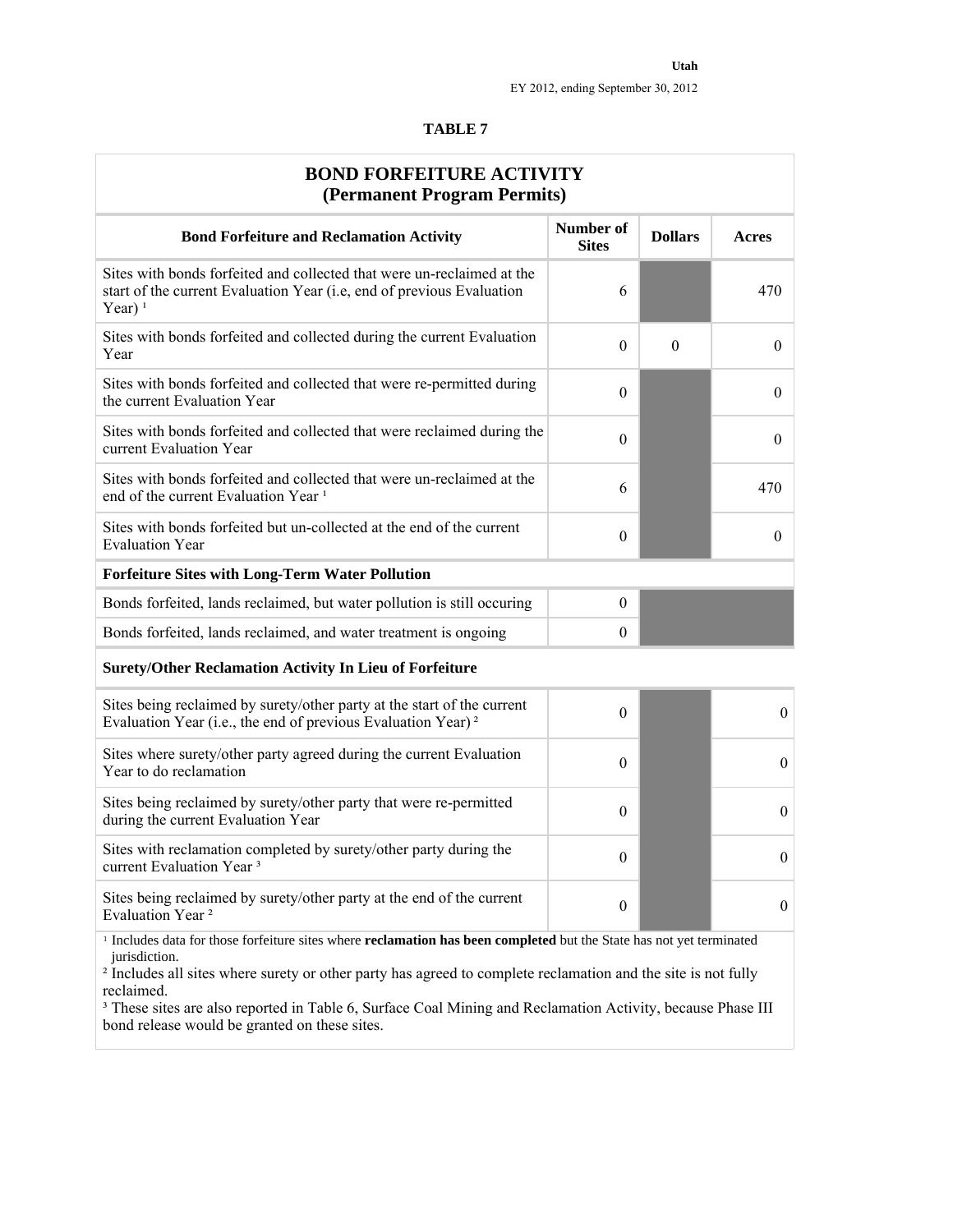| <b>REGULATORY AND AML PROGRAMS STAFFING</b>                            |                       |
|------------------------------------------------------------------------|-----------------------|
| <b>Function</b>                                                        | <b>Number of FTEs</b> |
| <b>Regulatory Program</b>                                              |                       |
| Permit Review and Maintenance                                          | 10.00                 |
| Inspection                                                             | 3.00                  |
| Other (supervisory, clerical, administrative, fiscal, personnel, etc.) | 4.00                  |
| <b>Regulatory Program Total</b>                                        | 17.00                 |
| <b>AML Program Total</b>                                               | 10.00                 |
| <b>TOTAL</b>                                                           | 27.00                 |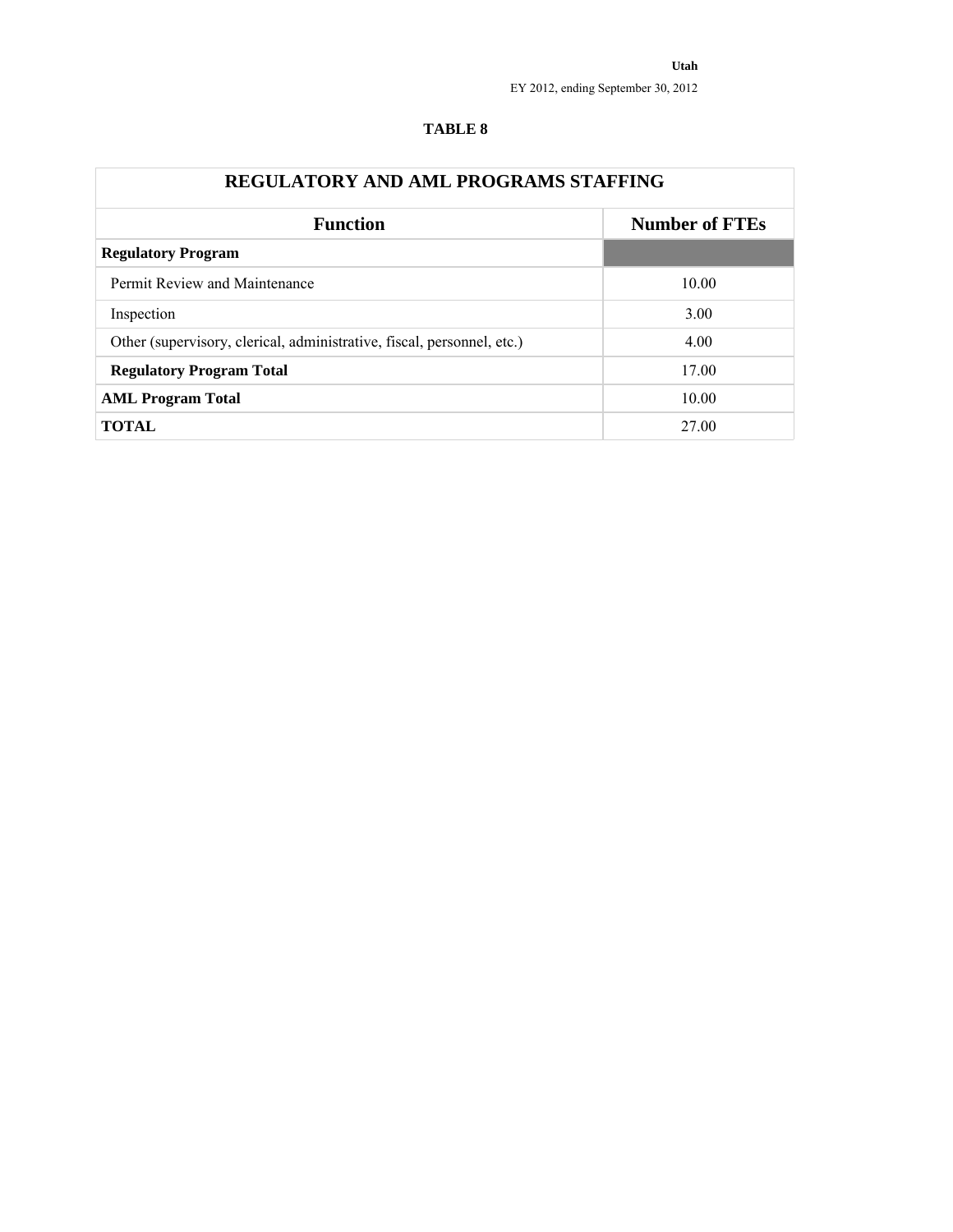|                                                                            | <b>FUNDS GRANTED TO STATE OR TRIBE BY OSM</b><br>(Actual Dollars Rounded to the Nearest Dollar) |                           |                                                                                 |
|----------------------------------------------------------------------------|-------------------------------------------------------------------------------------------------|---------------------------|---------------------------------------------------------------------------------|
| <b>Type of Funding</b>                                                     | <b>Federal Funds Awarded</b>                                                                    | <b>Total Program Cost</b> | <b>Federal Funds Awarded</b><br>as a Percentage of Total<br><b>Progam Costs</b> |
| <b>Regulatory Funding</b>                                                  |                                                                                                 |                           |                                                                                 |
| Administration and<br><b>Enforcement Grant</b>                             | 1,825,472                                                                                       |                           |                                                                                 |
| Other Regulatory<br>Funding, if applicable                                 | $\overline{0}$                                                                                  |                           |                                                                                 |
| <b>Subtotal (Regulatory</b><br>Funding)                                    | 1,825,472                                                                                       | 2,074,400                 | 88                                                                              |
| <b>Small Operator</b><br><b>Assistance Program</b><br><b>Grant Funding</b> | $\boldsymbol{0}$                                                                                | $\Omega$                  |                                                                                 |
| <b>Abandoned Mine Land</b><br><b>Reclamation Funding</b>                   | 4,204,645                                                                                       | $\Omega$                  |                                                                                 |
| <b>Watershed Cooperative</b><br><b>Agreement Program</b>                   | $\theta$                                                                                        | $\Omega$                  |                                                                                 |
| <b>TOTAL</b>                                                               | 6,030,117                                                                                       |                           |                                                                                 |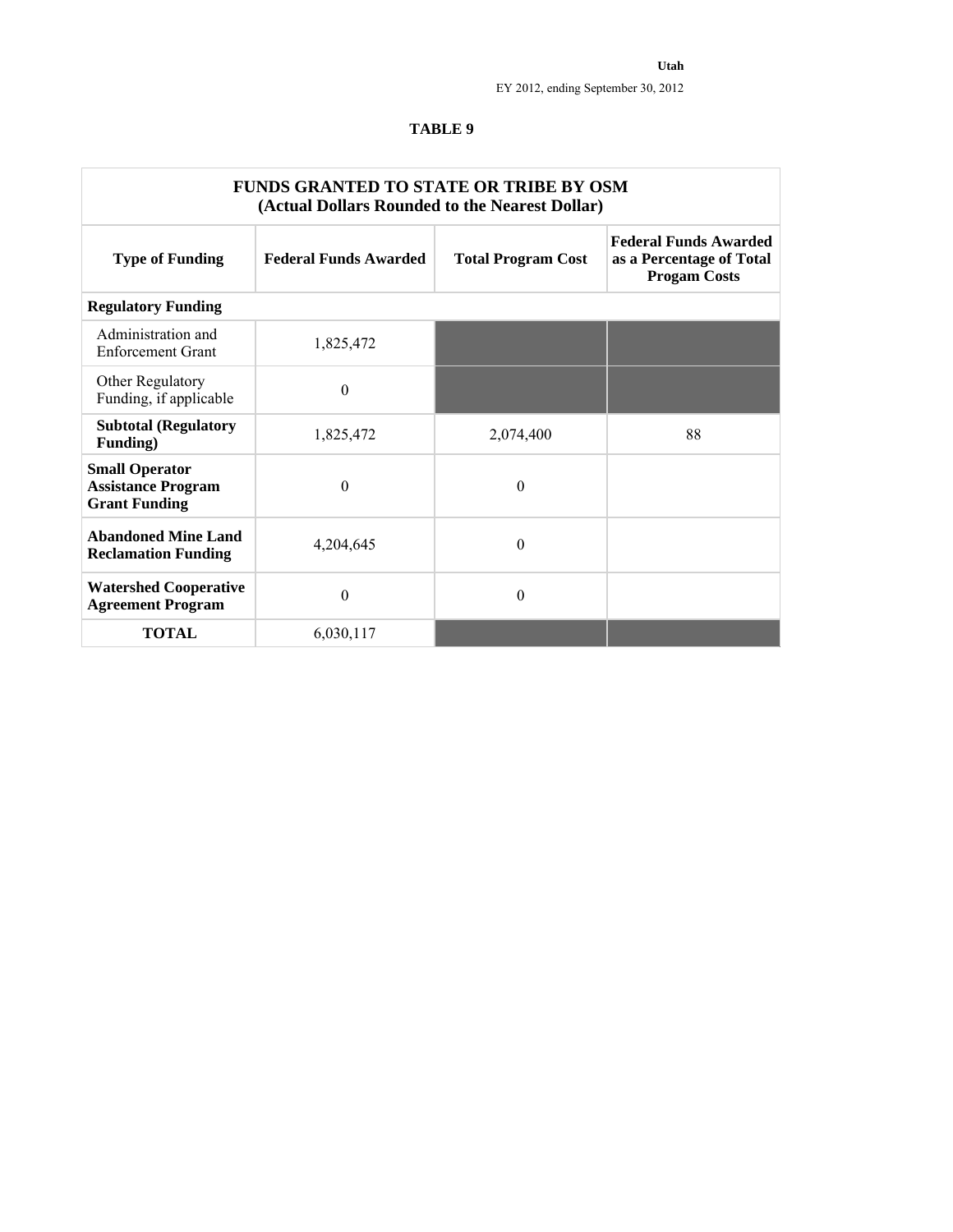#### **TABLE 10**

|                                                      |                         |                               |                         | <b>STATE INSPECTION ACTIVITY</b>                                    |               |                                                      |                          |                    |
|------------------------------------------------------|-------------------------|-------------------------------|-------------------------|---------------------------------------------------------------------|---------------|------------------------------------------------------|--------------------------|--------------------|
|                                                      | <b>Number of</b>        | inspections<br>conducted      |                         | <b>Percent of</b><br>required inspections<br>conducted <sup>1</sup> |               | <b>Permits and sites for</b><br>inspection frequency | which State met required |                    |
| <b>Permits</b><br>and sites                          | Complete<br>inspections | <b>Partial</b><br>inspections | Complete<br>inspections | <b>Partial</b><br>inspections                                       |               | <b>Complete</b><br>inspections                       |                          | All<br>inspections |
| <b>COAL MINES</b><br><b>AND</b><br><b>FACILITIES</b> |                         |                               |                         |                                                                     | <b>Number</b> | $\frac{6}{6}$                                        | <b>Number</b>            | $\frac{6}{6}$      |
| Active                                               | 77                      | 160                           | 96                      | 100                                                                 | 19            | 95.0                                                 | 19                       | 95.0               |
| Inactive                                             | 40                      | 43                            | 100                     | 100                                                                 | 10            | 100.0                                                | 10                       | 100.0              |
| Abandoned                                            | 10                      | $\overline{7}$                | 100                     | 100                                                                 | 6             | 100.0                                                | 6                        | 100.0              |
| <b>TOTALS</b>                                        | 127                     | 210                           | 296                     | 300                                                                 | 35            | 97.2                                                 | 35                       | 97.2               |
| Exploration sites with permits <sup>2</sup>          | $\boldsymbol{0}$        | $\boldsymbol{0}$              |                         |                                                                     |               |                                                      |                          |                    |
| Exploration sites with notices <sup>2</sup>          | $\overline{4}$          | $\overline{4}$                |                         |                                                                     |               |                                                      |                          |                    |

<sup>1</sup> Caculated on a site-specific basis. Excess complete inspections are considered partial inspections. For each site, any inspections in excess of the total number required by the approved program are not included.

 $\frac{1}{2}$  Includes all valid notices and permits. No inspection frequency data are provided since SMCRA does not establish a minimum numerical inspection frequency for coal exploration activities.

**Utah**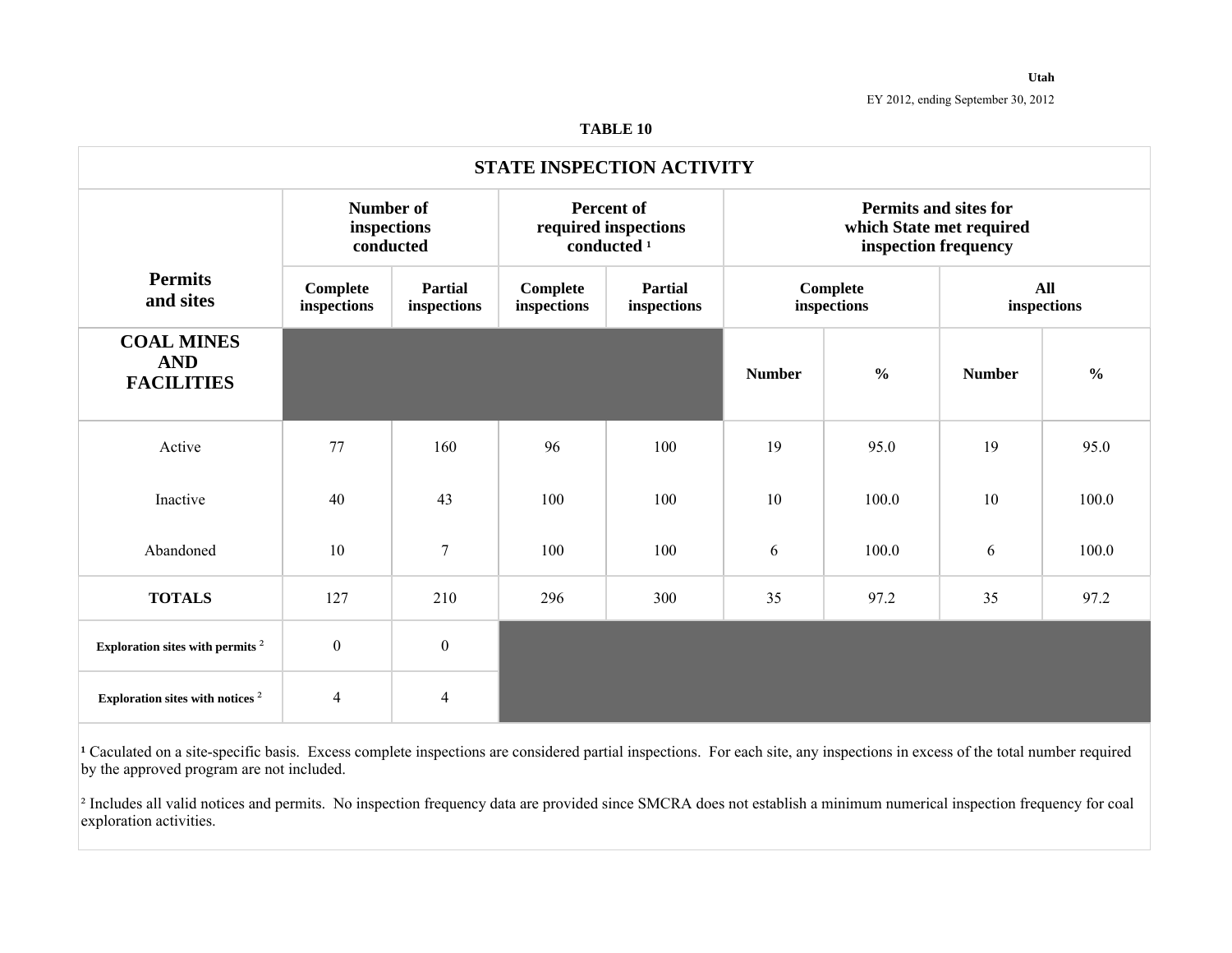| STATE OR TRIBAL ENFORCEMENT ACTIVITY                                   |                                |                                   |
|------------------------------------------------------------------------|--------------------------------|-----------------------------------|
| <b>Type of Enforcement Action</b>                                      | Number of Actions <sup>1</sup> | Number of Violations <sup>1</sup> |
| Notice of Violation                                                    |                                |                                   |
| Failure-to-Abate Cessation Order                                       | $\theta$                       |                                   |
| Imminent Harm Cessation Order                                          | $\theta$                       |                                   |
| <sup>1</sup> Does not include actions and violations that were vacated |                                |                                   |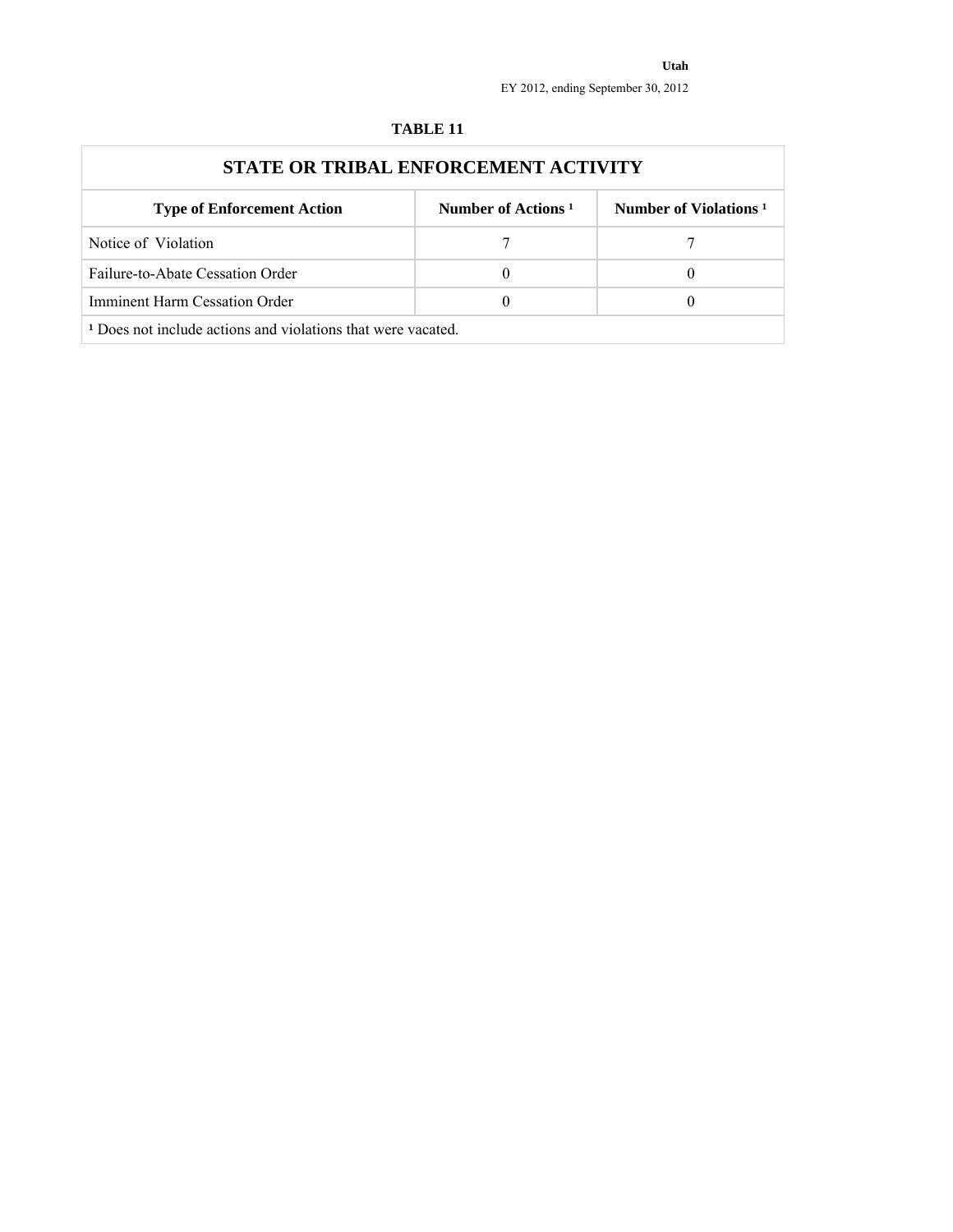|                                               | <b>LANDS UNSUITABLE ACTIVITY</b> |       |
|-----------------------------------------------|----------------------------------|-------|
| <b>Activity</b>                               | <b>Number</b>                    | Acres |
| <b>Petitions Received</b>                     | 0                                |       |
| Petitions Rejected                            | 0                                |       |
| Petitions Accepted                            | 0                                |       |
| Decisions Denying Petition                    | 0                                |       |
| Decisions Declaring Lands Unsuitable          | 0                                | 0     |
| Decisions Terminating Unsuitable Designations |                                  | 0     |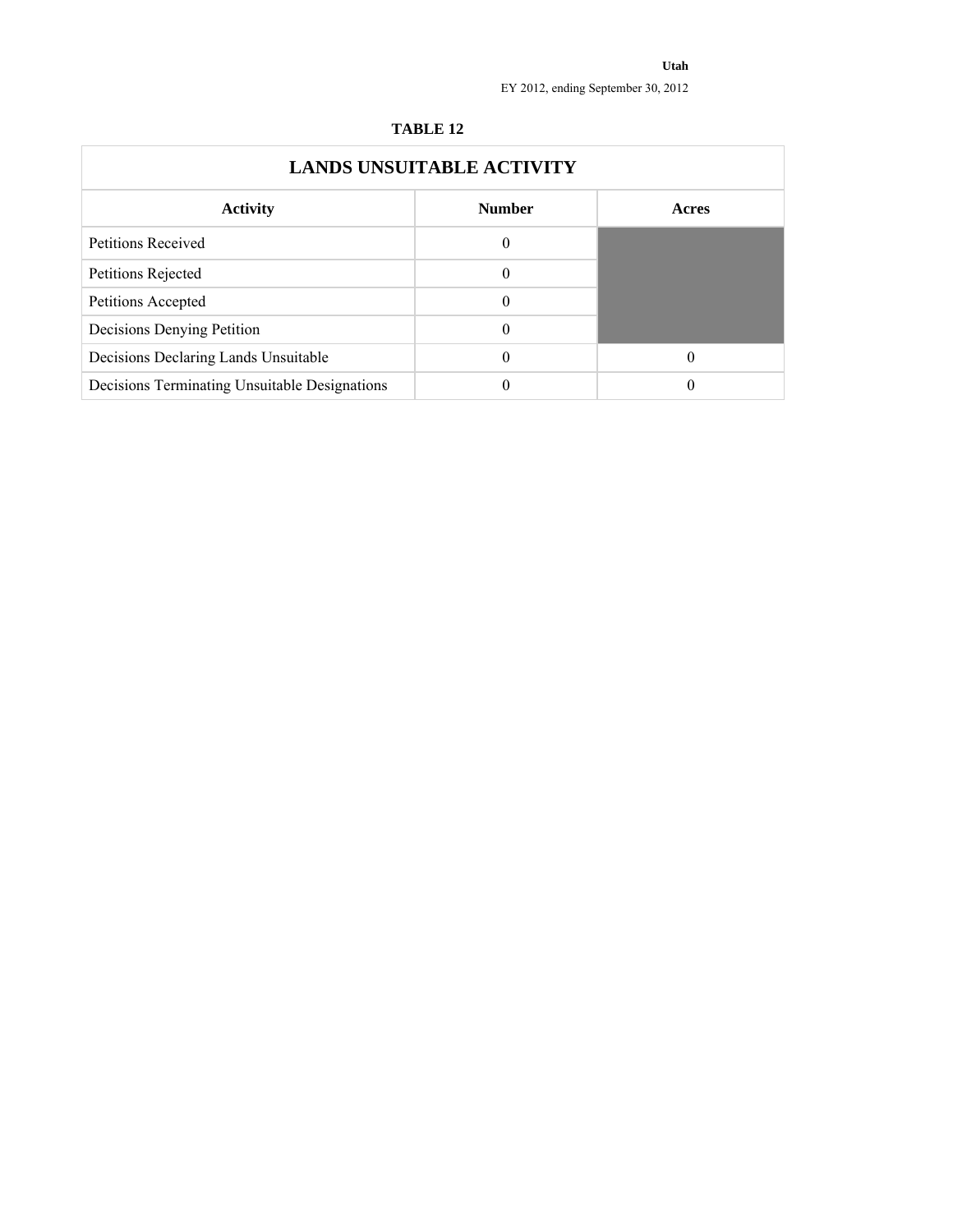|                                                           |                | OSM OVERSIGHT ACTIVITY                                                                                                                                                                                                                                                                                                                                            |       |                  |                                       |
|-----------------------------------------------------------|----------------|-------------------------------------------------------------------------------------------------------------------------------------------------------------------------------------------------------------------------------------------------------------------------------------------------------------------------------------------------------------------|-------|------------------|---------------------------------------|
|                                                           |                | <b>Oversight Inspections and Site Visits</b>                                                                                                                                                                                                                                                                                                                      |       |                  |                                       |
|                                                           |                | Complete                                                                                                                                                                                                                                                                                                                                                          |       | <b>Partial</b>   |                                       |
|                                                           | Joint          | Non-Joint                                                                                                                                                                                                                                                                                                                                                         | Joint | Non-Joint        | Total                                 |
| Oversight<br>Inspections                                  | $\overline{4}$ | $\boldsymbol{0}$                                                                                                                                                                                                                                                                                                                                                  | 11    | $\boldsymbol{0}$ | 15                                    |
|                                                           |                | <b>Technical Assistance</b>                                                                                                                                                                                                                                                                                                                                       |       | Other            | Total                                 |
| <b>Site Visits</b>                                        |                | $\theta$                                                                                                                                                                                                                                                                                                                                                          |       | $\theta$         | $\theta$                              |
|                                                           |                |                                                                                                                                                                                                                                                                                                                                                                   |       |                  |                                       |
|                                                           |                | Violations Observed by OSM and Citizen Requests for Inspection <sup>1</sup>                                                                                                                                                                                                                                                                                       |       |                  |                                       |
|                                                           |                | <b>Type of Action</b>                                                                                                                                                                                                                                                                                                                                             |       |                  | <b>Total number</b><br>of each action |
|                                                           |                | How many violations were observed by OSM on oversight inspections?                                                                                                                                                                                                                                                                                                |       |                  | $\theta$                              |
|                                                           |                | Of the violations observed, how many did OSM defer to State action during inspections?                                                                                                                                                                                                                                                                            |       |                  | $\theta$                              |
| Notices? <sup>2</sup>                                     |                | Of the violations observed, how many did OSM refer to the State through Ten-Day                                                                                                                                                                                                                                                                                   |       |                  | $\theta$                              |
|                                                           |                | How many Ten-Day Notices did OSM Issue for observed violations? <sup>3</sup>                                                                                                                                                                                                                                                                                      |       |                  | $\theta$                              |
|                                                           |                | How many Ten-Day Notices did OSM issue to refer citizen requests for inspection?                                                                                                                                                                                                                                                                                  |       |                  | $\theta$                              |
| How many Notices of Violation did OSM issue?              |                |                                                                                                                                                                                                                                                                                                                                                                   |       |                  | $\theta$                              |
|                                                           |                | How many Failure-to-Abate Cessation Orders did OSM issue?                                                                                                                                                                                                                                                                                                         |       |                  | $\theta$                              |
|                                                           |                | How many Imminent Harm Cessation Orders did OSM issue?                                                                                                                                                                                                                                                                                                            |       |                  | $\theta$                              |
|                                                           |                | OSM Action for Delinquent Reporting or Non-Payment of Federal AML Reclamation Fees                                                                                                                                                                                                                                                                                |       |                  |                                       |
| reclamation fees did OSM issue?                           |                | How many Ten-Day Notices for delinquent reporting or non-payment of Federal AML                                                                                                                                                                                                                                                                                   |       |                  | $\boldsymbol{0}$                      |
| reclamation fees did OSM issue?                           |                | How many Notices of Violation for delinquent reporting or non-payment of Federal AML                                                                                                                                                                                                                                                                              |       |                  | $\theta$                              |
|                                                           |                | How many Federal Failure-to-Abate Cessation Orders for delinquent reporting or<br>non-payment of Federal AML reclamation fees did OSM issue?                                                                                                                                                                                                                      |       |                  | $\boldsymbol{0}$                      |
| reported in the last section of the table.<br>inspection. |                | <sup>1</sup> This section does not include actions for delinquent reporting or non-payment of Federal AML fees that are<br><sup>2</sup> Number of violations contained in Ten-Day Notices not including those issued to refer citizen requests for<br><sup>3</sup> Number of Ten-Day Notices issued not including those to refer citizen requests for inspection. |       |                  |                                       |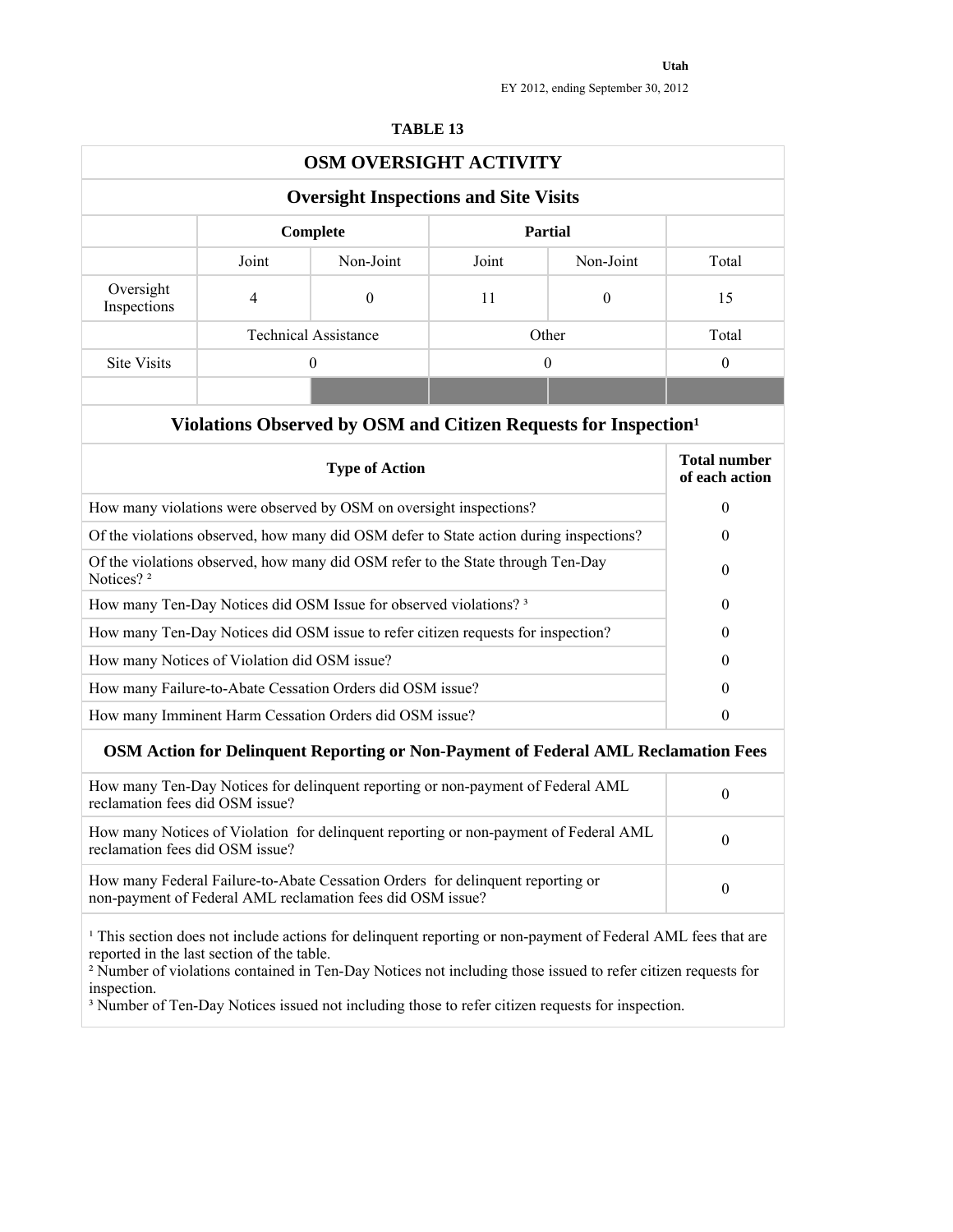|                      |                                     |                                                                                                                                                                               | <b>STATUS OF ACTION PLANS</b>                                                                                       |                                                   |                                               |                              |
|----------------------|-------------------------------------|-------------------------------------------------------------------------------------------------------------------------------------------------------------------------------|---------------------------------------------------------------------------------------------------------------------|---------------------------------------------------|-----------------------------------------------|------------------------------|
| Action<br>Plan<br>ID | <b>Problem</b><br>Type <sup>1</sup> | <b>Problem Title</b>                                                                                                                                                          | <b>Problem Description</b>                                                                                          | Date<br><b>Action</b><br>Plan<br><b>Initiated</b> | <b>Scheduled</b><br><b>Completion</b><br>Date | Actual<br>Completion<br>Date |
| UT-2012-001          | RP                                  | Inadequate Bond                                                                                                                                                               | The performance bond is insufficient to assure<br>completion of the reclamation plan in the event of<br>forfeiture. | 02/06/2012                                        | 6/11/2013                                     |                              |
|                      |                                     | <sup>1</sup> Problem Type: "PA" indicates a required Program change under subchapter T or 732<br>"RP" indicates a Regulatory Program implementation or administrative problem |                                                                                                                     |                                                   |                                               |                              |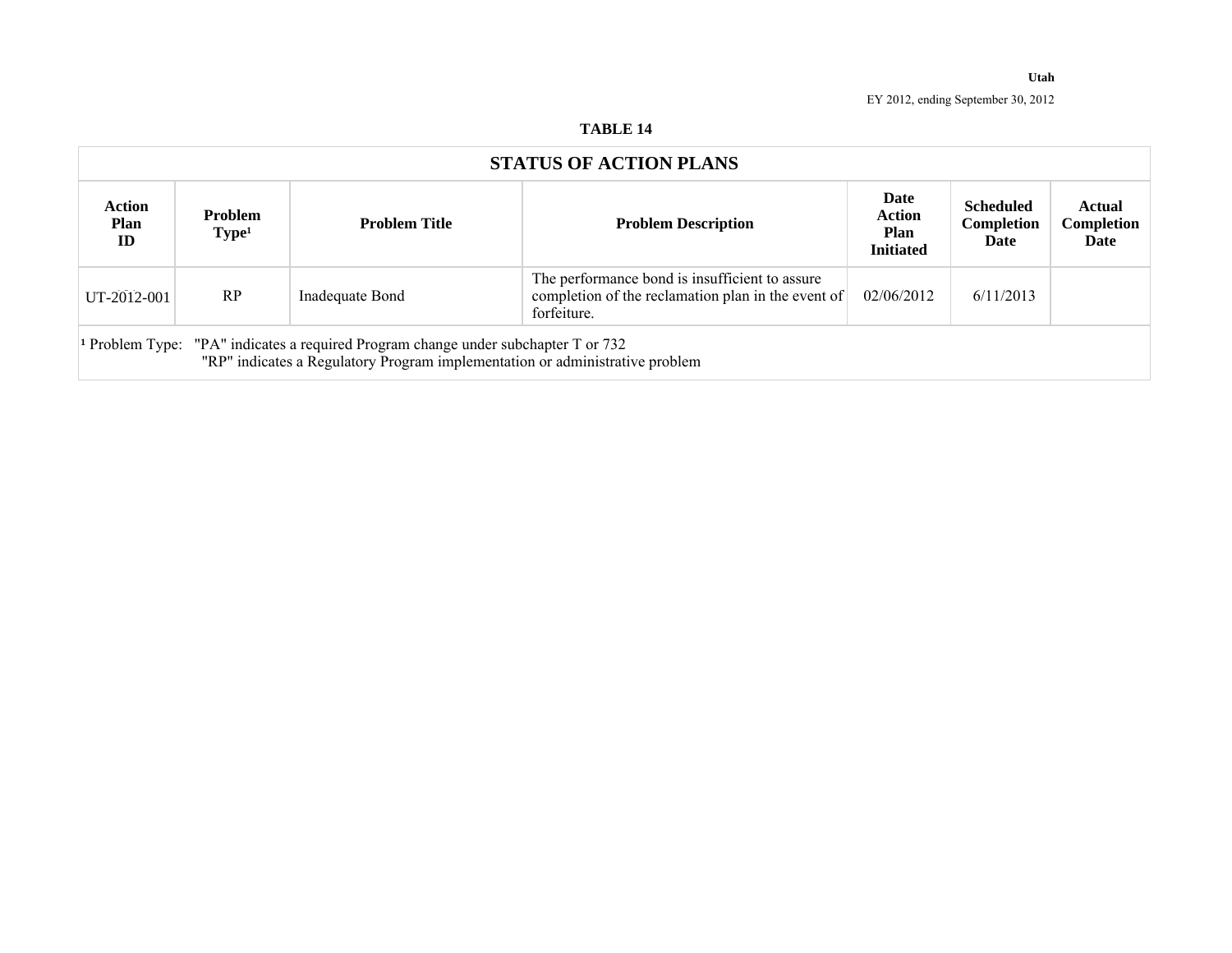| Utah Reclamation Status Table for EY-2012 (Mine by Mine) |                           |                                                                                  |                |                |                                                     |                               |                |                                |                |                                       |                |                                      |              |                                 |                |                                                        |                |                                     |
|----------------------------------------------------------|---------------------------|----------------------------------------------------------------------------------|----------------|----------------|-----------------------------------------------------|-------------------------------|----------------|--------------------------------|----------------|---------------------------------------|----------------|--------------------------------------|--------------|---------------------------------|----------------|--------------------------------------------------------|----------------|-------------------------------------|
|                                                          |                           | RECLAMATION STATUS OF ALL AREAS DISTURBED UNDER THE PERMANENT REGULATORY PROGRAM |                |                |                                                     |                               |                |                                |                |                                       |                |                                      |              |                                 |                |                                                        |                |                                     |
|                                                          |                           |                                                                                  | -1             | $\mathbf{2}$   | 3                                                   | 4                             | 5              | 6                              | 7              | 8                                     | 9              | 10                                   | 11           | 12                              | 13             | 14                                                     | 15             | 16                                  |
|                                                          |                           |                                                                                  |                |                |                                                     | Acres Disturbed As of EY-2012 |                |                                |                |                                       |                |                                      |              |                                 |                |                                                        |                |                                     |
| <b>Mine Name</b>                                         |                           | Mine type                                                                        |                | Disturbed area | Long-term<br>mining or<br>reclamation<br>facilities | Active<br>nining area         |                | Areas backfilled<br>and graded |                | <b>Areas released</b><br>phase I bond |                | Areas soiled and<br>seeded / planted |              | Areas released<br>phase II bond |                | <b>Areas final</b><br>seeded / planted<br>for 10 years |                | Areas<br>released<br>phase III bond |
|                                                          | Surface                   | Underground                                                                      | EY             | Total          |                                                     |                               | EY             | Total                          | EY             | Total                                 | EY             | Total                                | EY           | Total                           | EY             | Total                                                  | EY             | Total                               |
|                                                          |                           |                                                                                  |                | (all years)    |                                                     |                               |                | (all vears)                    |                | all years)                            |                | (all vears)                          |              | (all years)                     |                | (all years)                                            |                | (all years)                         |
| Castle Gate Mine                                         |                           |                                                                                  | $\mathbf 0$    | 62             | 62                                                  | 0                             | $\mathbf 0$    | 62                             | $\Omega$       | 62                                    | $\Omega$       | 62                                   | $\Omega$     | 58                              | $\Omega$       | 0                                                      | $\mathbf 0$    | $\Omega$                            |
| Skyline Mine                                             |                           | X                                                                                | $\mathbf{0}$   | 122            | 122                                                 | $\mathbf 0$                   | $\mathbf 0$    | 0                              | $\Omega$       | $\mathbf 0$                           | 0              | $\mathbf 0$                          | $\mathbf 0$  | $\mathbf 0$                     | $\mathbf 0$    | $\overline{\mathbf{0}}$                                | $\mathbf 0$    | $\Omega$                            |
| <b>Star Point Mine</b>                                   |                           | X                                                                                | $\mathbf 0$    | 87             | 101                                                 | 0                             | - 0            | 95                             | $\Omega$       | 95                                    | 0              | 95                                   |              | 95                              | $\Omega$       | 0                                                      | $\Omega$       | 13                                  |
|                                                          |                           |                                                                                  |                |                |                                                     |                               |                |                                |                |                                       |                |                                      |              |                                 |                |                                                        |                |                                     |
| Hiawatha Mine                                            |                           | X                                                                                | $\mathbf 0$    | 290            | 290                                                 | $\Omega$                      | $\mathbf 0$    | 96                             | $\Omega$       | 96                                    | $\mathbf 0$    | 96                                   | $\Omega$     | $\mathbf 0$                     | $\Omega$       | $\overline{0}$                                         | $\Omega$       | $\Omega$                            |
| <b>Wellington Preparation Plant</b>                      | $\times$                  |                                                                                  | $\mathbf 0$    | 392            | 392                                                 | 0                             | $\mathbf 0$    | $\Omega$                       | $\Omega$       | $\mathbf 0$                           | 0              | $\mathbf 0$                          | 0            | $\mathbf 0$                     | 0              | $\mathbf 0$                                            | $\Omega$       | $\Omega$                            |
| Horse Canyon Mine                                        |                           | X                                                                                | $\mathbf 0$    | 43             | 117                                                 | 0                             | $\mathbf 0$    | 74                             | $\Omega$       | 74                                    | 0              | 74                                   | 0            | 74                              | 0              | $\overline{0}$                                         | $\Omega$       | 74                                  |
| Gordon Creek #2, #7, and #8                              |                           | X                                                                                | $\mathbf 0$    | 34             | 35                                                  | 0                             | $\overline{0}$ | 33                             | $\Omega$       | 33                                    | 0              | 33                                   | $\Omega$     | 33                              | $\Omega$       | $\overline{0}$                                         | $\mathbf 0$    | -1                                  |
| Soldier Canyon Mine                                      |                           |                                                                                  | $\mathbf 0$    | 24             | 24                                                  | $\Omega$                      | $\mathbf 0$    | $\Omega$                       | $\Omega$       | $\mathbf 0$                           |                | $\Omega$                             | $\mathbf 0$  | $\Omega$                        | C              | $\mathbf 0$                                            | $\Omega$       | $\Omega$                            |
| <b>Centennial Mine</b>                                   |                           |                                                                                  | $\mathbf 0$    | 47             | 47                                                  | 0                             | $\mathbf 0$    | $\Omega$                       | $\Omega$       | 0                                     | 0              | 0                                    | $\Omega$     | $\mathbf 0$                     | 0              | $\overline{0}$                                         | $\Omega$       | $\Omega$                            |
| Horizon Mine                                             |                           | X                                                                                | $\mathbf 0$    | 10             | 10                                                  | $\Omega$                      | $\mathbf 0$    | $\Omega$                       | $\Omega$       | $\Omega$                              | 0              | 0                                    | $\Omega$     | 0                               | $\mathbf 0$    | $\mathbf 0$                                            | $\Omega$       | $\Omega$                            |
| Savage Coal Terminal                                     | X                         |                                                                                  | $\mathbf 0$    | 133            | 133                                                 | 0                             | $\Omega$       | $\Omega$                       | $\Omega$       | $\mathbf 0$                           | $\Omega$       | - 0                                  | 0            | $\mathbf 0$                     | $\mathbf 0$    | $\overline{0}$                                         | $\Omega$       | $\Omega$                            |
| <b>Wildcat Loadout</b>                                   | х                         |                                                                                  | $\mathbf 0$    | 78             | 78                                                  | $\Omega$                      | $\mathbf 0$    | $\Omega$                       | $\Omega$       | $\Omega$                              | 0              | $\Omega$                             | $\Omega$     | $\mathbf 0$                     | C              | 0                                                      | $\Omega$       | $\Omega$                            |
| <b>Banning Loadout</b>                                   | X                         |                                                                                  | $\mathbf 0$    | 22             | 22                                                  | 0                             | $\mathbf 0$    | 0                              | $\Omega$       | $\mathbf 0$                           | 0              | $\mathbf 0$                          | 0            | $\mathbf 0$                     | $\mathbf 0$    | $\overline{0}$                                         | $\Omega$       | $\overline{0}$                      |
| <b>SCA</b>                                               | $\boldsymbol{\mathsf{x}}$ |                                                                                  | $\mathbf 0$    | 197            | 202                                                 | 0                             | $\overline{0}$ | -5                             | $\Omega$       | 5                                     | 0              | - 5                                  | 0            | 5                               | 0              | $\mathbf 0$                                            | $\Omega$       | -5                                  |
| <b>Willow Creek Mine</b>                                 |                           | X                                                                                | $\mathbf 0$    | 95             | 188                                                 | $\mathbf 0$                   | $\overline{0}$ | 187                            | $\Omega$       | 187                                   | $\Omega$       | 92                                   | $\Omega$     | 92                              | $\Omega$       | $\mathbf 0$                                            | $\Omega$       | 92                                  |
| <b>Dugout Mine</b>                                       |                           |                                                                                  | $\mathbf 0$    | 109            | 109                                                 | 0                             | $\mathbf 0$    | $\Omega$                       | $\Omega$       | $\mathbf 0$                           | 0              | $\mathbf 0$                          | 0            | $\mathbf 0$                     | $\mathbf 0$    | $\overline{0}$                                         | $\Omega$       | $\Omega$                            |
| West Ridge Mine                                          |                           | X                                                                                | $\mathbf 0$    | 31             | 31                                                  | 0                             | $\mathbf 0$    | $\Omega$                       | $\Omega$       | $\Omega$                              | 0              | - 0                                  | 0            | $\mathbf 0$                     | $\Omega$       | $\mathbf 0$                                            | $\Omega$       | $\Omega$                            |
| <b>Star Point Refuse Mine</b>                            | X                         |                                                                                  | $\mathbf{0}$   | 153            | 153                                                 | 0                             | $\mathbf 0$    | $\Omega$                       | $\Omega$       | $\mathbf 0$                           | 0              | $\Omega$                             | $\Omega$     | $\mathbf 0$                     | $\mathbf 0$    | $\overline{0}$                                         | $\Omega$       | $\Omega$                            |
| Wellington Dry-Coal Cleaning Facility                    | $\boldsymbol{\mathsf{x}}$ |                                                                                  | $\mathbf 0$    | 30             | 30                                                  | $\Omega$                      | $\mathbf 0$    | $\Omega$                       | $\Omega$       | 0                                     | $\Omega$       | $\Omega$                             | 0            | $\Omega$                        | $\Omega$       | $\overline{0}$                                         | $\Omega$       | $\Omega$                            |
| Hidden Valley Mine                                       |                           |                                                                                  |                | 7              | $\overline{7}$                                      |                               | $\mathbf 0$    |                                | $\Omega$       | $\overline{7}$                        | 0              |                                      |              | $\mathbf 0$                     |                | $\overline{0}$                                         | $\Omega$       | $\Omega$                            |
|                                                          |                           | X                                                                                | $\mathbf 0$    |                |                                                     | -0                            |                |                                |                |                                       |                |                                      | $\Omega$     |                                 | 0              |                                                        |                |                                     |
| <b>Trail Mountain Mine</b>                               |                           | X                                                                                | $\mathbf 0$    | 10             | 10                                                  | 0                             | $\overline{0}$ | $\mathbf 0$                    | $\Omega$       | $\mathbf 0$                           | 0              | $\mathbf 0$                          | $\Omega$     | 0                               | $\mathbf 0$    | $\overline{0}$                                         | $\Omega$       | 0                                   |
| <b>Emery Deep Mine</b>                                   |                           | X                                                                                | $\mathbf 0$    | 249            | 249                                                 | $\mathbf 0$                   | $\overline{0}$ | 0                              | $\Omega$       | $\mathbf 0$                           | $\Omega$       | 0                                    | 0            | $\mathbf 0$                     | $\mathbf 0$    | $\overline{0}$                                         | $\Omega$       | $\Omega$                            |
| Des-Bee-Dove Mine                                        |                           | х                                                                                | $\mathbf 0$    | 41             | 137                                                 | $\Omega$                      | $\mathbf 0$    | 43                             | $\Omega$       | 137                                   | $\Omega$       | $\Omega$                             | $\Omega$     | 96                              | $\Omega$       | $\overline{0}$                                         | $\mathbf 0$    | 96                                  |
| Deer Creek Mine                                          |                           | X                                                                                | $\mathbf 0$    | 92             | 92                                                  | $\Omega$                      | $\mathbf 0$    | -1                             | $\Omega$       | 1                                     | 0              | $\mathbf 0$                          | -1           | 1                               | 0              | $\mathbf 0$                                            | 1              | -1                                  |
| Cottonwood/Wilberg Mine                                  |                           | X                                                                                | $\mathbf 0$    | 45             | 67                                                  | 0                             | $\overline{0}$ | 21                             | $\Omega$       | 21                                    | 0              | 21                                   | $\mathbf 0$  | 21                              | $\mathbf 0$    | $\overline{0}$                                         | $\mathbf 0$    | 21                                  |
| Bear Canyon Mine                                         |                           | X                                                                                | 0              | 40             | 40                                                  | $\Omega$                      | $\mathbf 0$    | $\Omega$                       | $\Omega$       | $\Omega$                              | $\Omega$       | $\Omega$                             | $\Omega$     | $\mathbf 0$                     | $\Omega$       | $\overline{0}$                                         | $\Omega$       | $\Omega$                            |
| Crandall Canyon                                          |                           | X                                                                                | $\mathbf{0}$   | 27             | 27                                                  | 0                             | $\mathbf 0$    | $\Omega$                       | $\Omega$       | $\mathbf 0$                           | 0              | $\mathbf 0$                          | 0            | $\mathbf 0$                     | $\mathbf 0$    | $\overline{0}$                                         | $\mathbf 0$    | $\Omega$                            |
| <b>Coal Hollow Mine</b>                                  | X                         |                                                                                  | $\mathbf 0$    | 289            | 200                                                 | 0                             | 0              | $\Omega$                       | $\Omega$       | $\mathbf 0$                           | 0              | $\mathbf 0$                          | 0            | $\mathbf 0$                     | 0              | 0                                                      | $\Omega$       | - 0                                 |
| <b>SUFCO Mine</b>                                        |                           |                                                                                  | $\mathbf 0$    | 48             | 48                                                  | $\Omega$                      | $\Omega$       | $\Omega$                       | $\Omega$       | $\Omega$                              | $\Omega$       | $\Omega$                             | $\Omega$     | $\mathbf 0$                     | $\Omega$       | $\mathbf 0$                                            | $\Omega$       | $\Omega$                            |
| Columbia Exploration Project                             |                           | X                                                                                | $\mathbf 0$    | $\Omega$       | $\Omega$                                            | $\mathbf 0$                   | $\Omega$       | $\Omega$                       | $\Omega$       | $\Omega$                              | O              | $\Omega$                             | $\Omega$     | $\Omega$                        | $\Omega$       | $\Omega$                                               | $\Omega$       | $\Omega$                            |
| Willow Creek Mine                                        |                           | X                                                                                | 0              |                | $\cup$                                              | 0                             | 0              | -4                             | 0              | 0                                     | υ              | 4                                    | 0            | 0                               | 0              | -4                                                     | 0              | 4                                   |
| Trail Canyon Mine                                        |                           | X                                                                                | $\mathbf 0$    | 10             | 0                                                   | 0                             | 0              | 10                             | $\mathbf 0$    | 10                                    | 0              | 10                                   | $\mathbf 0$  | 10                              | 0              | 10                                                     | $\mathbf 0$    | 10                                  |
| Gordon Creek #3 and #6                                   |                           | X                                                                                | $\mathbf 0$    | 17             | $\mathbf 0$                                         | 0                             | 0              | 17                             | $\mathbf 0$    | 17                                    | 0              | 17                                   | $\mathbf 0$  | 17                              | 0              | 17                                                     | $\bf{0}$       | 17                                  |
| Huntington #4 Mine                                       |                           | X                                                                                | $\mathbf 0$    | 13             | $\mathbf 0$                                         | 0                             | 0              | 13                             | 0              | 13                                    | 0              | 13                                   | $\mathbf 0$  | 13                              | 0              | 13                                                     | $\mathbf 0$    | 13                                  |
| J.B. King Mine                                           |                           | X                                                                                | $\mathbf 0$    | 28             | 0                                                   | 0                             | $\mathbf 0$    | 28                             | $\Omega$       | $\mathbf 0$                           | 0              | 28                                   | 0            | 0                               | -0             | 28                                                     | $\mathbf 0$    | 28                                  |
| <b>Sunnyside Coal Company</b>                            |                           | X                                                                                | $\mathbf 0$    | 287            | 0                                                   | 0                             | $\overline{0}$ | 287                            | 0              | $\mathbf 0$                           | 0              | 287                                  | $\mathbf 0$  | $\mathbf 0$                     | 0              | 0                                                      | $\Omega$       | $\Omega$                            |
| <b>Blazon Mine</b>                                       |                           | X                                                                                | 0              | 7              | $\mathbf 0$                                         | 0                             | 0              | 7                              | $\Omega$       | $\Omega$                              | 0              | - 7                                  | $\Omega$     | 0                               | 0              | 0                                                      | $\mathbf 0$    | $\Omega$                            |
| Summit #1                                                |                           | X                                                                                |                |                |                                                     |                               |                |                                |                |                                       |                |                                      |              |                                 |                |                                                        |                |                                     |
|                                                          |                           |                                                                                  | $\mathbf 0$    | 14             | 0                                                   | $\Omega$                      | 0              | 14                             | $\Omega$       | $\mathbf{0}$                          | 0              | 14                                   | $\mathbf 0$  | 0                               | 0              | $\mathbf 0$                                            | $\mathbf 0$    | $\mathbf 0$                         |
| <b>Boyer Mine</b>                                        |                           | X                                                                                | $\mathbf 0$    | 7              | 0                                                   | 0                             | 0              | - 7                            | $\Omega$       | $\mathbf{0}$                          | 0              | - 7                                  | $\mathbf 0$  | $\mathbf 0$                     | $\Omega$       | 0                                                      | $\Omega$       | $\mathbf 0$                         |
| <b>Black Jack #1 Mine</b>                                |                           | X                                                                                | $\mathbf 0$    | 3              | $\mathbf 0$                                         | $\Omega$                      | $\mathbf 0$    | 3                              | $\Omega$       | $\mathbf 0$                           | $\mathbf 0$    | $\overline{\mathbf{3}}$              | $\mathbf 0$  | $\mathbf 0$                     | 0              | $\mathbf 0$                                            | $\overline{0}$ | $\Omega$                            |
| White Oak #1 & #2 Mines and Loadout                      | X                         |                                                                                  | $\mathbf{0}$   | 151            | $\Omega$                                            | $\Omega$                      | $\mathbf 0$    | 151                            | $\Omega$       | $\mathbf 0$                           | $\mathbf 0$    | 151                                  | $\Omega$     | $\Omega$                        | $\Omega$       | $\overline{0}$                                         | $\mathbf 0$    | $\mathbf 0$                         |
| <b>TOTAL</b>                                             |                           |                                                                                  | $\overline{0}$ | 3349           | 3022                                                | $\mathbf{0}$                  | $\overline{0}$ | 1166                           | $\overline{0}$ | 757                                   | $\overline{0}$ | 1028                                 | $\mathbf{1}$ | 515                             | $\overline{0}$ | 72                                                     | 1              | 376                                 |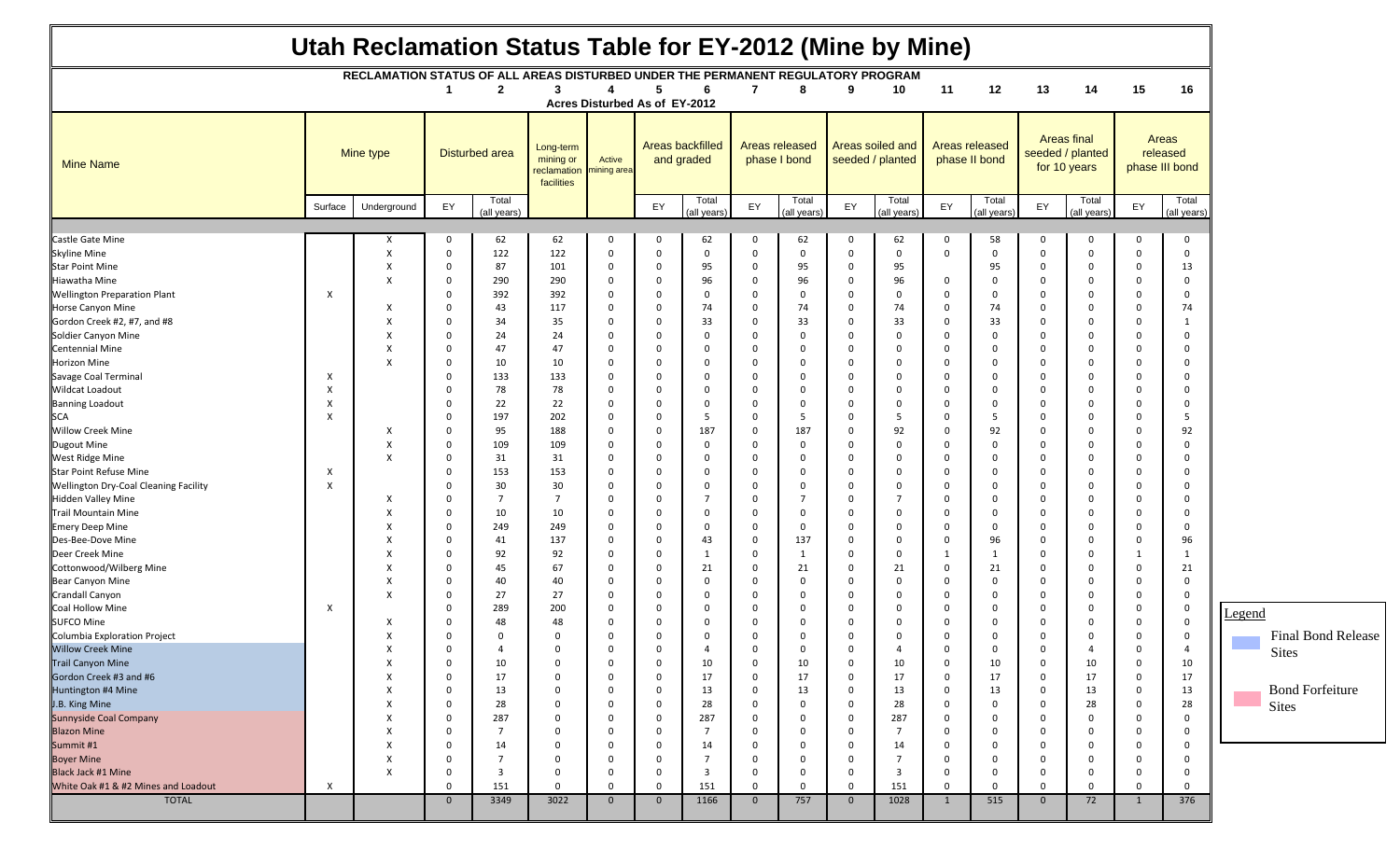### **Revised Action Plan ID:** #UT‐2012‐001

February 6, 2012 (see 9/10/12 update below)

**Problem Description:** Genwal Resources, Inc. (Genwal) has failed to maintain adequate bond coverage at all times. Genwal's performance bond for the Crandall Canyon Mine is inadequate to cover the costs associated with perpetual pollutional discharge water treatment. The Office of Surface Mining Reclamation and Enforcement (OSM) originally identified this problem on November 9, 2009, by issuing ten day notice #X09‐140‐182‐002. The Utah Division of Oil, Gas, and Mining (DOGM) issued Division Order DO09A to Genwal on November 23, 2009. This Order required an increased bond to cover the costs of perpetual water treatment. Genwal appealed this Order to the Board. The Board required DOGM and Genwal to negotiate this dispute. During these negotiations, DOGM revised the requirements set forth under DO09A and issued DO10A on August 17, 2010. This Division Order was more flexible and reasonable in its approach to attaining the additional financial assurance. DO10A required Genwal to post a bond to cover the costs of long term water treatment over the course of a ten year period. Genwal appealed this Order to the Board in a Request for Agency Action filed September 15, 2010. The Division filed a response and entered into a Stipulation filed October 21, 2010 ("Scheduling Stipulation"). The Scheduling Stipulation extended the required dates for compliance stated in DO10A until the completion of hearings and a decision by the Board on this matter. The Board supported DOGM's authority to require the increased financial assurance, but questioned the use of a trust fund bonding mechanism. The Board has not yet made a final ruling on this matter.

**Criteria for Resolution:** The regulatory authority must hold a performance bond adequate to cover the costs of long‐term water treatment and reclamation at the Crandall Canyon Mine.

#### **Action Sequence:**

- 1. Resolution of the Board process which is currently underway<sup>1</sup>.
- 2. If DO10A is not upheld, then DOGM must require a full cost bond for long‐term water treatment. The bond amount must be based upon the costs associated with the current treatment facility. OSM will monitor to ensure the full cost bond is posted within one year of the Board's decision.
- 3. If DO10A is upheld, OSM will monitor DOGM's implementation of Division Order DO10A. DO10A, or its acceptable successor, will cause Genwal Resources, Inc. (Genwal) to post increased financial assurance for the Crandall Canyon Mine incrementally over a period of ten years. The following steps will apply:
	- a. Genwal must post an interim (five year) surety
	- b. Genwal must post one additional year's operating expenses
	- c. Genwal must post one additional year's operating expenses
	- d. Genwal must submit plans for the long‐term water treatment facility

<sup>&</sup>lt;sup>1</sup> The Board process concluded on March 6<sup>th</sup>, 2012. Please see supplementary sections entitled "Post-Board Ruling Update," "Updated Problem Description," "Updated Criteria for Resolution," "Updated Action Sequence" and "Updated Schedule" below.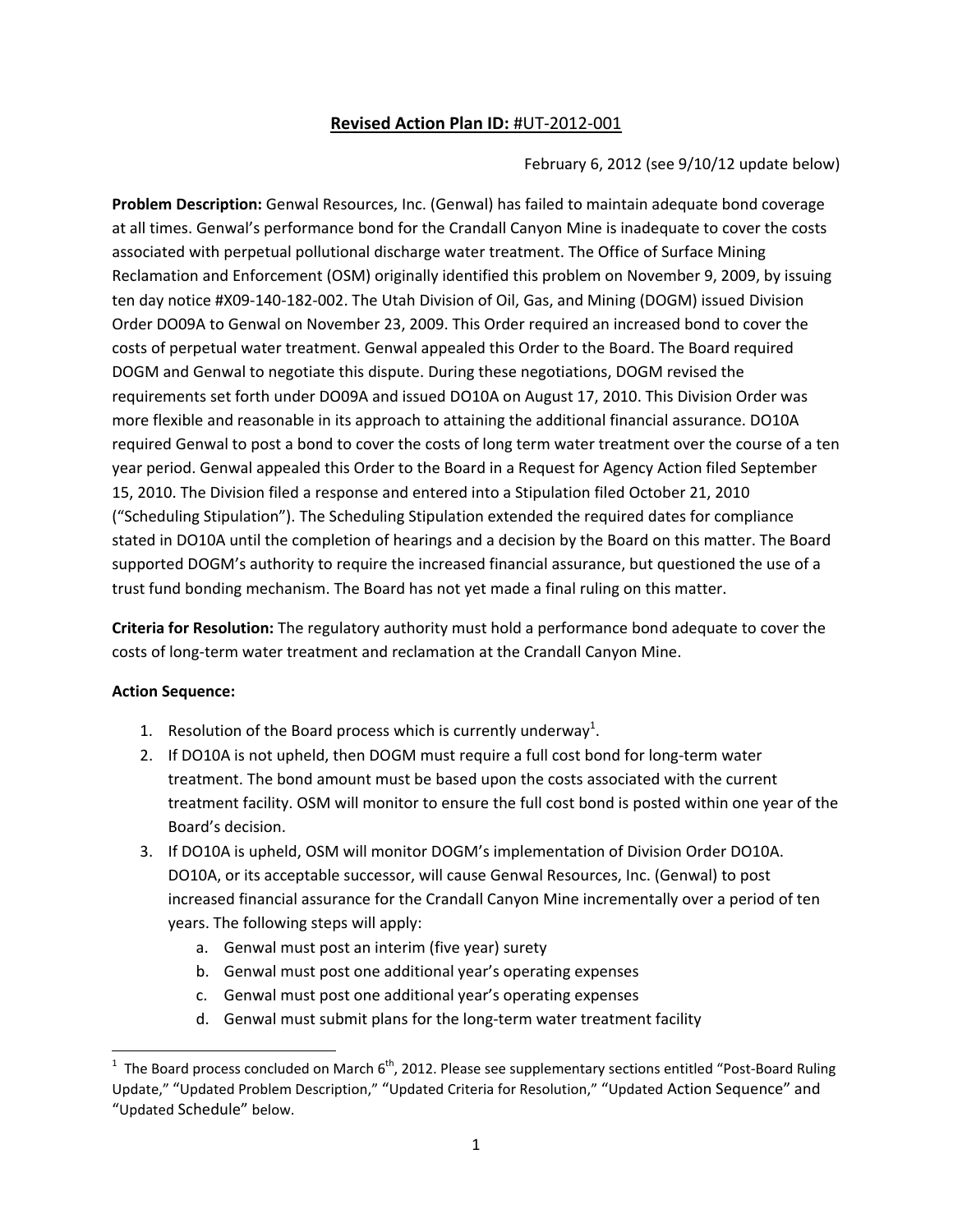- e. DOGM will determine amount necessary for long‐term financial assurance account
- f. DOGM will transfer interim surety funds to long-term account
- g. DOGM will calculate the difference between current amount held and necessary funds for long‐term account
- h. Genwal must post 1/5 of this difference
- i. Genwal must post 1/5 of this difference
- j. Genwal must post 1/5 of this difference
- k. Genwal must post 1/5 of this difference
- l. Genwal must post 1/5 of this difference
- m. DOGM will hold and manage the long-term bond for the Crandall Canyon Mine.
- 4. In the event the Division of Oil, Gas, and Mining (DOGM) is unable to attain adequate bond coverage within the specified time period, the OSM Denver Field Division (DFD) will conduct a Federal inspection and take Federal enforcement action to compel compliance.

#### **Schedule:**

- 1. No later than March 28, 2012, resolve the current Board review process.
- 2. If DO10A is not upheld, no later than March 28, 2013, Genwal must post a full cost bond based on the costs associated with the current treatment facility.
- 3. If DO10A is upheld, no later than April 30, 2012, Genwal must post the interim surety sufficient to cover five years of operating expenses.
- 4. No later than April 30, 2016, Genwal must post one additional year's worth of operating expenses to the interim surety. This will result in DOGM holding six years of operating expenses.
- 5. No later than April 30, 2017, Genwal must post one additional year's worth of operating expenses to the interim surety. This will result in DOGM holding seven years of operating expenses.
- 6. No later than April 30, 2017, Genwal must submit plans for its permanent water treatment facility. The long-term bond will be calculated based on the costs associated with this long-term facility including operation, maintenance, and reclamation.
- 7. No later than January 31, 2018, DOGM will determine the amount for a long-term financial assurance adequate to cover the costs of operating the treatment facility, the capital cost of the long‐term treatment facility and equipment, and a 15% surcharge of the capital costs of the long‐term facility.
- 8. No later than April 30, 2018, DOGM will transfer all funding held in the interim surety into the long‐term treatment account.
- 9. No later than May 31, 2018, DOGM will calculate the difference between the interim surety and the amount necessary for the long‐term account.
- 10. No later than June 30, 2018, Genwal must post 1/5 of the difference (calculated in step 8) to the long‐term treatment account.
- 11. No later than June 30, 2019, Genwal must post 1/5 of the difference (calculated in step 8) to the long‐term treatment account.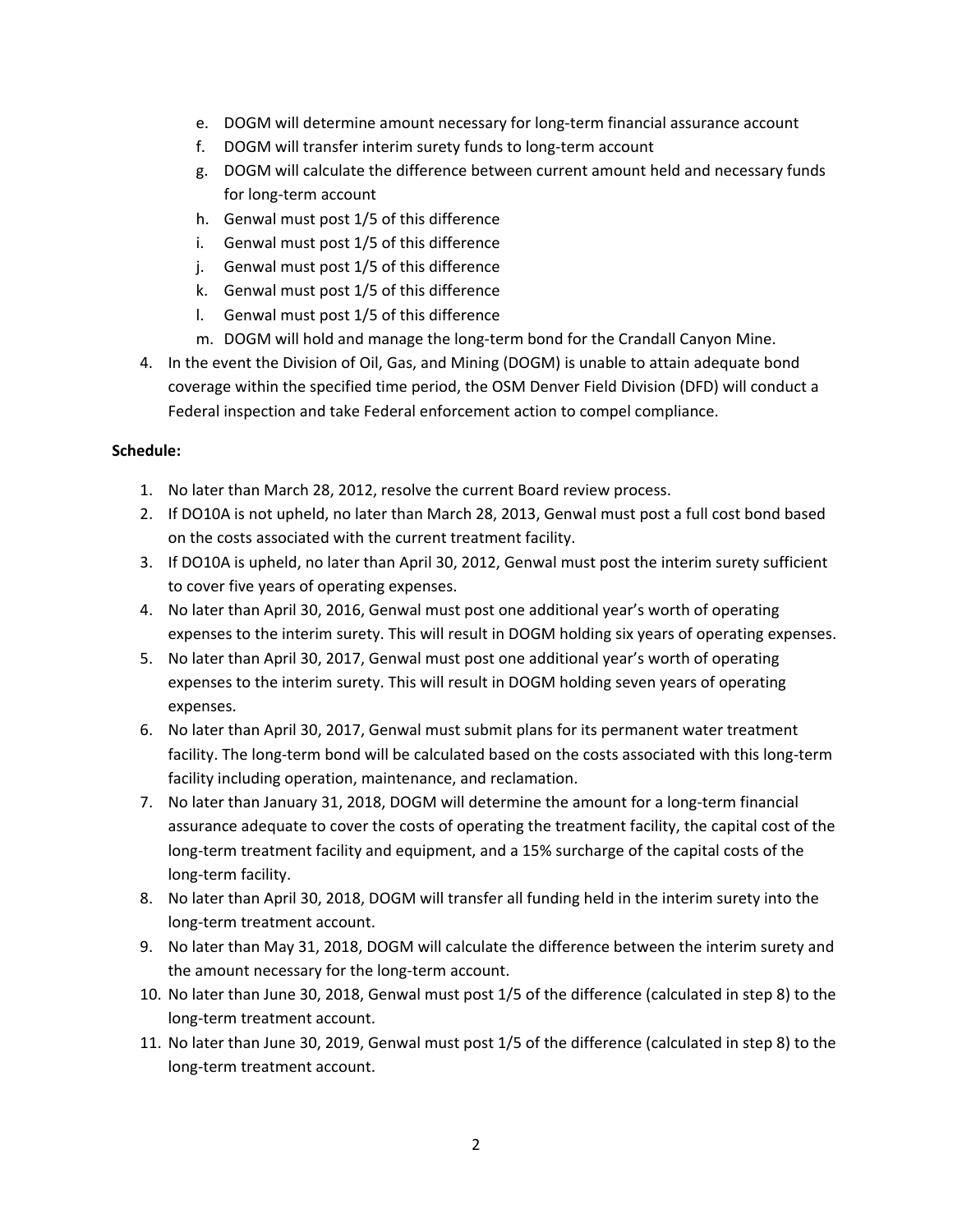- 12. No later than June 30, 2020, Genwal must post 1/5 of the difference (calculated in step 8) to the long‐term treatment account.
- 13. No later than June 30, 2021, Genwal must post 1/5 of the difference (calculated in step 8) to the long‐term treatment account.
- 14. No later than June 30, 2022, Genwal must post 1/5 of the difference (calculated in step 8) to the long‐term treatment account.
- 15. No later than July 1, 2022, DOGM will hold an adequate long‐term financial assurance. The long-term account must have an interest bearing account adequate to fund the annual operation, maintenance, and reclamation expenses of the permanent facility.

#### Update: September 10, 2012

**Post-Board Ruling Update:** The Board process concluded on March 6<sup>th</sup>, 2012. The Board amended and vacated portions of Division Order DO‐10A and required Genwal to post three years worth of operating costs to the bond. The Board decision acknowledges that the bond is inadequate; however, it does not ensure the Division holds adequate bond to assure the completion of the reclamation plan in the event of bond forfeiture based on existing conditions. Because this scenario was not anticipated in the original Action Plan, new sections entitled "Updated Problem Description," "Updated Criteria for Resolution," "Updated Action Sequence" and "Updated Schedule" have been added below.

**Updated Problem Description:** OSM may issue a new Ten Day Notice (TDN) to the Utah Division of Oil, Gas and Mining (DOGM) for violation of a state program bonding rule applicable to the Crandall Canyon Mine, an underground mine located on federal lands within Utah. The bonding rule provides that the amount of a performance bond to be posted by a permittee must be sufficient "to assure the completion of the reclamation plan" if the work has to be performed by the regulatory authority in the event of forfeiture. Here, the reclamation plan filed by the permittee, Genwal Resources, Inc., requires the maintenance and operation of a facility to treat noncompliant water discharged from the mine until treatment is no longer required. Under the terms of a cooperative agreement between OSM and Utah for regulation of coal mining operations on federal lands, Genwal's bond is payable jointly to DOGM and OSM. In the event of forfeiture, both agencies are responsible for using the collected funds to assure the completion of Genwal's reclamation plan. On November 9, 2009, OSM issued a TDN for DOGM's failure to require Genwal to maintain an adequate bond to cover the costs of operating the water treatment facility for the long or perpetual term. DOGM agreed that treatment will likely be perpetual and responded to the TDN by ordering Genwal to increase its bond amount to cover such long-term or perpetual treatment costs. Based on DOGM's order, OSM terminated the TDN. However, Genwal appealed DOGM's order to the Utah Board of Oil, Gas and Mining ("Board"). At hearing on appeal, the parties focused on the issue of the likely duration of the noncompliant discharges, with Genwal arguing that it would be only a few years and DOGM arguing that it would likely be perpetual. Based on the evidence, the Board, on March 6, 2012, issued an order which found that (1) Genwal's bond amount was inadequate, but, (2) DOGM's order for increase was too high. The Board modified DOGM's order to require that Genwal post a bond in an amount which covered operation of the water treatment facility for a period of only three years. OSM has reason to believe, especially from recent monitoring of the discharge water, that the Board's order is in error and requires an amount inconsistent with the Utah bonding rule.

**Updated Criteria for Resolution:** DOGM (or OSM through oversight enforcement authority) must ensure that Genwal complies with the Utah program bonding rule by posting a bond amount which is sufficient,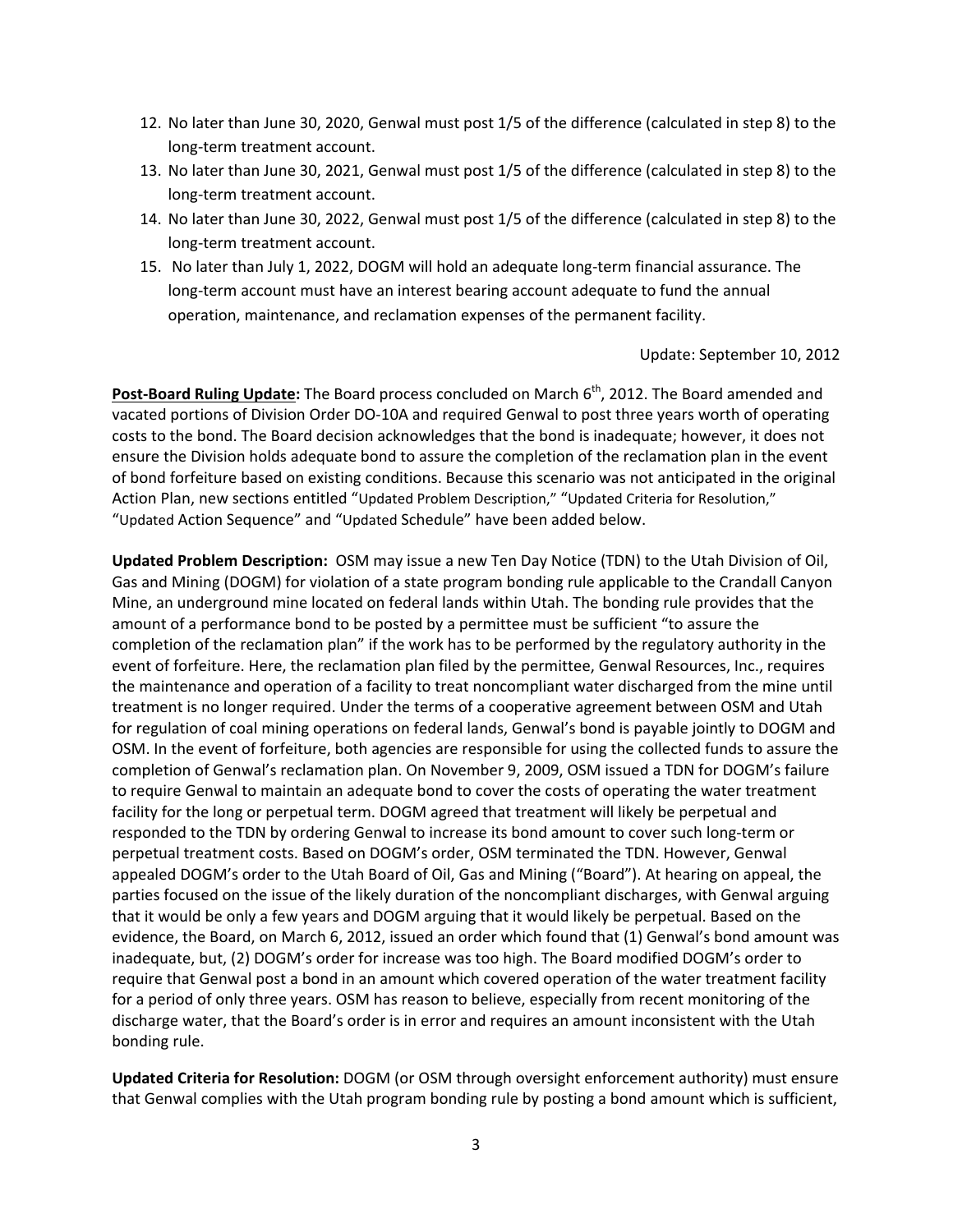upon forfeiture, to assure the completion of Genwal's reclamation plan for operating its water treatment facility until treatment is no longer required (which could entail perpetual treatment).

### **Updated Action Sequence:**

- 1. Resolution of Board process.
- 2. OSM review of the Board decision and the current performance bond held for the mine.
- 3. OSM will determine whether the Board decision was lawful or fails to meet the bonding requirements set forth under the Surface Mining Control and Reclamation Act (SMCRA).
- 4. In the event OSM finds the Board decision was lawful, no further corrective action is required. OSM will inform DOGM of its findings. DOGM should then continue monitoring the water quality and treatment system and may petition the Board for a modification of the March 6, 2012 order if it deems necessary.
- 5. In the event OSM finds the Board decision fails to meet the bonding requirements set forth under SMCRA, OSM will issue a new Ten Day Notice (TDN) to DOGM.
- 6. DOGM will send its TDN response to OSM.
- 7. OSM will make a determination on DOGM's TDN response in accordance with 30 CFR 842.11(b)(1)(ii)(B).
- 8. In the event DOGM takes appropriate action or shows good cause for such failure, no further corrective action is required beyond Genwal's compliance with that DOGM action.
- 9. In the event DOGM fails to take appropriate action or show good cause or its response is arbitrary, capricious, or an abuse of discretion, OSM Denver Field Division (DFD) will conduct a Federal inspection and take Federal enforcement action to compel compliance.
- 10. Genwal will comply with the Federal enforcement action within the prescribed abatement period, with allowances made in the event of appeal.

### **Updated Schedule:**

- 1. The Board process was resolved on March 6, 2012.
- 2. No later than December 1, 2012, OSM will complete its review of the Board decision and current situation.
- 3. No later than December 15, 2012, OSM will determine how it will proceed.
- 4. If OSM finds the Board decision was lawful, OSM will notify DOGM of those findings within two weeks – no later than December 31, 2012.
- 5. If OSM finds the Board decision failed to meet the bonding requirements set forth under SMCRA, OSM will issue a new TDN within two weeks ‐ no later than December 31, 2012.
- 6. If a TDN is issued, DOGM will respond to OSM within ten days of receipt or within the timeframe required including any extensions granted (currently scheduled for January 30, 2013).
- 7. OSM will make its determination on DOGM's response within ten days of receipt or within the timeframe required including any extensions granted – (currently scheduled for February 11, 2013).